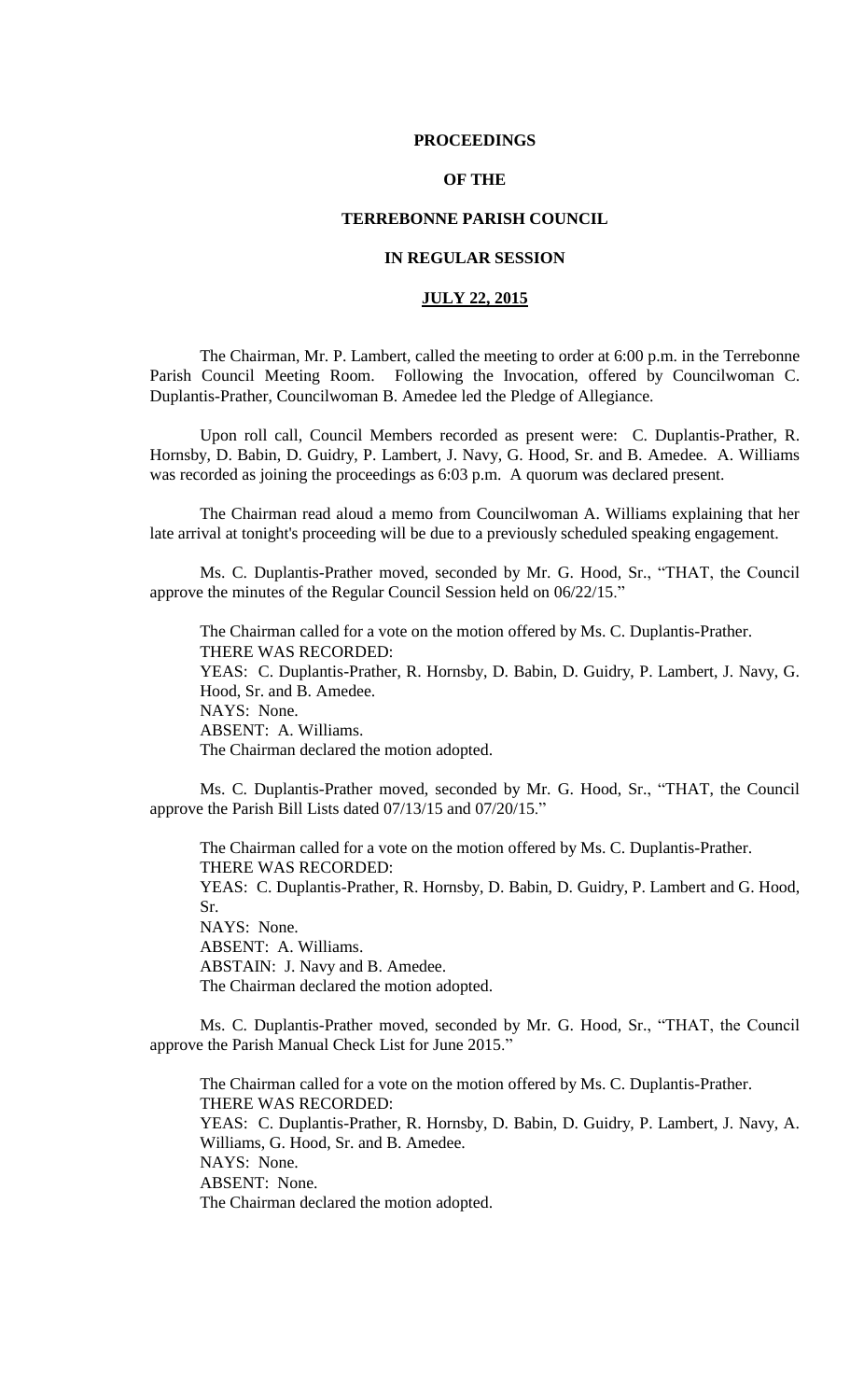Councilwoman A. Williams was recorded at entering the proceedings at this time. (6:03 p.m.)

Councilman J. Navy introduced and commended Mr. Lee Whitney, owner of Lee Whitney Signs, and stated that Mr. Whitney stepped up and voluntarily donated the "In GOD We Trust" sign to the public for placement in the Terrebonne Parish for the Council Meeting Room. He added that the sign is not intended to offended anyone's belief, but acknowledges our nation's motto so that others may be encouraged to displayed the motto in public meeting places.

Mr. Lee Whitney stated that it was an honor to donate the sign and thanked the Council for the recognition.

Councilman R. Hornsby read aloud a commendation commending Chief Todd Duplantis for his 30 years of service and his extraordinary service to the people of Terrebonne Parish.

Chief Todd Duplantis expressed his gratitude to President Claudet for giving him this opportunity and thanked the Council along with the many other people who supported and challenged him throughout his tenure. Chief Duplantis continued that he will stand behind the many accomplishments that were made throughout his service; and noted that he has always had the best interest of the community in mind. Chief Duplantis congratulated newly appointed Chief Dana Coleman on his appointment and stated that he is confident that Chief Coleman will stand up to the challenges that will arise.

President M. Claudet expressed his deep thanks and appreciation to Chief Duplantis, stating that he has handled every obstacle and has done a tremendous job for the City of Houma.

Several Council members expressed their thanks for a job well done and well wishes to Chief Duplantis on his retirement; and added that he has made a positive impact to the community.

The Chairman recognized former School Board representative S.P. LaRussa who was present at tonight's proceedings.

Ms. A. Williams moved, seconded by Ms. C. Duplantis-Prather, "THAT, it now being 6:37 p.m., the Council open public hearings."

The Chairman called for a vote on the motion offered by Ms. A. Williams. THERE WAS RECORDED: YEAS: C. Duplantis-Prather, R. Hornsby, D. Babin, D. Guidry, P. Lambert, J. Navy, A. Williams, G. Hood, Sr. and B. Amedee. NAYS: None. ABSENT: None. The Chairman declared the motion adopted.

The Chairman recognized the public for comments on the following:

A. A proposed ordinance amending the Parish Code, Handicap Parking Zones, to include Disable Veterans License Plates and Hang Tags.

There were no comments from the public on the proposed ordinance.

Mr. G. Hood, Sr. moved, seconded by Mr. J. Navy, "THAT, the Council close the aforementioned public hearing."

The Chairman called for a vote on the motion offered by Mr. G. Hood, Sr. THERE WAS RECORDED: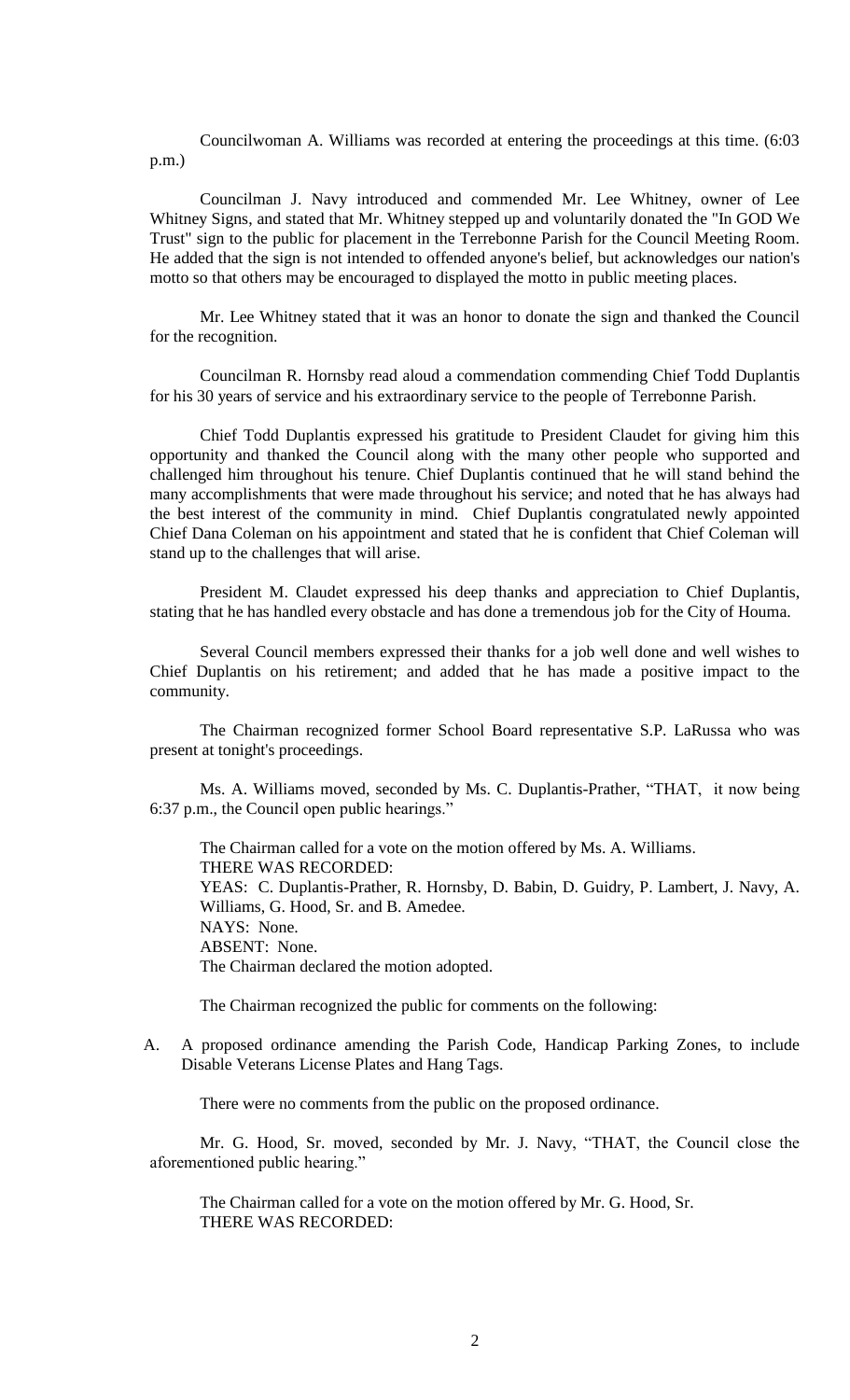YEAS: C. Duplantis-Prather, R. Hornsby, D. Babin, D. Guidry, P. Lambert, J. Navy, A. Williams, G. Hood, Sr. and B. Amedee. NAYS: None. ABSENT: None. The Chairman declared the motion adopted.

OFFERED BY: Mr. G. Hood, Sr. SECONDED BY: Ms. A. Williams

## ORDINANCE NO. 8575

AN ORDINANCE AMENDING THE PARISH CODE OF TERREBONNE PARISH, CHAPTER 18, ARTICLE V. STOPPING, STANDING, AND PARKING, DIVISION 1. GENERALLY, SECTION 18-197, HANDICAPPED PARKING ZONES, (A) THROUGH (F) TO INCLUDE DISABLED VETERANS LICENSE PLATES AND HANG TAGS AS FOLLOWS AND TO ADDRESS OTHER MATTERS RELATIVE THERETO.

### SECTION I

Using underlining format to show additions to the article and strikethrough format to show deletions from the article for the purposes of this ordinance, Section 18-197, Generally, shall be amended to read as follows:

Sec. 18-197. - Handicapped parking zones.

- (a) The parish government as to public property, and owners or their agents as to private property, may shall clearly designate, by proper signs, ramps and/or markings, certain areas to be reserved for the exclusive use of vehicles bearing special state approved handicapped license plates or disabled veterans license plates, or state approved parking cards hand tags properly displayed. The following are hereby designated as handicapped parking zones:
	- Belanger Street, the fourth parking meter from its intersection with Barrow Street shall be removed and said space designated as a "Reserved - Handicapped Parking" space
	- In front of 720 Verret Street
	- Verret Street, the first two parking spaces on the right side of the 600 block, beginning at the intersection of Verret Street and Barrow Street.
	- The southside of Barrow Street from the intersection of Barrow and Verret Streets.
	- The parking space directly in front of 276 Gabasse Street shall be declared as "Handicapped Parking Only" and appropriate "Handicapped Only Parking" signs shall be erected and maintained along said roadway. Any vehicle traveling on Gabasse Street shall adhere to the provisions of this section.
	- The portion of Belanger Street directly in front of 630 Belanger Street shall be declared as a "Handicapped Parking Only" zone, and appropriate "Handicapped Only Parking" signs shall be erected and maintained at this location. Any vehicle traveling on Belanger Street shall adhere to the provisions of this section.

In front of 621 School Street.

(b) No vehicle shall be parked in a clearly marked, handicapped parking space, on either public or private property, unless the parked vehicle bears a special state issued approved handicapped photo ID card placed face up, on the dashboard of the parked vehicle. The parked vehicle must also have a state issued handicapped parking license plate, or a state issued disabled veteran license plate, or a state approved handicapped parking hang tag. parking license plate or a state approved handicapped parking card. If a handicapped parking eard hang tag is used, the eard hang tag shall be visibly displayed on the dashboard of the driver's side of the vehicle drivers side dashboard, or the rear view mirror over the dash board.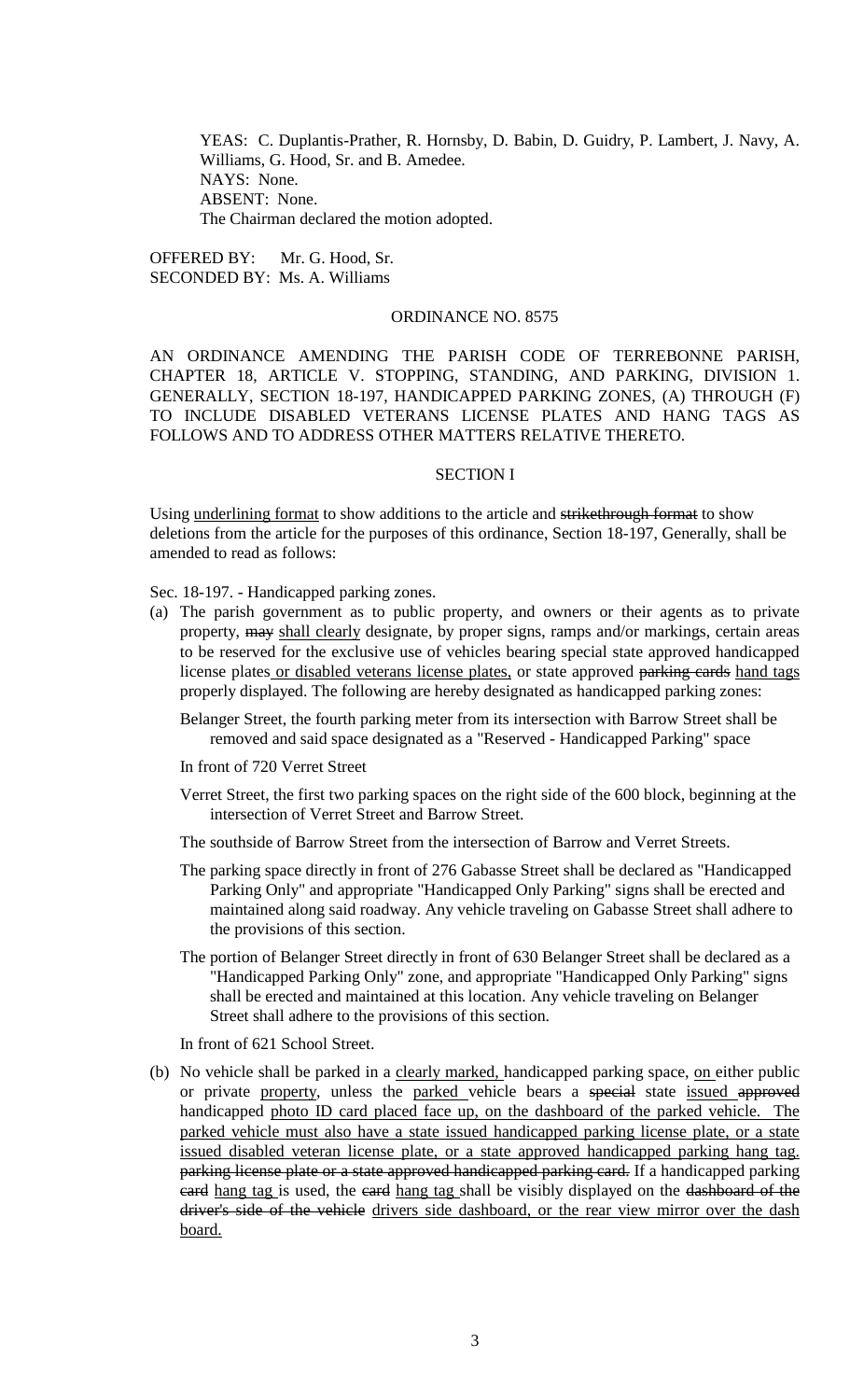- (c) No vehicle shall be used to block access to a handicapped parking space or handicapped accessibility area unless the vehicle bears a state approved handicapped license plate or a special state approved handicapped parking card appropriately displayed.
- (d) The City Police department shall enforce the provisions of this section within the urban services district and the Sheriff's Office shall enforce this section outside of the urban services district, within the parish of Terrebonne whether the violation occurs on public or private property.
- (e) Any vehicle parked in violation of the provisions of this section shall may be towed to a storage area designated by the appropriate parish government office and the owner of the vehicle shall be required to pay the cost of towing and storage to the parish government.
- (f) The registered owner of a vehicle parked in violation of this section shall, If the violator parking the vehicle is not present, the registered owner, upon conviction, shall be guilty of a misdemeanor and shall be ordered to pay a fine of up to one hundred dollars (\$100.00). In addition to such fine, the offender may also be required to pay the towing fee and any storage costs which are incurred.

(City Code 1965, § 22-49; Parish Code 1979, § 12-24; Ord. No. 4563, 10-10-90; Ord. No. 5377, § I, 3-8-95; Ord. No. 5803, § I, 6-25-97; Ord. No. 6343, § I, 12-6-00; Ord. No. 6414, § 1, 5-9-01; Ord. No. 7078, § I, 1-11-06; Ord. No. 7372, § I, 10-24-07; Ord. No. 7732, § I, 10-28-09; Ord. No. 8020, § I, 8-10-11; Ord. No. 8450, § I, 7-23-14)

**State Law reference—** Parking spaces for certain disabled persons, R.S. 40:1745; RS40:1742; license plates or parking cards hang tags for handicapped persons or disabled veterans, R.S. 47:463.3(D), RS47:463.4.

# SECTION II

If any word, clause, phrase, section or other portion of this ordinance shall be declared null, void, invalid, illegal, or unconstitutional, the remaining words, clauses, phrases, sections or other portions of this ordinance shall remain in full force and effect, the provisions of this section hereby being declared to be severable.

# SECTION III

Any ordinance or part thereof in conflict herewith is hereby repealed.

### SECTION IV

This ordinance shall become effective upon approval by the Parish President or as otherwise provided in Section 2-13 (b) of the Home Rule Charter for Consolidated Government for Terrebonne Parish, whichever occurs sooner.

This ordinance, having been introduced and laid on the table for at least two weeks, was voted upon as follows:

THERE WAS RECORDED: YEAS: C. Duplantis-Prather, R. Hornsby, D. Babin, D. Guidry, P. Lambert, J. Navy, A. Williams, G. Hood, Sr., and B. Amedẻe. NAYS: None. NOT VOTING: None. ABSTAINING: None. ABSENT: None. The Chairman declared the ordinance adopted on this the 22nd day of July 2015.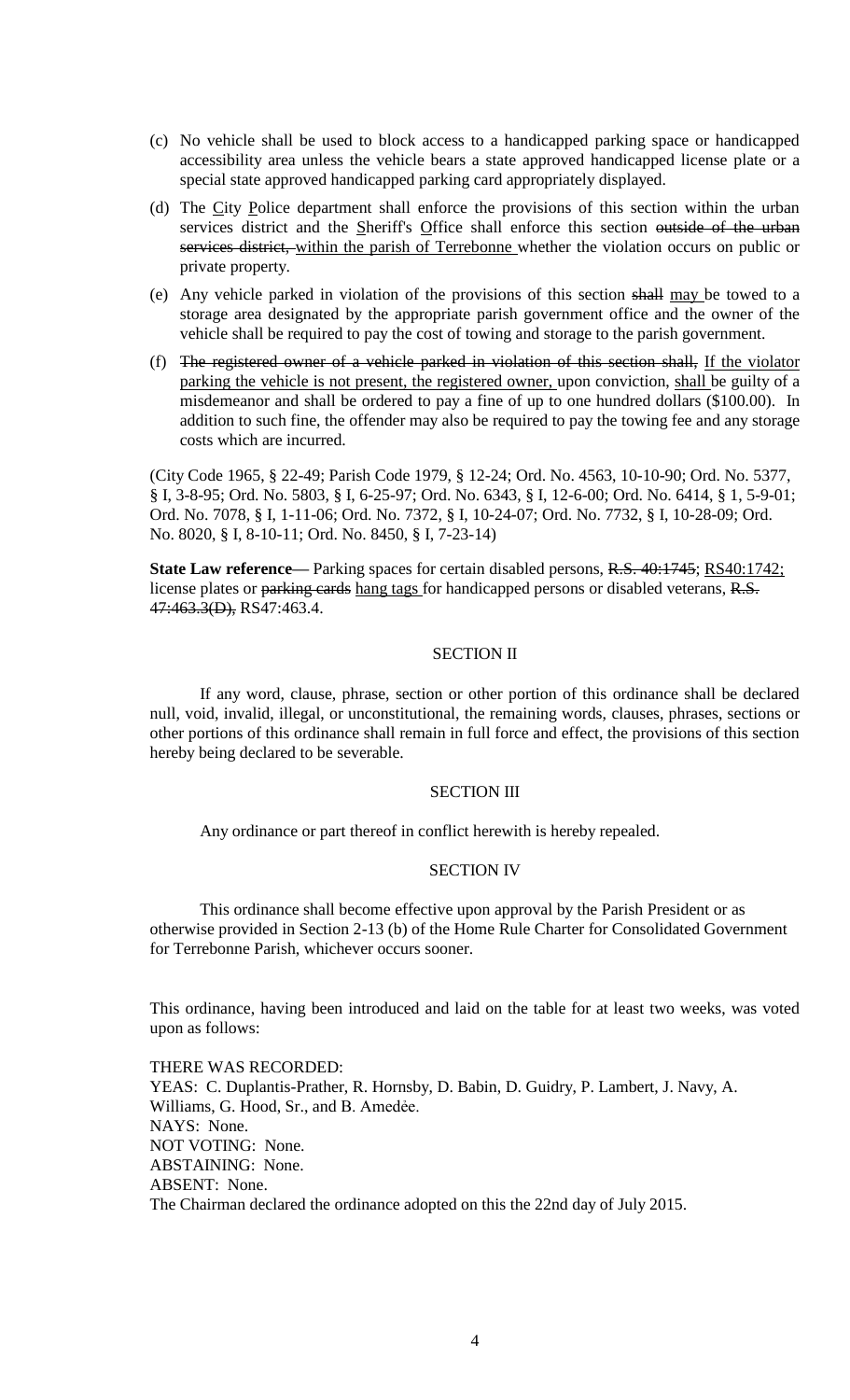Councilwoman C. Duplantis-Prather thanked Mr. Hood, Sr. for bringing forth the aforementioned ordinance and noted that there are many constituents who were in favor of said ordinance.

Councilman G. Hood, Sr. expressed to the disabled veterans that this Council is in support of them; explained that if you are a disabled veteran and have the disabled veteran plate, you will not need a handicap tag; and noted that he has spoken to State Representative Norby Chabert relative to making this a law statewide.

The Chairman recognized the public for comments on the following:

B. A proposed ordinance amending the 2015 Budget of the Terrebonne Parish Consolidated Government so as to adjust the 2015 Adopted Beginning Fund Balances and the Net Positions to actual as per the 2014 audited financial statements.

There were no comments from the public on the proposed ordinance.

Ms. A. Williams moved, seconded by Ms. B. Amedee, "THAT, the Council close the aforementioned public hearing."

The Chairman called for a vote on the motion offered by Ms. A. Williams. THERE WAS RECORDED: YEAS: C. Duplantis-Prather, R. Hornsby, D. Babin, D. Guidry, P. Lambert, J. Navy, A. Williams, G. Hood, Sr. and B. Amedee. NAYS: None. ABSENT: None. The Chairman declared the motion adopted.

OFFERED BY: Ms. A. Williams SECONDED BY: Mr. G. Hood, Sr.

#### ORDINANCE NO. 8576

AN ORDINANCE AMENDING THE 2015 BUDGET OF THE TERREBONNE PARISH CONSOLIDATED GOVERNMENT SO AS TO ADJUST THE 2014 ADOPTED BEGINNING FUND BALANCES AND THE NET POSITIONS TO ACTUAL AS PER THE 2014 AUDITED FINANCIAL STATEMENTS.

## **SECTION I**

WHEREAS, the Parish Finance Department estimates the beginning fund balances and net positions of the next year for the adopted budget prior to the end of the current year, and

WHEREAS, the Parish Finance Department completes the Audited Comprehensive Financial Statements no later than June  $30<sup>th</sup>$  of each year for the prior year.

BE IT ORDAINED, that the Parish Council on the behalf of the Terrebonne Parish Consolidated Government, adopt the actual ending fund balances and net positions of 2014 as per the audited Comprehensive Financial Statements. (Attachment A)

### **SECTION II**

If any word, clause, phrase, section or other portion of this ordinance shall be declared null, void, invalid, illegal, or unconstitutional, the remaining words, clauses, phrases, sections and other portions of this ordinance shall remain in full force and effect, the provisions of this ordinance hereby being declared to be severable.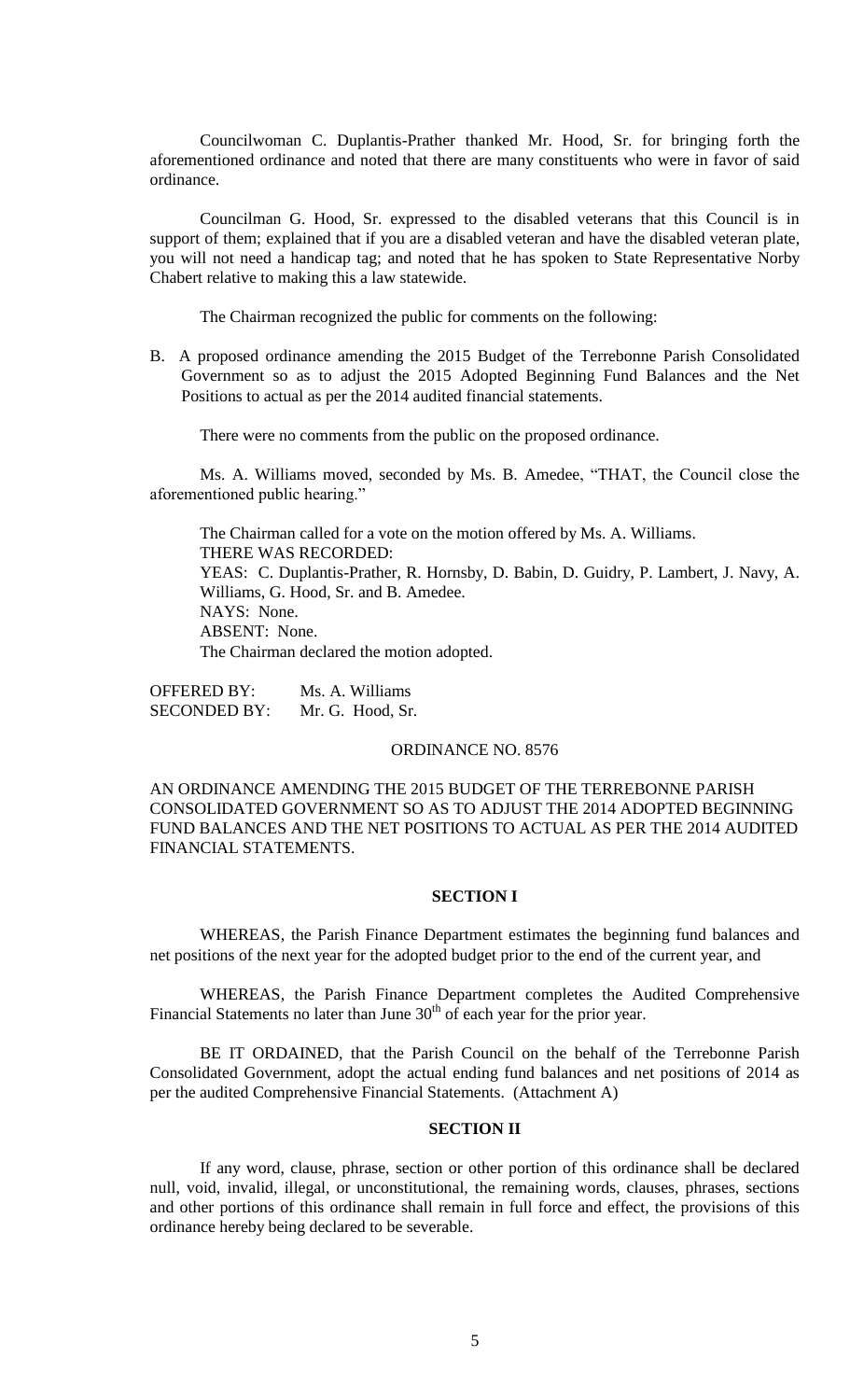# **SECTION III**

This ordinance shall become effective upon approval by the Parish President or as otherwise provided in Section 2-13(b) of the Home Rule Charter for a Consolidated Government for Terrebonne Parish, whichever occurs sooner.

This ordinance, having been introduced and laid on the table for at least two weeks, was voted upon as follows:

THERE WAS RECORDED:

YEAS: C. Duplantis-Prather, R. Hornsby, D. Babin, D. Guidry, P. Lambert, J. Navy, A. Williams, G. Hood, Sr., and B. Amedee. NAYS: None. NOT VOTING: None. ABSTAINING: None. ABSENT: None. The Chairman declared the ordinance adopted on this the 22nd day of July 2015.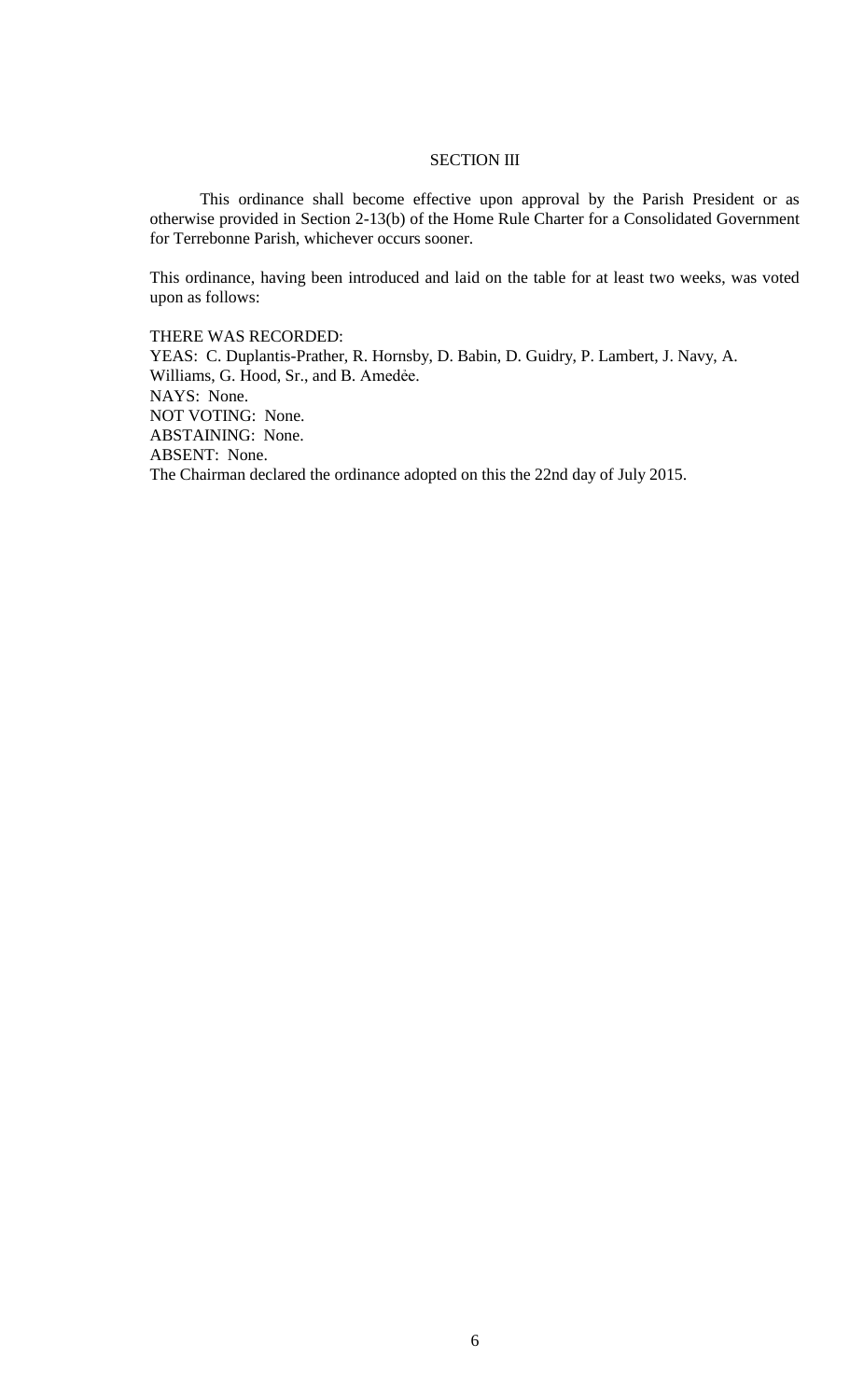| <b>ATTACHMENT A - FUND BALANCE - NET POSITIONS</b>     |                     |                |                    |
|--------------------------------------------------------|---------------------|----------------|--------------------|
|                                                        |                     |                |                    |
|                                                        | Adopted             | Adjustment     | Actual             |
|                                                        | Beginning           | Increase       | Beginning          |
| Fund                                                   | <b>Fund Balance</b> | (Decrease)     | Fund Balance       |
| <b>General Fund</b>                                    | 10,904,731          | 2,221,695      | 13,126,426         |
| Dedicated Emergency Fund                               | 2,575,181           | 22,676         | 2,597,857          |
| Terr. Juvenile Det.                                    | 451,010             | 129,547        | 580,557            |
| Parish Prisoners Fund                                  | 307,980             | 281,881        | 589,861            |
| <b>Public Safety Fund</b>                              | 2,932,916           | 1,580,827      | 4,513,743          |
| <b>Non-District Recreation</b>                         | 64,062              | 189,390        | 253,452            |
| Local Law Enforcement Grant                            | 4,766               | (15)           | 4,751              |
| LA Tourism Recovery Pgm<br>Marshall's Fund             | 99,734              | 0<br>100,556   |                    |
| G.I.S. Mapping Systems                                 | 205,513             | 185            | 200,290<br>205,698 |
| <b>Hazard Mitigation Grant</b>                         |                     | 0              |                    |
| Coastal Restore/Preservation                           | 118,861             | 78,089         | 196,950            |
| OJP - LCLE                                             | 9,823               | (169)          | 9,654              |
| Hazardous Mitigation                                   | 483,314             | (447, 601)     | 35,713             |
| Moderate Rehab SRO                                     | 51,436              | 2,108          | 53,544             |
| Section 8 Vouchers                                     | 197,894             | (63, 467)      | 134,427            |
| <b>HUD Assist Portability</b>                          | 13,828              | 0              | 13,828             |
| Dept. of Education                                     | 17,951              | 7,287          | 25,238             |
| FEMA - DHAP                                            | 131,408             | 0              | 131,408            |
| Housing/Urban Dev. Grant                               | 164,124             | (29, 601)      | 134,523            |
| Severe Repetitive Loss                                 | 17,899              | 31,276         | 49,175             |
| Dept. of Energy                                        |                     | 0              |                    |
| Dept of Labor CSBG Grant                               | 3                   | 0              | 3                  |
| LHFA LIHEAP Program                                    | 124,426             | 10,148         | 134,574            |
| <b>HMGP Gustav</b>                                     |                     | 940,631        | 940,631            |
| DHAP - Ike                                             | 1,510,563           | 2,032          | 1,512,595          |
| FTA-ARRA                                               |                     | 2              | 2                  |
| Terre. Homeless Shelter                                | 27,577              | (16, 569)      | 11,008             |
| <b>HOME Grant Fund</b>                                 | 252,601             | 5,947          | 258,548            |
| <b>FEMA Emer Food/Shelter</b>                          | 4                   | (4)            |                    |
| FTA Grant                                              | 323,338             | 1,118,836      | 1,442,174          |
| FTA - City of Thibodaux                                | 10,624              | (10, 624)      |                    |
| <b>Head Start</b>                                      | 224,632             | (105, 612)     | 119,020            |
| <b>Federal Hwy Administration</b>                      | 12,976              | 0              | 12,976             |
| <b>HUD CDBG Recovery</b>                               | 15,666              | 4,774          | 20,440             |
| Parish Transportation Fund                             | 343,643             | 1,542,100      | 1,885,743          |
| Road & Bridge Fund                                     | 2,261,942           | 1,677,533      | 3,939,475          |
| Drainage Tax Fund                                      | 4,173,658           | 3,771,206      | 7,944,864          |
| Sales Tax Revenue Fund                                 | 3,490,680           | 13,883         | 3,504,563          |
| Road District #6 - O&M                                 | 15,921              | 395,519        | 411,440            |
| Road Lighting District #1                              | 446,970             | 37,706         | 484,676            |
| Road Lighting District #2                              | 161,336             | 11,736         | 173,072            |
| Road Lighting District #3A                             | 477,027             | 71,019         | 548,046            |
| Road Lighting District #4<br>Road Lighting District #5 | 158,868<br>172,116  | 3,803<br>6,340 | 162,671<br>178,456 |
| Road Lighting District #6                              | 269,257             | 10,694         | 279,951            |
| Road Lighting District #7                              | 357,073             | 27,715         | 384,788            |
| Road Lighting District #8                              | 79,567              | 1,384          | 80,951             |
| Road Lighting District #9                              | 96,807              | 9,843          | 106,650            |
| Road Lighting District #10                             | 146,185             | (4,657)        | 141,528            |
| Health Unit Fund                                       | 925,432             | 486,558        | 1,411,990          |
| Terrebonne - ARC                                       | 271,848             | 29,960         | 301,808            |
| Parishwide Recreation Fund                             | 228,304             | 230,148        | 458,452            |
| Mental Health Unit                                     | 717,178             | (15, 530)      | 701,648            |
| Coastal Restore - Bonds                                |                     | 130,068        | 130,068            |
| Terrebonne Levee & Cons. Distr.                        | 3,230,962           | 7,527,558      | 10,758,520         |
| <b>Bayou Country Sports Park</b>                       | 50,000              | 3,165,035      | 3,215,035          |
| <b>Criminal Court Fund</b>                             | 677                 | 11             | 688                |
| <b>Bond Trust Fund</b>                                 | 3,111               | 32             | 3,143              |
| Public Safety Pension & Relief                         | 1                   | 1,080          | 1,081              |
| Woodlawn Ranch Road B/S                                | 2,653               | 0              | 2,653              |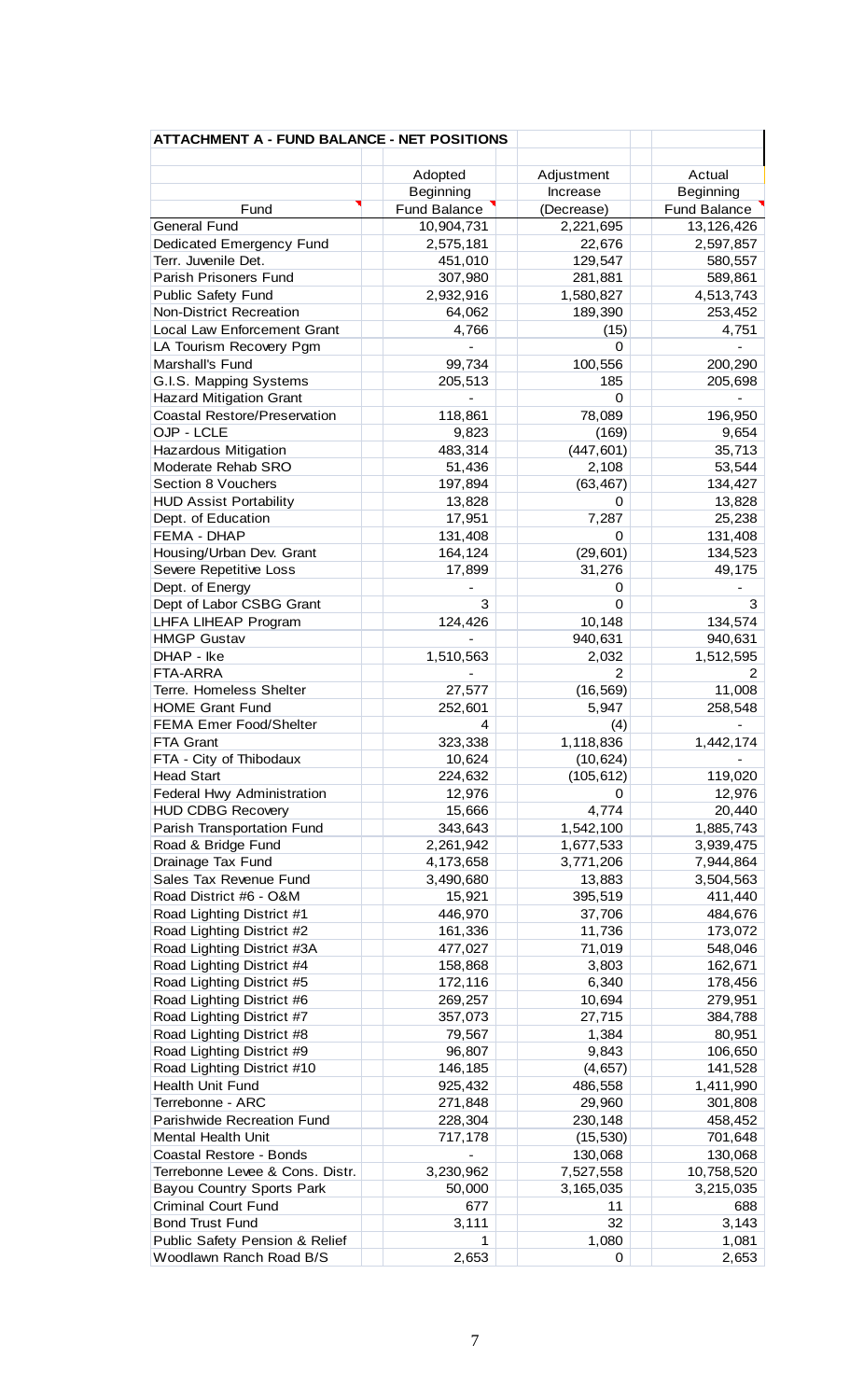| Road & Bridge Bond Sinking         | 824,129                      | 18,817         | 842,946          |
|------------------------------------|------------------------------|----------------|------------------|
| Capital Improv Bond Res            | 4,407,406                    | 0              | 4,407,406        |
| Capital Improv Bond Sinking        | 3,046,789                    | 35,386         | 3,082,175        |
| Sanitation Bond Sinking Fund       |                              | 0              |                  |
| 2008 Sewer Bond S/F                | 492,402                      | (128, 434)     | 363,968          |
| P/W Drainage Bond Sinking          | 1,038,217                    | 38,086         | 1,076,303        |
| 2011 Levee Sinking Fund            | 1,457,425                    | 65,418         | 1,522,843        |
| 2011 Levee Reserve Fund            | 3,636,388                    | 31             | 3,636,419        |
| Parish Jail B/S                    |                              | 0              |                  |
| Road District #6 - O&M             | 9,244                        | (9, 244)       |                  |
| S/F Aragon Road Paving Asmt.       | 14,052                       | 0              | 14,052           |
| S/F Paving Asmt 2/1/80             | 1,731                        | 0              | 1,731            |
| S/F Sewerage Asmt 7/1/80           | 4,875                        | 0              | 4,875            |
| S/F Norman Sewge Assmt             | 3,491                        | 0              | 3,491            |
| <b>Bayou Country Sports Park</b>   | 101,208                      | (46, 042)      | 55,166           |
| S/F Pav Asmt 3 of 85               | 4,248                        | 0              | 4,248            |
| S/F Plantation Gardens             | 13                           | 0              | 13               |
| S/F Roberta Grove Paving           | 1,410                        | 0              | 1,410            |
| Lazy Acres/Allemand S/F            | 9,521                        | 0              | 9,521            |
| Kramer/Maplewood S/F               | 23,259                       | 1              | 23,260           |
| Royce St. Sewerage                 | 894                          | 0              | 894              |
| <b>Bayouside Drive Paving</b>      | 1,646                        | 110            |                  |
| City Court Building Fund           | 13,361                       | 312,472        | 1,756<br>325,833 |
| Fd 241 HUD CDBG Rec Cons           |                              | 23             | 23               |
|                                    |                              |                |                  |
| P/W Drainage Construction Fund     | 15,499                       | 15,833,296     | 15,848,795       |
| P/W Sewerage Construction Fund     | 84,460                       | 2,053,944      | 2,138,404        |
| Capital Projects Control Fund      | 83,465                       | 15,383,205     | 15,466,670       |
| Road Construction Fund             | 181,924                      | 12,433,138     | 12,615,062       |
| Civic Center Admin. Bldg           | 34,670                       | 699,086        | 733,756          |
| 1-1B Construction                  | 5,646                        | 818,041        | 823,687          |
| 2005 Public Improvement Constr     | 27,476                       | 460,733        | 488,209          |
| 2005 Sales Tax Construction        | 49,366                       | 7,897,477      | 7,946,843        |
| 2007 G O Bond Const Fund           |                              | 0              |                  |
| Sanitation Construction Fund       | 43,862                       | 1,299,268      | 1,343,130        |
| Landfill Closure Construction Fund | Combine with Sanitation Fund |                |                  |
| 1998 Public Impr. Construction     | 7,872                        | 411,556        | 419,428          |
|                                    | Adopted                      | Adjustment     | Actual           |
|                                    | Beginning                    | Increase       | Beginning        |
| Fund                               | Net Assets                   | Decrease       | Net Assets       |
| <b>Utilities System Fund</b>       | 44,351,065                   | (8,087,042)    | 36,264,023       |
| Utilities Revene Fund              | 35,469,189                   | 7,522,228      | 42,991,417       |
| <b>Utility Bond Sinking</b>        |                              | 0              |                  |
| Capital Adds/Contingency           | (1,448,017)                  | 2,178,781      | 730,764          |
| <b>Utility Bond Reserve</b>        |                              | 0              |                  |
| G.I.S. Mapping System              | 168,453                      | 84,977         | 253,430          |
| Sewerage Fund                      | 69,248,687                   | 2,495,000      | 71,743,687       |
| Sewer Capital R&R Fd               | 8,201,138                    | 690,417        | 8,891,555        |
| 2010 Sewer Bond Sinking            | 2,100,499                    | (14, 931, 240) | (12, 830, 741)   |
| 2010 Sewer Bond Reserve            | 457,458                      | 4,848          | 462,306          |
| <b>Sanitation Fund</b>             | 27,206,380                   | 1,529,476      | 28,735,856       |
| <b>Insurance Control Fund</b>      | 2,162,742                    | (2, 129, 333)  | 33,409           |
| Group Insurance Fund               | 4,990,586                    | (810, 257)     | 4,180,329        |
| Human Resource Fund                | 795,755                      | 117,289        | 913,044          |
| <b>Centralized Purchasing Fund</b> | 125,627                      | (40, 339)      | 85,288           |
| Civic Center O&M                   | 11,918,501                   | (45, 101)      | 11,873,400       |
| Information Systems Fd             | 485,153                      | (226, 830)     | 258,323          |
| Centralized Fleet Maint.           | 124,524                      | 57,794         | 182,318          |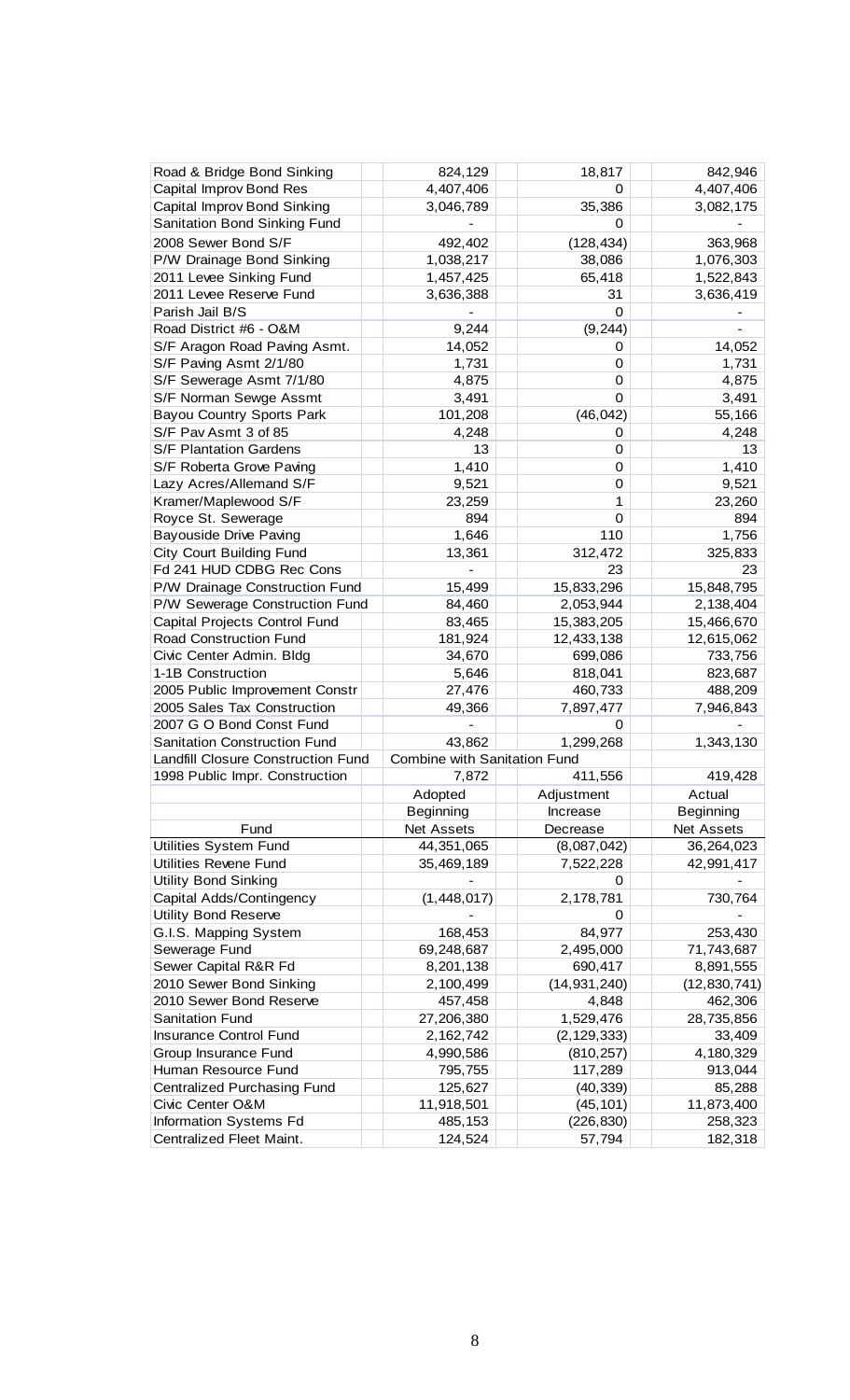The Chairman recognized the public for comments on the following:

- C. A proposed ordinance amending the 2015 Adopted Operating Budget of the Terrebonne Parish Consolidated Government for the following items:
	- I. CDBG Ward 7 Levee Elevation, \$5,500,000
	- II. Sewer Force Main Replacement, \$245,000

There were no comments from the public on the proposed ordinance.

Mr. D. Guidry moved, seconded by Mr. R. Hornsby, "THAT, the Council close the aforementioned public hearing."

The Chairman called for a vote on the motion offered by Mr. D. Guidry. THERE WAS RECORDED: YEAS: C. Duplantis-Prather, R. Hornsby, D. Babin, D. Guidry, P. Lambert, J. Navy, A. Williams, G. Hood, Sr. and B. Amedee. NAYS: None. ABSENT: None. The Chairman declared the motion adopted.

OFFERED BY: Mr. D. Guidry SECONDED BY: Mr. R. Hornsby

### ORDINANCE NO. 8577

# AN ORDINANCE TO AMEND THE 2015 ADOPTED OPERATING BUDGET AND THE 5 YEAR CAPITAL OUTLAY OF THE TERREBONNE PARISH CONSOLIDATED GOVERNMENT FOR THE FOLLOWING ITEMS:

- I. CDBG Ward 7 Levee Elevation, \$5,500,000
- II. Sewer Force Main Replacement, \$245,000

# SECTION I

WHEREAS, the Terrebonne Parish Consolidated Government has been awarded Community Development Block Grant (CDBG) funding as a result of the damage caused by Hurricanes Gustav and Ike; and

WHEREAS, Ward 7 Levee estimated project budget is experiencing a budget shortfall in the amount of \$5,500,000; and

WHEREAS, to receive approval from OCD the money will need to be budgeted in order to move forward with construction; and

WHEREAS, TPCG is desirous of moving forward to the construction phase of the Ward 7 Levee Phase 3 project; and

WHEREAS, moving funds from Cedar Grove Levee & Pump Station Project would cover the shortfall.

NOW, THEREFORE BE IT ORDAINED, by the Terrebonne Parish Council, on behalf of the Terrebonne Parish Consolidated Government, that the 2015 Adopted Budget and the 5 Year Capital Outlay of the Terrebonne Parish Consolidated Government be amended for the CDBG Ward 7 Levee Elevation Project. (Attachment A)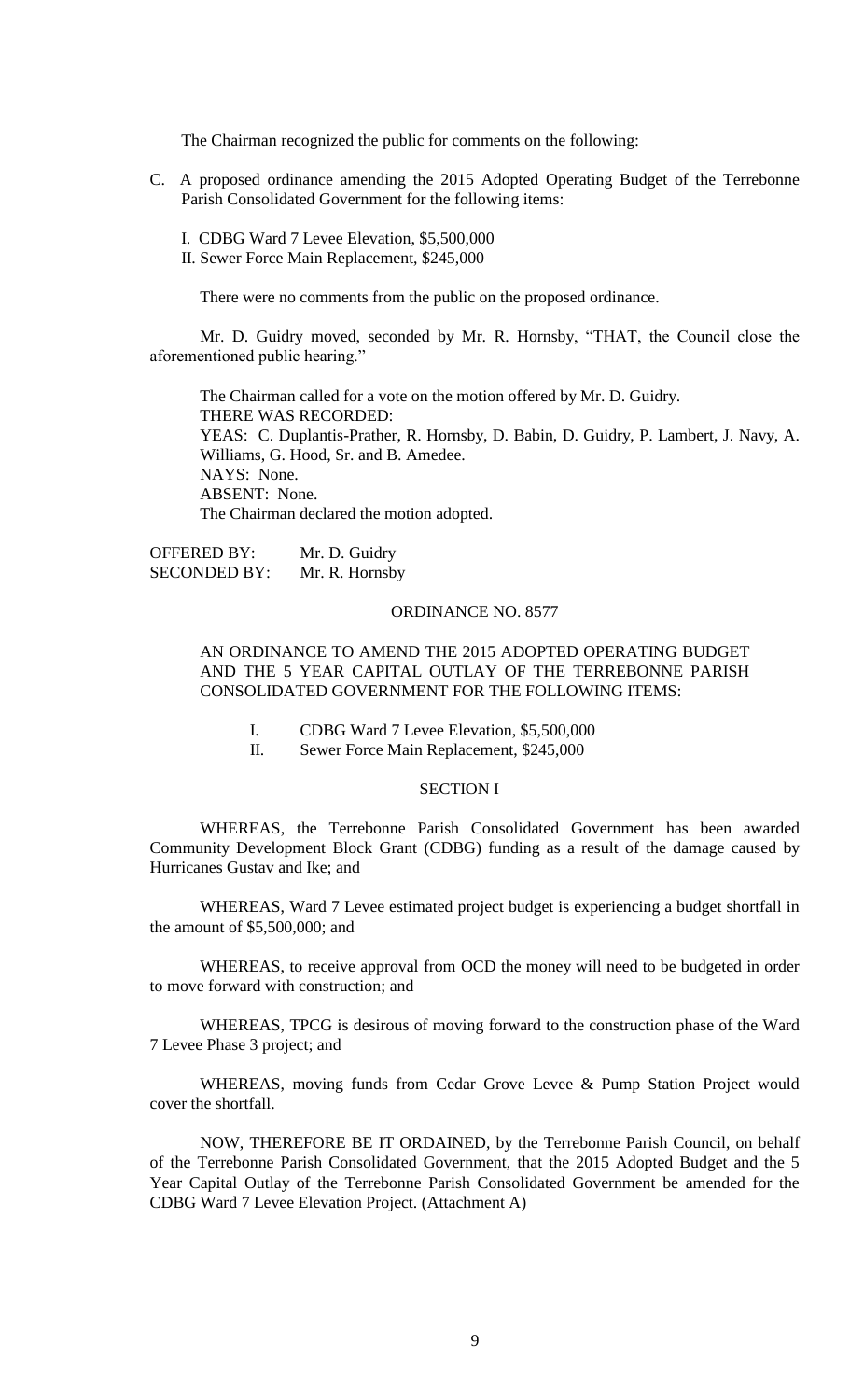### SECTION II

WHEREAS, Administration is requesting an \$245,000 Sewer Force Main Replacement located at the Coteau/Bayou Blue Sewer Lift Station, and

WHEREAS, the funding source is from the Sewer Fund's Net Positions.

NOW, THEREFORE BE IT FURTHER ORDAINED, by the Terrebonne Parish Council, on behalf of the Terrebonne Parish Consolidated Government, that the 2015 Adopted Budget and the 5 Year Capital Outlay of the Terrebonne Parish Consolidated Government be amended for the Sewer Force Main Replacement Project located on Coteau/Bayou Blue. (Attachment B)

# SECTION III

If any word, clause, phrase, section or other portion of this ordinance shall be declared null, void, invalid, illegal, or unconstitutional, the remaining words, clauses, phrases, sections and other portions of this ordinance shall remain in full force and effect, the provisions of this ordinance hereby being declared to be severable.

#### SECTION IV

This ordinance shall become effective upon approval by the Parish President or as otherwise provided in Section 2-13(b) of the Home Rule Charter for a Consolidated Government for Terrebonne Parish, whichever occurs sooner.

This ordinance, having been introduced and laid on the table for at least two weeks, was voted upon as follows:

THERE WAS RECORDED: YEAS: C. Duplantis-Prather, R. Hornsby, D. Babin, D. Guidry, P. Lambert, J. Navy, A. Williams, G. Hood, Sr., and B. Amedée. NAYS: None. NOT VOTING: None. ABSTAINING: None. ABSENT: None. The Chairman declared the ordinance adopted on this the 22nd day of July 2015.

Prepared By: Finance Department PC File: 2015-Various Items - M Date Prepared: 6/30/2015 BA #20

| <b>ATTACHMENT A - CDBG Ward 7 Levee Elevation</b>  |                |               |            |  |  |
|----------------------------------------------------|----------------|---------------|------------|--|--|
|                                                    |                |               |            |  |  |
|                                                    | 2015           |               |            |  |  |
|                                                    | <b>Adopted</b> | <b>Change</b> | Amended    |  |  |
| CDBG Ward 7 Levee Elevation                        | 12,227,557     | 5,500,000     | 17,727,557 |  |  |
| <b>CDBG Cedar Grove to Ashland Landfill</b>        | 5,629,713      | (5,500,000)   | 129.713    |  |  |
|                                                    |                |               |            |  |  |
|                                                    |                |               |            |  |  |
| <b>ATTACHMENT B - Sewer Force Main Replacement</b> |                |               |            |  |  |
|                                                    |                |               |            |  |  |
|                                                    | 2015           |               |            |  |  |
|                                                    | <b>Adopted</b> | <b>Change</b> | Amended    |  |  |
|                                                    |                |               |            |  |  |
| Sewer Force Main Replacement                       |                | 245,000       | 245,000    |  |  |
| <b>Net Positions</b>                               | N/A            | (245,000)     | N/A        |  |  |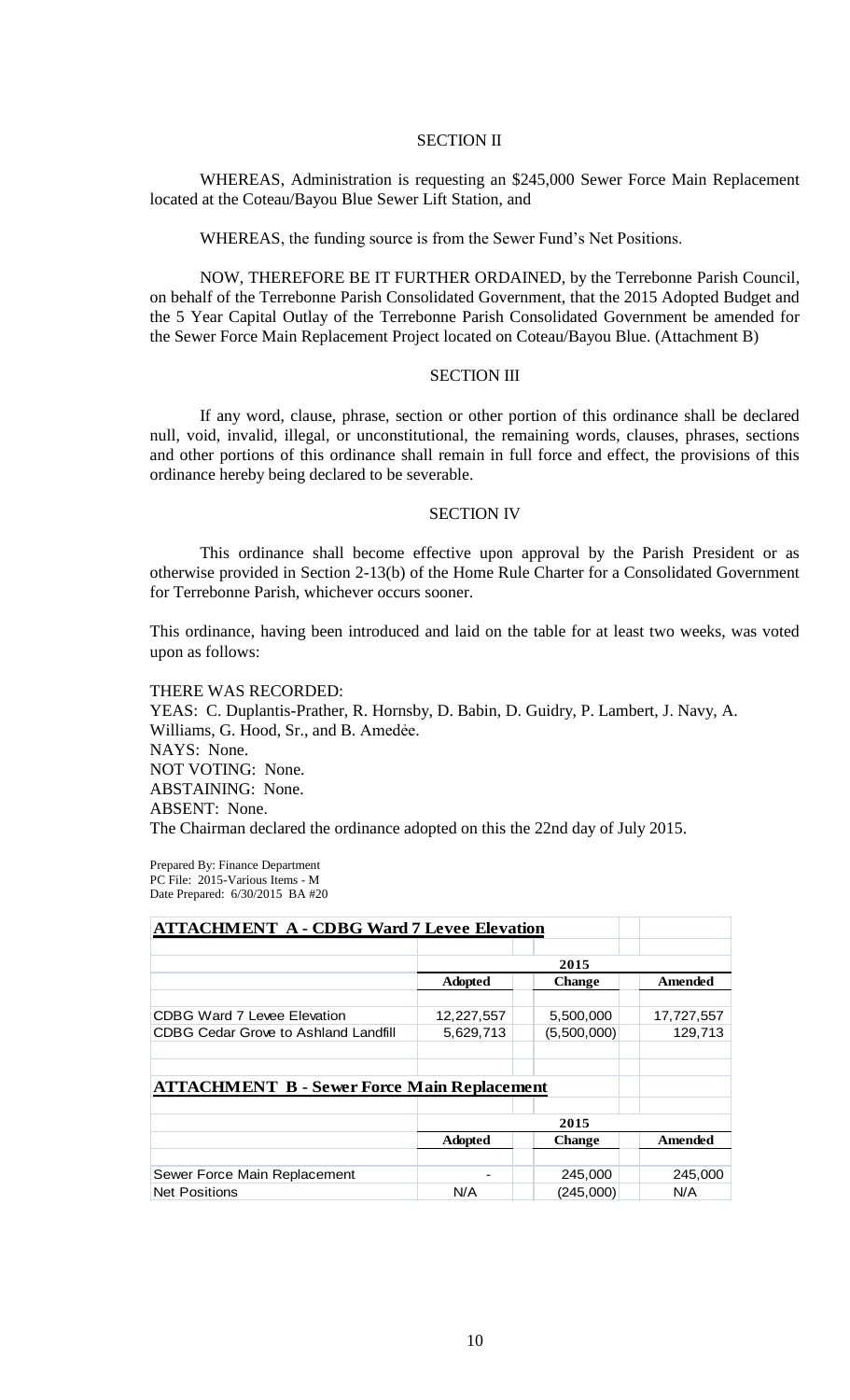Mr. D. Babin moved, seconded by Ms. C. Duplantis-Prather, "THAT, the Council continue with the regular order of business."

The Chairman called for a vote on the motion offered by Mr. D. Babin. THERE WAS RECORDED: YEAS: C. Duplantis-Prather, R. Hornsby, D. Babin, D. Guidry, P. Lambert, J. Navy, A. Williams, G. Hood, Sr. and B. Amedee. NAYS: None. ABSENT: None. The Chairman declared the motion adopted.

The Chairman acknowledged Mr. S.P. LaRussa, of the Terrebonne Men's Carnival Club, Krewe of Hercules, who explained the club's wish to expand the existing Hercules Den to 8,250 feet, and has been waiting 91 days for a permit to pour cement for said project. Mr. LaRussa stated that due to parish guidelines, a drainage study was required; and that the drainage study showed a retention pond in the front parking lot of said property, which was not acceptable. He stated that in light of new information provided to him today, he will have his engineer re-do the drainage study to place the retention pond 200 feet from the backside of the said building; then asked the Council for help in moving this request forward; noted that he will resubmit a new drainage study; and then withdrew the club's request for a variance.

Councilman D. Babin clarified that due to the lack of communication with his engineer, the permit was not issued timely.

At this time in the proceedings (6:57 p.m.), the Chairman relinquished his chair to Vice-Chairwoman C. Duplantis-Prather.

Councilman P. Lambert explained that there was a problem with a pipeline owned by Shell Oil that passes behind the Hercules Den which prevents the construction of a retention pond behind the proposed addition. He continued that when it was discovered that the land behind the pipeline was owned by Hercules, the simplest solution was to place the retention pond behind the pipeline which would not cause any concern.

At this time in the proceedings (7:01 p.m.), the Chairman resumed his chair.

The Chairman acknowledged Mr. Woodrow Parker, with the Aqua Safety First Community Program, who requested co-sponsorship of the Aqua Safety First Community Program back to school event scheduled for August 1, 2015 at the East Houma Pool at 124 Boundary Rd.

Mr. D. Guidry moved, seconded by Ms. C. Duplantis-Prather, "THAT, the Council cosponsor the Aqua Safety First Community Program back to school event scheduled for August 1, 2015 at the East Houma Pool at 124 Boundary Rd."

The Chairman called for a vote on the motion offered by Mr. D. Guidry. THERE WAS RECORDED: YEAS: C. Duplantis-Prather, R. Hornsby, D. Guidry, P. Lambert, J. Navy, G. Hood, Sr. and B. Amedee. NAYS: None. ABSENT: D. Babin and A. Williams. The Chairman declared the motion adopted.

Mr. Parker thanked the Council for the co-sponsorship and stated that in the near future he would ask for co-sponsorship for a separate event, The National Drowning Alliance Conference.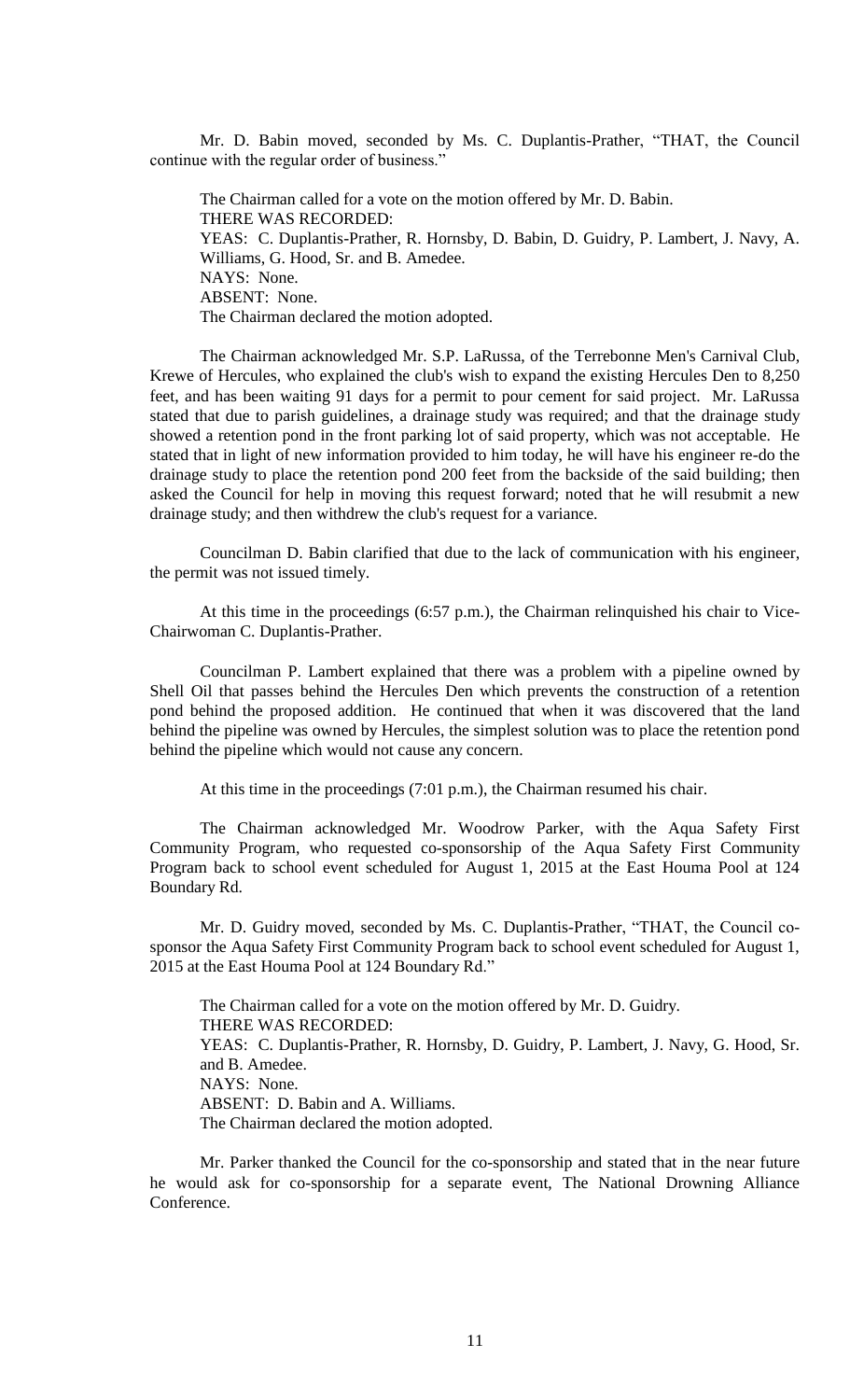President Claudet explained to Mr. Parker that he would have to make a separate request for the aforementioned event; and noted that co-sponsorship is for services only.

The Chairman called for a report on the Public Services Committee meeting held on 07/20/15, whereupon, the Committee Chairwoman noted ratification of minutes calls public hearings on August 12, 2015 at 6:30 p.m., rendered the following:

# PUBLIC SERVICES COMMITTEE

### JULY 20, 2015

The Chairwoman, A. Williams, called the Public Services Committee meeting to order at 6:26 p. m. in the Terrebonne Parish Council Meeting Room with an Invocation led by Committee Member J. Navy and the Pledge of Allegiance by Committee Member G. Hood, Sr. Upon roll call, Committee Members recorded as present were: C. Duplantis-Prather, R. Hornsby, D. Babin, D. Guidry, P. Lambert, J. Navy, A. Williams, Capt. Greg Hood, Sr., HPD Ret., and B. Amedѐe. A quorum was declared present.

The Committee Chairwoman recognized and welcomed former Council member Joey Cehan who was in the audience for tonight's proceedings.

OFFERED BY: Mr. R. Hornsby SECONDED: Ms. C. Duplantis-Prather

RESOLUTION NO. 15-392

A resolution providing for the acceptance of work performed by Bonneval Construction Company, Inc., in accordance with the Certificate of Substantial Completion for City of Houma Modular Two (2) Story Fire Training Tower, Terrebonne Parish, Louisiana Project No. 14-Fire-31.

WHEREAS, by contract dated February 9, 2015, the Terrebonne Parish Consolidated Government did award a contract to Bonneval Construction Company, Inc., as will be seen by reference to said contract which is recorded under Entry No. 1474353 of the records of Terrebonne Parish, and

NOW THEREFORE BE IT RESOLVED, that the Terrebonne Parish Council, on behalf of the Terrebonne Parish Consolidated Government, does hereby accept the work performed by Bonneval Construction Company, Inc., in accordance with the Certificate of Substantial Completion, effective as of the date of the recording of this resolution and does authorize and direct the Clerk of Court and Ex-Officio Recorder of Mortgages of Terrebonne Parish to note this acceptance thereof in the margin of the inscription of said Contract Entry No. 1474353 of the records of Terrebonne Parish, Louisiana, and

BE IT FURTHER RESOLVED, that payment of project retainage, subject to (i) lapse of a 45 day clear lien period; (ii) submittal of a clear lien certificate by contractor; and (iii) completion of all punch list items, be, and is hereby authorized.

THERE WAS RECORDED: YEAS: C. Duplantis-Prather, R. Hornsby, D. Babin, D. Guidry, P. Lambert, J. Navy, A. Williams, G. Hood, and B. Amedée, NAYS: None. ABSTAINING: None. ABSENT: None. The Chairwoman declared the resolution adopted on this the 20th day of July 2015.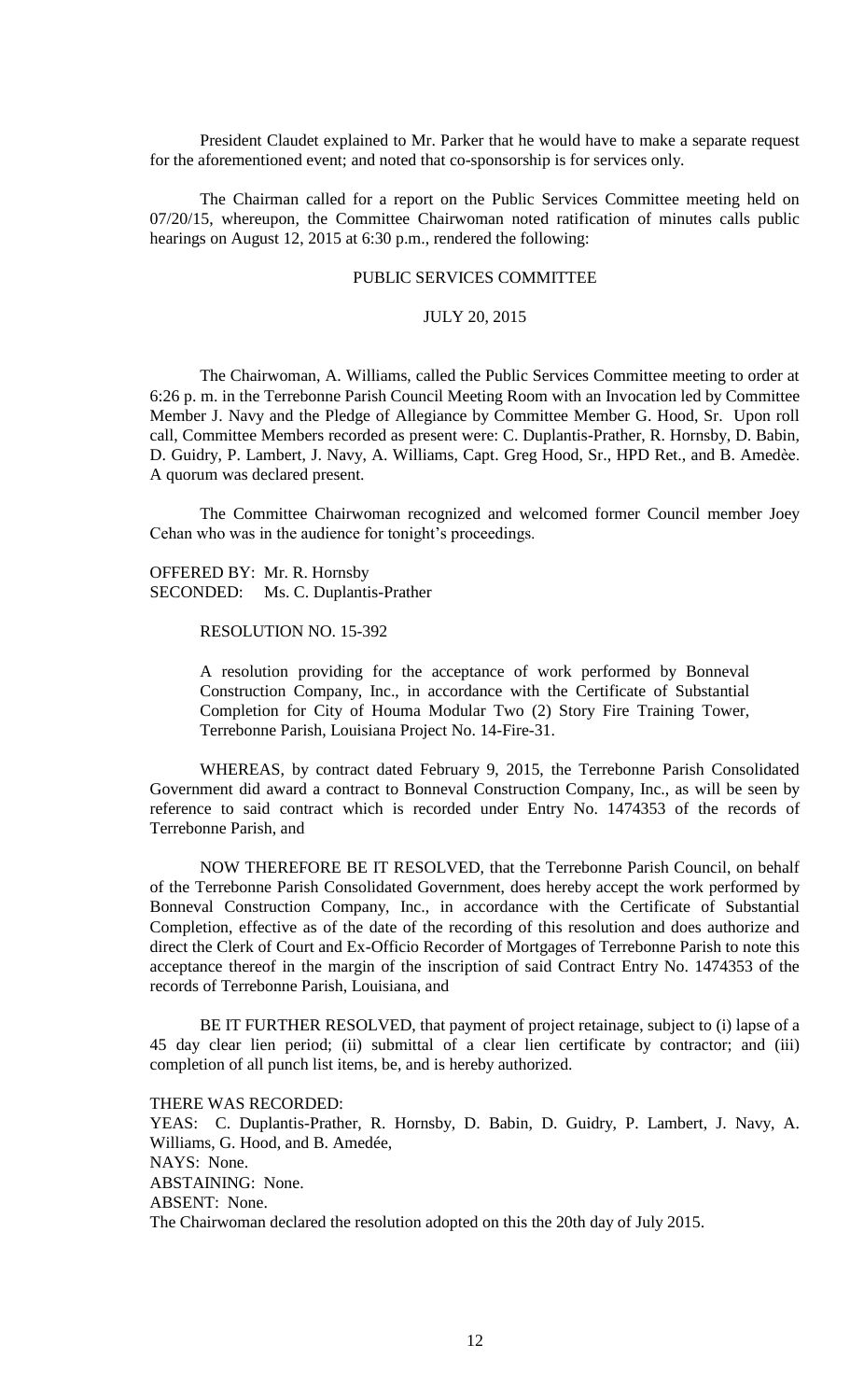OFFERED BY: Ms. B. Amedẻe SECONDED: Mr. J. Navy

RESOLUTION NO. 15-393

A RESOLUTION authorizing the execution of Change Order No. 1 (Balancing) for the Construction Agreement for Parish Project No. 13-RDS-53, Turning Lanes For Bayou Gardens Boulevard at St. Louis Canal Road Project, Terrebonne Parish, Louisiana.

WHEREAS, the Terrebonne Parish Consolidated Government entered into a contract dated December 29, 2014, with LA Contracting Enterprise, LLC for Turning Lanes For Bayou Gardens Boulevard at St. Louis Canal Road Project, Parish Project No. 13-RDS-53, Terrebonne Parish, Louisiana, and

WHEREAS, it is necessary to adjust and balance contract quantities with installed quantities, and

WHEREAS, this change order is necessary in order to increase the contract by \$1,123.50, and

WHEREAS, this change order is to increase contract time by thirty-two (32) calendar days due to median, curb, striping and marking, and

WHEREAS, this Balancing Change Order No. 1 has been recommended by the ENGINEER for this project, Milford & Associates, Inc.

NOW, THEREFORE BE IT RESOLVED that the Terrebonne Parish Council, on behalf of the Terrebonne Parish Consolidated Government, does hereby approve and authorize the execution by Terrebonne Parish President Michel Claudet of Change Order No. 1 to the construction agreement with LA Contracting Enterprise, LLC. for Turning Lanes For Bayou Gardens Boulevard at St. Louis Canal Road Project for an increase of One Thousand One Hundred Twenty-Three Dollars and Fifty Cents (\$1,123.50) and add Thirty-Two (32) additional calendar days to the original contract amount, and

BE IT FURTHER RESOLVED that a certified copy of the resolution be forwarded to the Engineer, Milford & Associates, Inc.

THERE WAS RECORDED:

YEAS: C. Duplantis-Prather, R. Hornsby, D. Babin, D. Guidry, P. Lambert, J. Navy, A. Williams, G. Hood, and B. Amedée, NAYS: None. ABSTAINING: None. ABSENT: None. The Chairwoman declared the resolution adopted on this the 20th day of July 2015.

OFFERED BY: Ms. C. Duplantis-Prather SECONDED: Mr. G. Hood, Sr.

RESOLUTION NO. 15-394

A resolution awarding and authorizing the signing of the construction Contract for Parish Project No. 14-DRA-50, Sylvia Street Drainage Improvements, Phase 3, Terrebonne Parish Consolidated Government, Terrebonne Parish, Louisiana, and authorizing the issuance of the Notice to Proceed.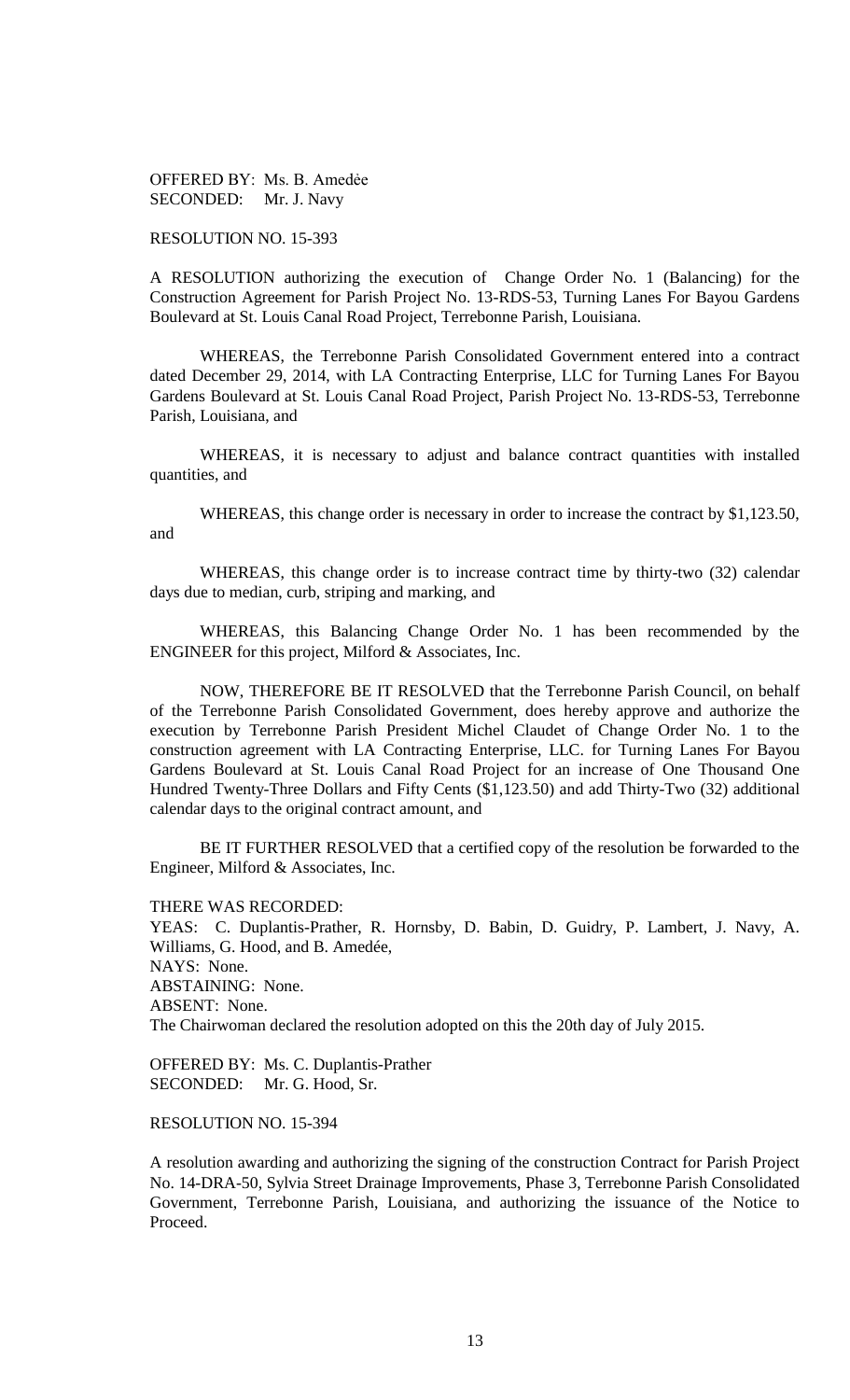WHEREAS, the Terrebonne Parish Consolidated Government did receive construction bids on Parish Project No. 14-DRA-50, Sylvia Street Drainage Improvements, Phase 3, Terrebonne Parish, Louisiana, and,

WHEREAS, the lowest and best bid was that submitted by LA Contracting Enterprise, LLC, in the amount of \$85,213.00 for the base bid and \$12,720.00 for Alternate No. 1, for a total bid amount of \$97,933.00, and

NOW, THEREFORE, BE IT RESOLVED that the Terrebonne Parish Consolidated Government award the construction contract to LA Contracting Enterprise, LLC, in the total bid amount of \$97,933.00, and

BE IT FURTHER RESOLVED, that the President of Terrebonne Parish Consolidated Government, be and he is hereby authorized and empowered to sign a construction contract for and on behalf of the Terrebonne Parish Consolidated Government with LA Contracting Enterprise, LLC, upon receipt of the performance bond in the amount of the contract price, and

BE IT FURTHER RESOLVED, that upon receipt of required certificates of insurance evidencing coverage as provided in the project specifications and upon execution and recordation of all contract documents, that the Engineer is hereby authorized to issue the Notice to Proceed to the Contractor to commence construction of the project, and

THERE WAS RECORDED:

YEAS: C. Duplantis-Prather, R. Hornsby, D. Babin, D. Guidry, P. Lambert, J. Navy, A. Williams, G. Hood, and B. Amedée, NAYS: None. ABSTAINING: None. ABSENT: None. The Chairwoman declared the resolution adopted on this the 20th day of July 2015.

OFFERED BY: Mr. R. Hornsby SECONDED: Ms. C. Duplantis-Prather

RESOLUTION NO. 15-395

A Resolution providing for the acceptance of work performed by Beverly Construction Company, LLC, in accordance with the Certificate of Substantial Completion for Parish Project No. 13-DRA-03, Bayou LaCarpe Watershed Project, Location "A" Detention Pond, Terrebonne Parish, Louisiana.

WHEREAS, the Terrebonne Parish Consolidated Government entered into a construction agreement dated February 5, 2015, with Beverly Construction Company, LLC, Recordation Number 1473493, for Parish Project 13-DRA-03, Bayou LaCarpe Watershed Project, Location "A" Detention Pond, Terrebonne Parish, Louisiana, and

WHEREAS, the work performed has been inspected by authorized representatives of the Owner, Engineer, and Contractor and found to be substantially complete, and

WHEREAS, the Engineer for this project Providence/GSE Associates, LLC, recommends the acceptance of the substantial completion,

NOW, THEREFORE BE IT RESOLVED that the Terrebonne Parish Council, on behalf of the Terrebonne Parish Consolidated Government, does hereby accept the work performed, effective as of the date of recording of this resolution, and does authorize and direct the Clerk of Court and Ex-Officio Recorder of Mortgages of Terrebonne Parish to note this acceptance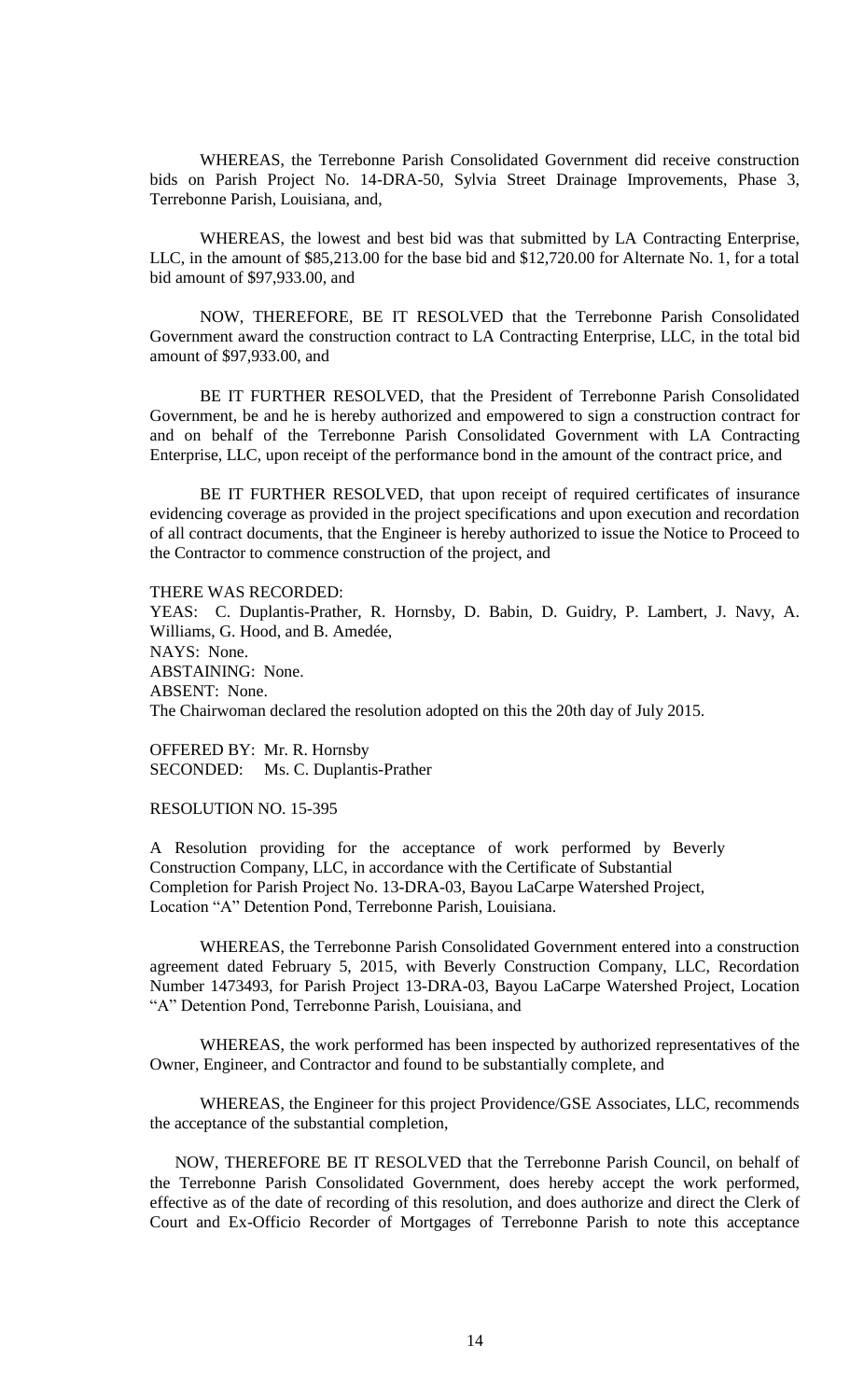thereof in the margin of the inscription of said contract under Entry No. 1473493 of the Records of Terrebonne Parish, Louisiana, and

BE IT FURTHER RESOLVED that a certified copy of the resolution be forwarded to the Engineer Providence/GSE Associates, LLC, and

BE IT FURTHER RESOLVED that a certified copy of the resolution be recorded in the office of the Clerk of Court of Terrebonne Parish to commence a 45-day clear lien period, and

BE IT FURTHER RESOLVED that the Administration is authorized to make payment of retainage upon the presentation of a Clear Lien Certificate.

THERE WAS RECORDED:

YEAS: C. Duplantis-Prather, R. Hornsby, D. Babin, D. Guidry, P. Lambert, J. Navy, A. Williams, G. Hood, and B. Amedée, NAYS: None. ABSTAINING: None. ABSENT: None. The Chairwoman declared the resolution adopted on this the 20th day of July 2015.

OFFERED BY: Ms. B. Amedẻe SECONDED: Mr. G. Hood, Sr.

RESOLUTION NO. 15-396

A resolution authorizing the execution of Change Order No. 1 for Parish Project No. 14-CIVIC-10, Critical Facilities Hardening – Civic Center (HMGP), Terrebonne Parish, Louisiana.

WHEREAS, the Terrebonne Parish Consolidated Government did receive construction bids on Parish Project No. 14-CIVIC-10, Critical Facilities Hardening – Civic Center (HMGP), Terrebonne Parish, Louisiana, on October 14, 2014, and

WHEREAS, the Contractor requested additional days to be added to the contract due to the delays incurred while the Contractor was forced to located an alternate roofing manufacturer, and

WHEREAS, the Engineer has recommended an additional Sixty (60) calendar days be added to the contract, and

WHEREAS, this change order also includes a credit of One Thousand, Eighty-Six Dollars and Eighty Cents (-\$1,086.80) to utilize a few of the existing doors frames, and

WHEREAS, this Change Order No. 1 has been recommended by the Engineer, Providence/GSE Associates, LLC, for this project.

NOW, THEREFORE, BE IT RESOLVED that the Terrebonne Parish Council on behalf of the Terrebonne Parish Consolidated Government, does hereby approve and authorize the execution by Terrebonne Parish President Michel Claudet of Change Order No. 1 to the construction agreement with One Construction, LLC for Parish Project No. 14-CIVIC-10, Critical Facilities Hardening – Civic Center (HMGP), Terrebonne Parish, Louisiana, for an decrease of One Thousand, Eighty-Six Dollars and Eighty Cents (-\$1,086.80) and an increase of Sixty (60) calendar days to the construction contract, and

BE IT FURTHER RESOLVED, that a certified copy of the resolution be forwarded to Engineer, Providence/GSE Associates, LLC.

THERE WAS RECORDED: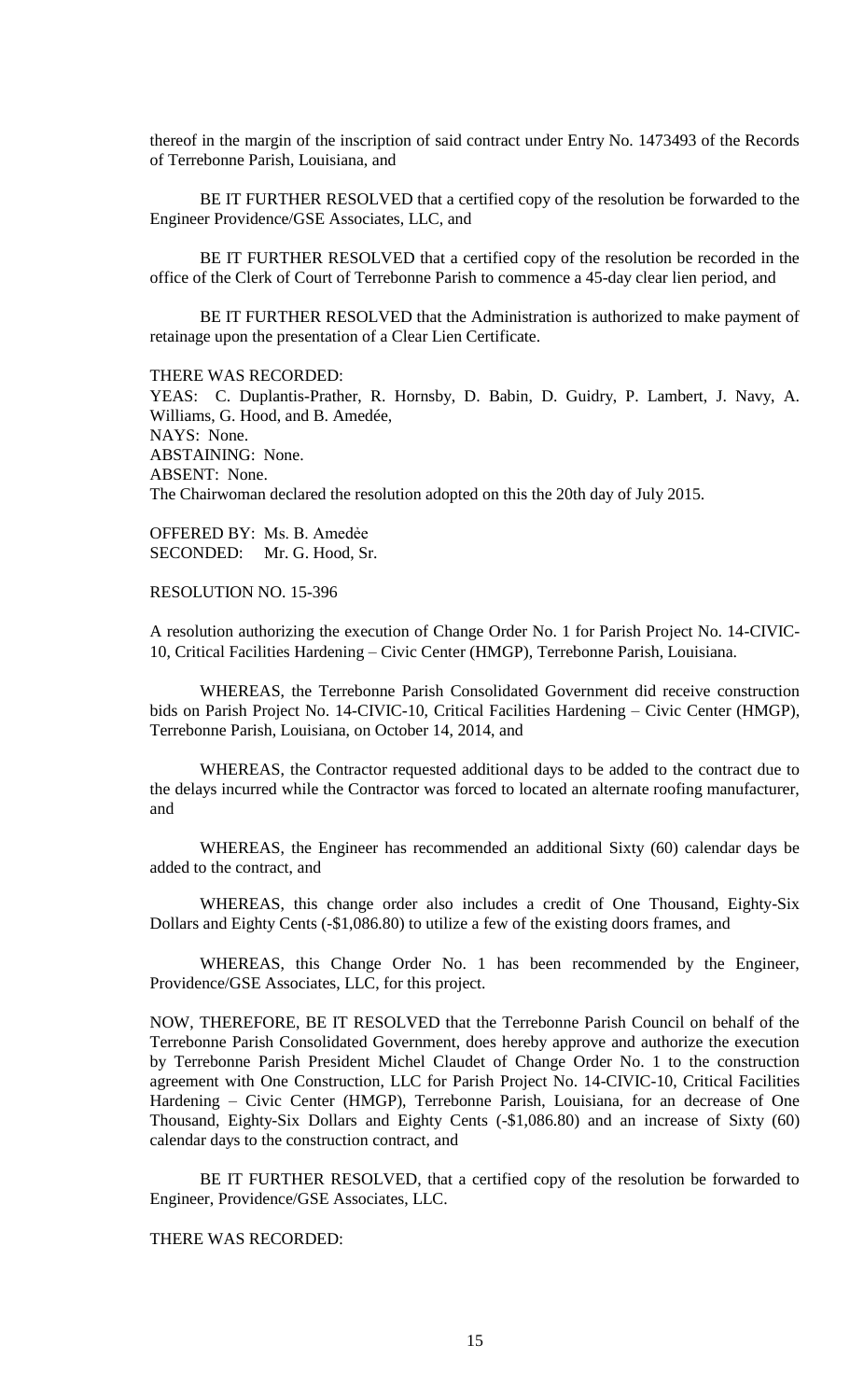YEAS: C. Duplantis-Prather, R. Hornsby, D. Babin, D. Guidry, P. Lambert, J. Navy, A. Williams, G. Hood, and B. Amedée, NAYS: None. ABSTAINING: None. ABSENT: None. The Chairwoman declared the resolution adopted on this the 20th day of July 2015.

Mr. D. Babin moved, seconded by Mr. P. Lambert, "THAT, the Public Services Committee introduce an ordinance that will establish a 'No Parking' zone on the south side of Onezia Street in Dulac and call a public hearing on Wednesday, August 12, 2015 at 6:30 p.m."

The Chairwoman called for the vote on the motion offered by Mr. D. Babin. THERE WAS RECORDED: YEAS: C. Duplantis-Prather, R. Hornsby, D. Babin, D. Guidry, P. Lambert, J. Navy, A. Williams, G. Hood, Sr. and B. Amedèe. NAYS: None. ABSENT: None. The Chairwoman declared the motion adopted.

Mr. G. Hood, Sr. moved, seconded by Mr. R. Hornsby, "THAT, there being no further business to come before the Public Services Committee, the meeting be adjourned."

The Chairwoman called for the vote on the motion offered by Mr. G. Hood, Sr. THERE WAS RECORDED:

YEAS: C. Duplantis-Prather, R. Hornsby, D. Babin, D. Guidry, P. Lambert, J. Navy, A. Williams, G. Hood, Sr. and B. Amedèe.

NAYS: None.

ABSENT: None.

The Chairwoman declared the motion adopted and the meeting was adjourned at 6:30 p.m.

Arlanda Williams, Chairwoman

Tammy E. Triggs, Minute Clerk

Ms. A. Williams moved, seconded by Mr. D. Babin and Ms. C. Duplantis-Prather, "THAT, the Council accept and ratify the minutes of the Budget and Finance Committee meeting held on 07/20/15."

The Chairman called for a vote on the motion offered by Ms. A. Williams. THERE WAS RECORDED: YEAS: C. Duplantis-Prather, R. Hornsby, D. Babin, D. Guidry, P. Lambert, J. Navy, A. Williams, G. Hood, Sr. and B. Amedee. NAYS: None. ABSENT: None. The Chairman declared the motion adopted.

The Chairman called for a report on the Community Development and Planning Committee meeting held on 07/20/15, whereupon, the Committee Chairwoman noted ratification of minutes calls public hearings on August 12, 2015 at 6:30 p.m., rendered the following:

# COMMUNITY DEVELOPMENT & PLANNING COMMITTEE

# JULY 20, 2015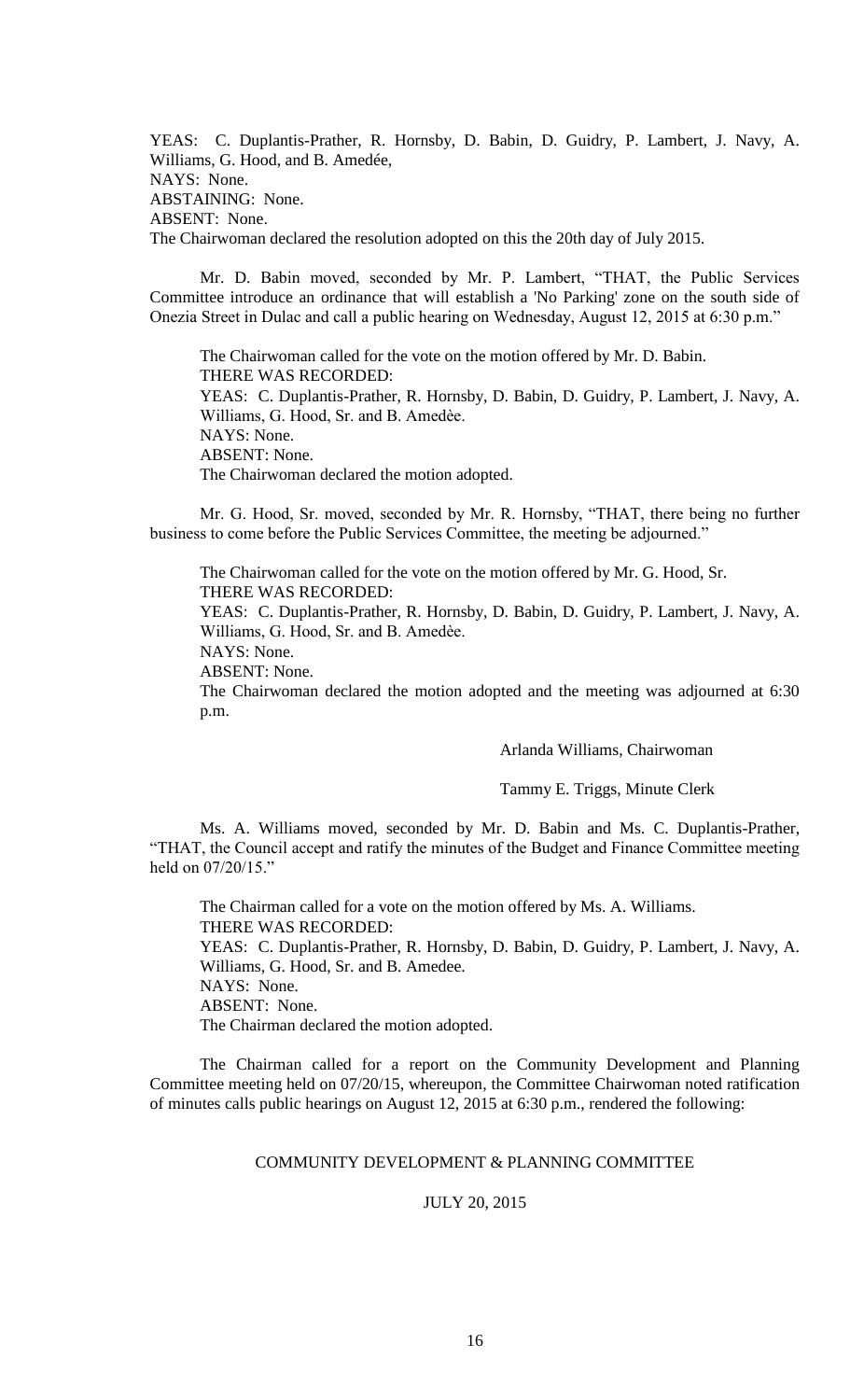The Chairwoman, C. Duplantis-Prather, called the Community Development and Planning Committee meeting to order at 6:31p.m. in the Terrebonne Parish Council Meeting Room with an Invocation offered by Committee Member A. Williams and the Pledge of Allegiance by Committee Member J. Navy. Upon roll call, Committee Members recorded as present were: C. Duplantis-Prather, R. Hornsby, D. Babin, D. Guidry, P. Lambert, J. Navy, A. Williams, Capt. Greg Hood, Sr., HPD Ret. and B. Amedèe. A quorum was declared present.

The Committee Chairwoman recognized and welcomed former Council Member Joey Cehan who was present in the audience for tonight's proceedings.

OFFERED BY: Ms. A. Williams SECONDED: Mr. G. Hood, Sr.

RESOLUTION NO. 15-397

Resolution Authorizing the Parish President to sign the Food Service Agreement between Terrebonne Parish School Board, and Terrebonne Parish Head Start, a program in the Department of Housing and Human Services within Terrebonne Parish Consolidated Government.

WHEREAS, Terrebonne Parish School Board has expressed an interest in preparing and serving meals at five Terrebonne Parish Head Start sites;

WHEREAS, the facilities of the Sponsor are not adequate for preparing and serving meals to children, the Sponsor wishes to contract with the Vendor for the preparation and service of meals to children participating in this Program, and the Vendor agrees to supply approved meals to the Sponsor;

Whereas, it is necessary that a Food Service Agreement be executed by, Terrebonne Parish School Board and Terrebonne Parish Consolidated Government;

NOW THEREFORE BE IT RESOLVED that the Terrebonne Parish Council, on behalf of the Terrebonne Parish Consolidated Government does hereby authorize the Parish President, Michel H. Claudet, to sign the Food Service Agreement to provide meals.

BE IT FURTHER RESOLVED that the Terrebonne Parish Council on behalf of the Terrebonne Parish Consolidated Government does hereby authorize the Parish President to sign any certifications that may be associated with the implementation of this agreement.

THERE WAS RECORDED:

YEAS: C. Duplantis-Prather, R. Hornsby, D. Babin, D. Guidry, P. Lambert, J. Navy, A. Williams, G. Hood, and B. Amedée, NAYS: None. ABSTAINING: None. ABSENT: None. The Chairwoman declared the resolution adopted on this the 20th day of July 2015.

OFFERED BY: Mr. D. Guidry SECONDED: Ms. A. Williams

RESOLUTION NO. 15-398

A resolution authorizing the Parish President to sign the amendment to the Weatherization Assistance Program agreement for period of July 1, 2013 through June 30, 2016 between Louisiana Housing Corporation (LHC) and Terrebonne Parish Consolidated Government.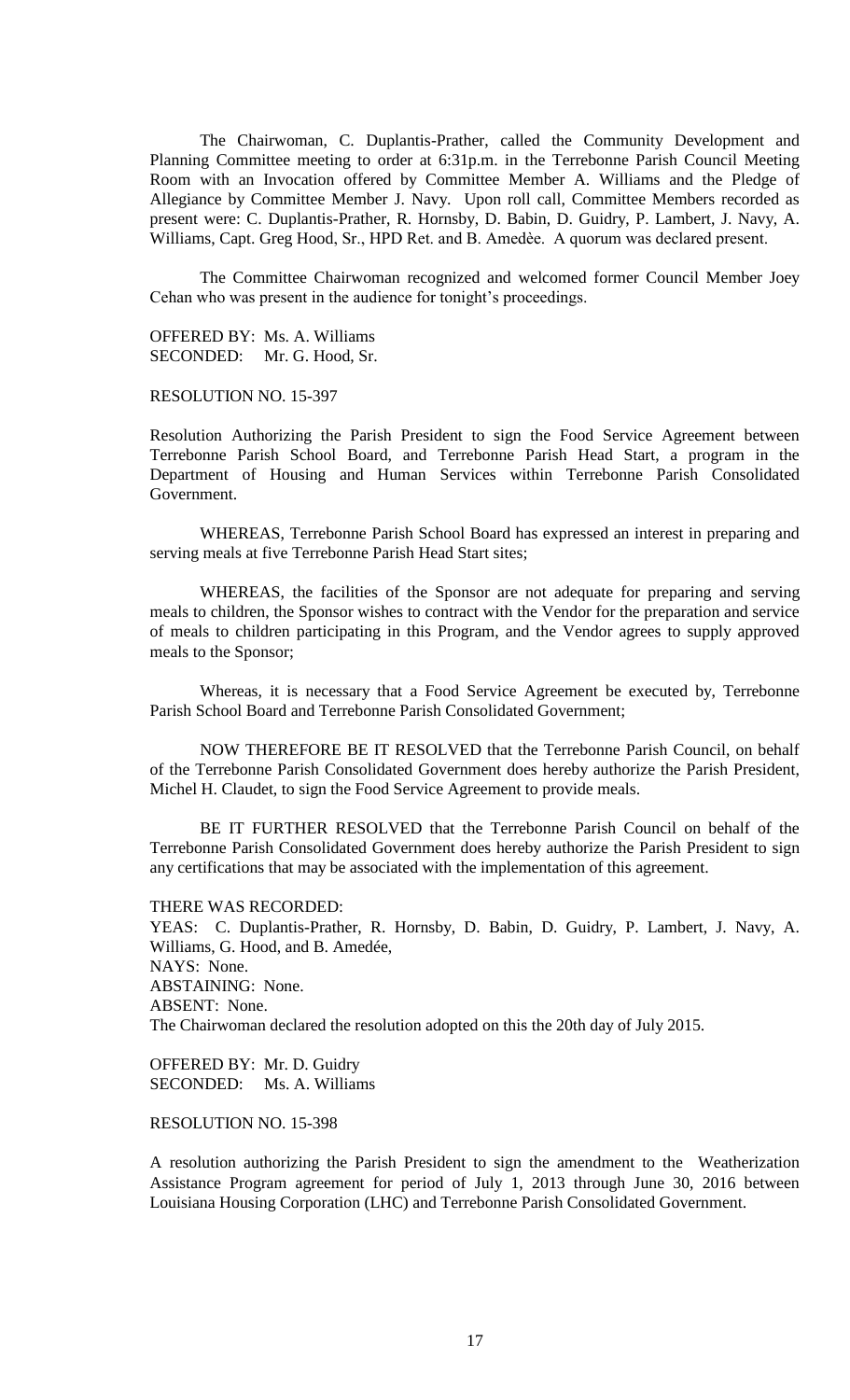WHEREAS, the contract amount of \$162,521.74 is available to the Terrebonne Parish Consolidated Government for a period of July 1, 2015 through June 30, 2016

NOW, THEREFORE BE IT RESOLVED that the Terrebonne Parish Council, on the behalf of the Terrebonne Parish Consolidated Government, does hereby authorize the Parish President, Michel H. Claudet, to sign and submit the Weatherization Assistance Program amendment.

NOW, THEREFORE BE IT FURTHER RESOLVED that the Terrebonne Parish Council, on behalf of the Terrebonne Parish Consolidated Government, does hereby authorize the Parish President, Michel H. Claudet, to execute any and all grant agreements, certifications, amendments, modifications, and all documents necessary between Terrebonne Parish Consolidated Government and the Louisiana Housing Corporation (LHC) for the enactment of this contract.

THERE WAS RECORDED:

YEAS: C. Duplantis-Prather, R. Hornsby, D. Babin, D. Guidry, P. Lambert, J. Navy, A. Williams, G. Hood, and B. Amedée, NAYS: None. ABSTAINING: None. ABSENT: None. The Chairwoman declared the resolution adopted on this the 20th day of July 2015.

Chairwoman C. Duplantis-Prather stated that Agenda Item 4 – Co-sponsorship for Wraparound Services of South Central Louisiana Back to School Giveaway has been pulled from tonight's agenda.

Mr. D. Babin moved, seconded by Mr. G. Hood, Sr., "THAT, the Community Development & Planning Committee co-sponsor the Bayou Country Cook-Off and Rodeo to be held on August 21 and 22, 2015 at the Houma Airbase Pavilion and Arena."

The Chairwoman called for the vote on the motion offered by Mr. D. Babin. THERE WAS RECORDED: YEAS: C. Duplantis-Prather, R. Hornsby, D. Babin, D. Guidry, P. Lambert, J. Navy, A. Williams, G. Hood, Sr. and B. Amedèe. NAYS: None. ABSENT: None. The Chairwoman declared the motion adopted.

Committee Member D. Babin acknowledged and thanked Mr. and Mrs. Trahan, who were in the audience for tonight's proceedings, for all of their hard work, dedication, and support of the Bayou Country Cook-Off.

OFFERED BY: Ms. B. Amedẻe SECONDED: Mr. G. Hood, Sr.

### RESOLUTION NO. 15-399

A Resolution giving Notice of Intent to adopt an Ordinance to dedicate and accept the maintenance/operation of the street(s), drainage servitudes, and rights-of-way for "Acadian Villa Subdivision, Addendum No. 1" and "Acadian Villa Subdivision, Addendum No. 2, Phase C;" energize and accept the street lights; and to incorporate "Switch Street" and the extension of "Gabreten Lane" into the Enhanced 911 Emergency Response System for the purpose of providing a better means of locating addresses.

THEREFORE, BE IT RESOLVED by the Terrebonne Parish Council (Community Development and Planning Committee), on behalf of the Terrebonne Parish Consolidated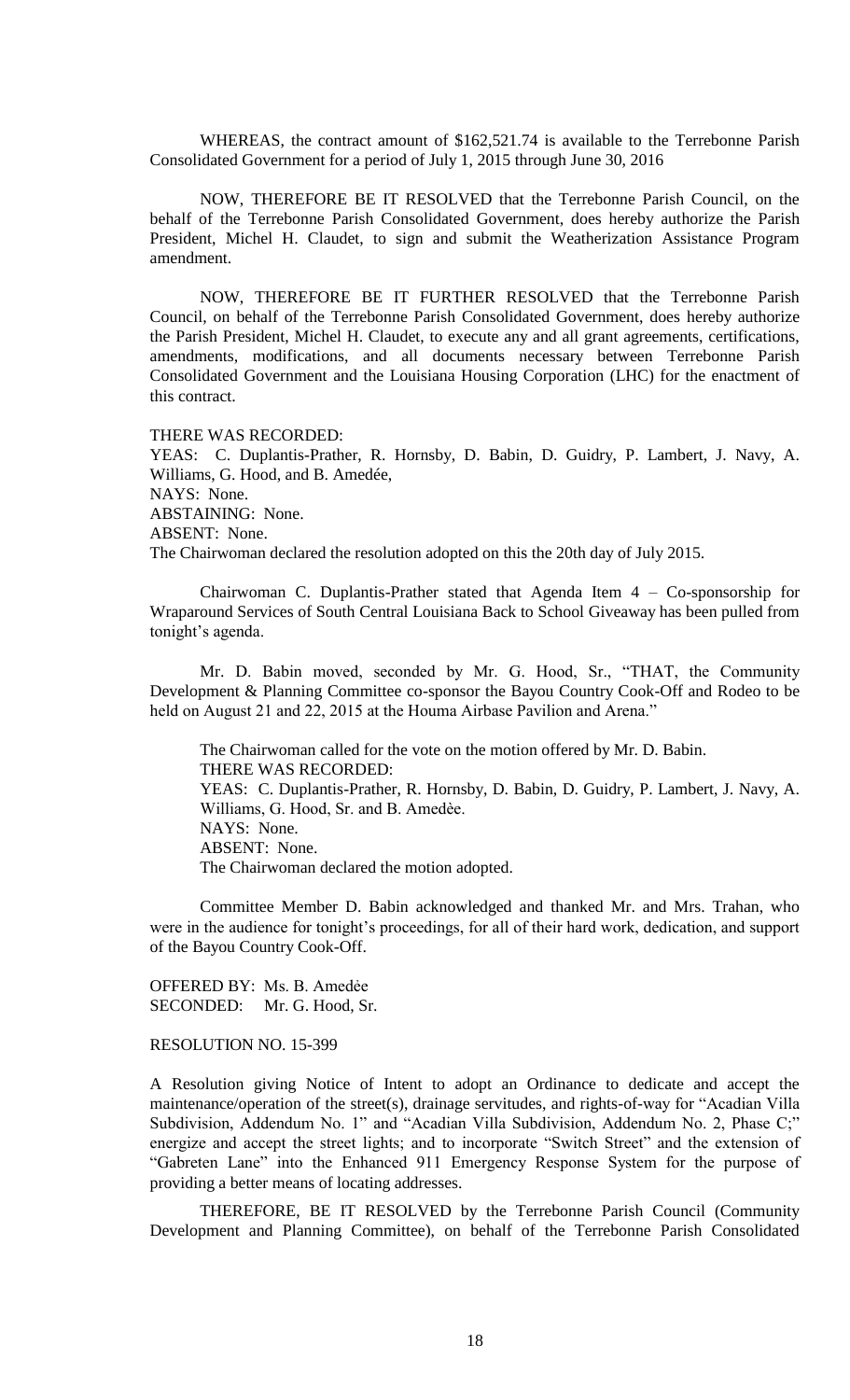Government, that Notice of Intent is given for adopting an ordinance to dedicate and accept the maintenance/operation of the street(s), drainage servitudes, and rights-of-way for "Acadian Villa Subdivision, Addendum No. 1" and "Acadian Villa Subdivision, Addendum No. 2, Phase C;" energize and accept the street lights; and to incorporate "Switch Street" and the extension of "Gabreten Lane" into the Enhanced 911 Emergency Response System for the purpose of providing a better means of locating addresses.

BE IT FURTHER RESOLVED that a public hearing on said ordinance be called for Wednesday, August 12, 2015 at 6:30 p.m.

## THERE WAS RECORDED:

YEAS: C. Duplantis-Prather, R. Hornsby, D. Babin, D. Guidry, P. Lambert, J. Navy, A. Williams, G. Hood, and B. Amedée, NAYS: None. ABSTAINING: None. ABSENT: None. The Chairwoman declared the resolution adopted on this the 20th day of July 2015.

The resolution was adopted.

Mr. G. Hood, Sr. moved, seconded by Mr. D. Babin, "THAT, the Community Development & Planning Committee co-sponsor the first MADD Walk to be held on October 3, 2015 at the Houma Downtown Marina (along the banks of the Intracoastal Canal)."

The Chairwoman called for the vote on the motion offered by Mr. G. Hood, Sr. THERE WAS RECORDED: YEAS: C. Duplantis-Prather, R. Hornsby, D. Babin, D. Guidry, P. Lambert, J. Navy, A. Williams, G. Hood, Sr. and B. Amedèe. NAYS: None. ABSENT: None. The Chairwoman declared the motion adopted.

The Committee Chairwoman recognized Mr. Rowdy Gaudet, an employee of the State of Louisiana Disaster Recovery Unit, who presented the committee with an updated status on the National Disaster Resilience Competition. Mr. Gaudet explained that Terrebonne and Lafourche Parishes are invited to participate in Phase II of the Resilience Competition which is the application phase. He stated that Phase II is where projects are going to be put together to show how communities can benefit from them and how the communities can be better advanced in the future where it pertains to disasters (particularly hurricanes and future land lost). This phase will require public hearings so that the public can give insight on what needs to occur in the parish. Mr. Gaudet stated that the deadline for this phase of the project is October 27, 2015. He thanked the Council and Administration for all of their support with this project in helping the restoration of the coastal region.

Upon questioning, Mr. Gaudet explained that the competition does not give credit for work that is currently being done or has been done; and noted that projects are based upon the unmet needs of the parish for disasters that occurred in 2012 and 2013.

Mr. G. Hood, Sr., moved, seconded by Ms. A. Williams, "THAT, there being no further business to come before the Community Development & Planning Committee, the meeting be adjourned."

The Chairwoman called for the vote on the motion offered by Mr. G. Hood, Sr. THERE WAS RECORDED: YEAS: C. Duplantis-Prather, R. Hornsby, D. Babin, D. Guidry, P. Lambert, J. Navy, A. Williams, G. Hood, Sr. and B. Amedèe. NAYS: None.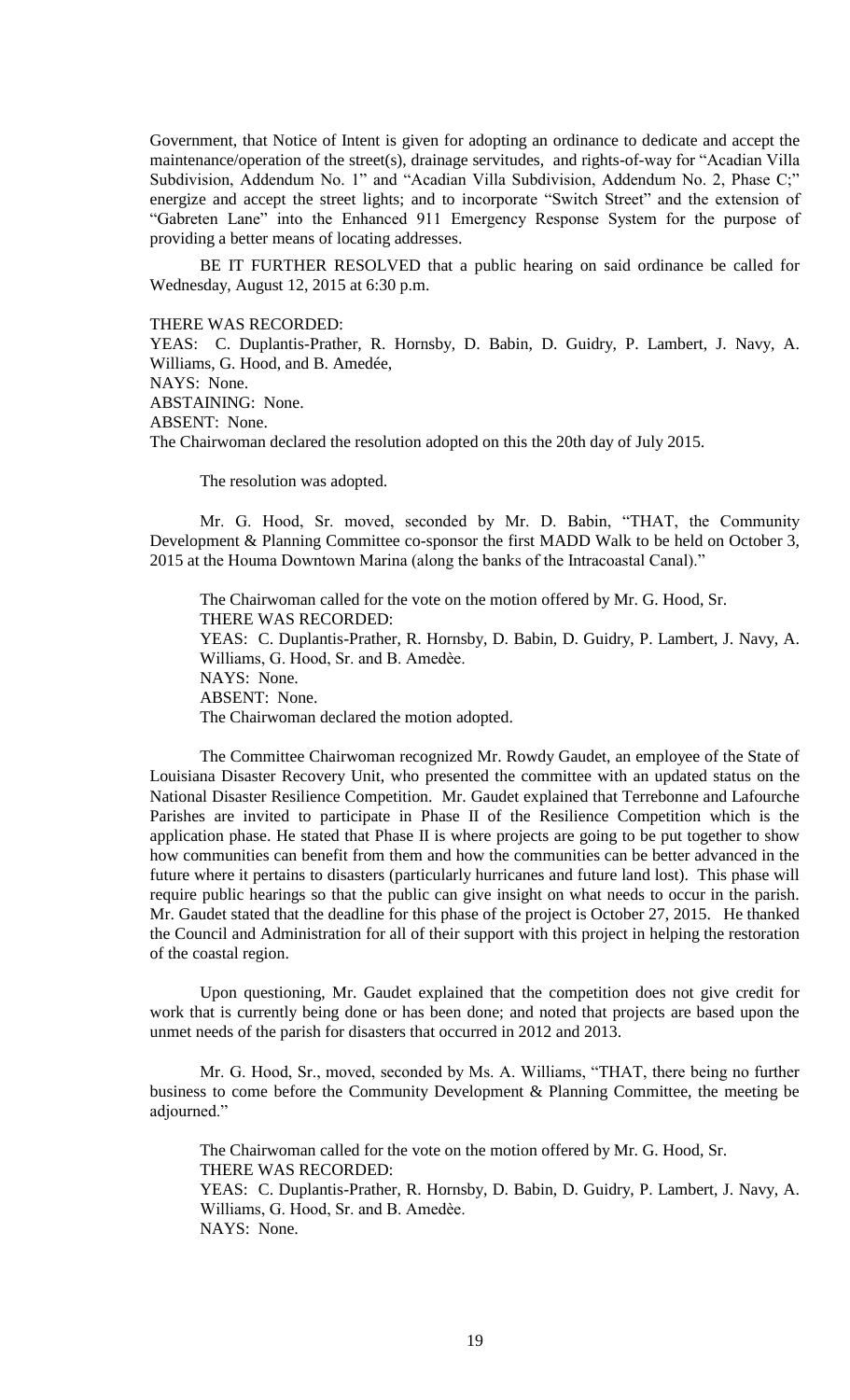ABSENT: None.

The Chairwoman declared the motion adopted and the meeting was adjourned at 6:42 p. m.

C. Duplantis-Prather, Chairwoman

Tammy E. Triggs, Minute Clerk

Ms. C. Duplantis-Prather moved, seconded by Mr. G. Hood, Sr., "THAT, the Council accept and ratify the minutes of the Community Development and Planning Committee meeting held on 07/20/15."

The Chairman called for a vote on the motion offered by Ms. C. Duplantis-Prather. THERE WAS RECORDED: YEAS: C. Duplantis-Prather, R. Hornsby, D. Babin, D. Guidry, P. Lambert, J. Navy, A. Williams, G. Hood, Sr. and B. Amedee. NAYS: None. ABSENT: None. The Chairman declared the motion adopted.

The Chairman called for a report on the Budget and Finance Committee meeting held on 07/22/15, whereupon, the Committee Chairman noted ratification of minutes calls public hearings on August 12, 2015 at 6:30 p.m., rendered the following:

### BUDGET & FINANCE COMMITTEE

#### JULY 20, 2015

The Chairman, John Navy, called the Budget & Finance Committee meeting to order at 6:44 p.m. in the Terrebonne Parish Council Meeting Room with an Invocation offered by Committee Member A. Williams and the Pledge of Allegiance by Committee Member C. Duplantis-Prather. Upon roll call, Committee Members recorded as present were: C. Duplantis-Prather, R. Hornsby. D. Babin, D. Guidry, P. Lambert, J. Navy, A. Williams, Capt. Greg Hood, Sr. and B. Amedѐe. A quorum was declared present.

OFFERED BY: Mr. D. Guidry SECONDED: Mr. G. Hood, Sr.

# RESOLUTION NO. 15-400

WHEREAS, on June 19, 2015 bids were received by the Terrebonne Parish Consolidated Government for Bid No. 15-HPD-24 Purchase of New/Unused Fleet Equipment for New Police Units, and

WHEREAS, after careful review by the Purchasing Division, Lieutenant Bobbie O'Bryan and Todd Duplantis, Chief of Police, it has been determined that the lowest qualified bidders are Vehicle Parts Co. for items: #2, #3, #4 & #5 and Fleet Safety Equipment, Inc. for Items: #6, #7, #8 & #9 and Applied Concepts, Inc. for Item #10, and should reject the bids of Vehicle Parts Co. and Fleet Safety Equipment, Inc. for item #1 due to incorrect part number, and

WHEREAS, Parish Administration has concurred with the recommendation to award Bid No. 15-HPD-24 Purchase of New/Unused Fleet Equipment for New Police Units to the aforementioned bidders and reject the bids for item #1, as per attached documents, and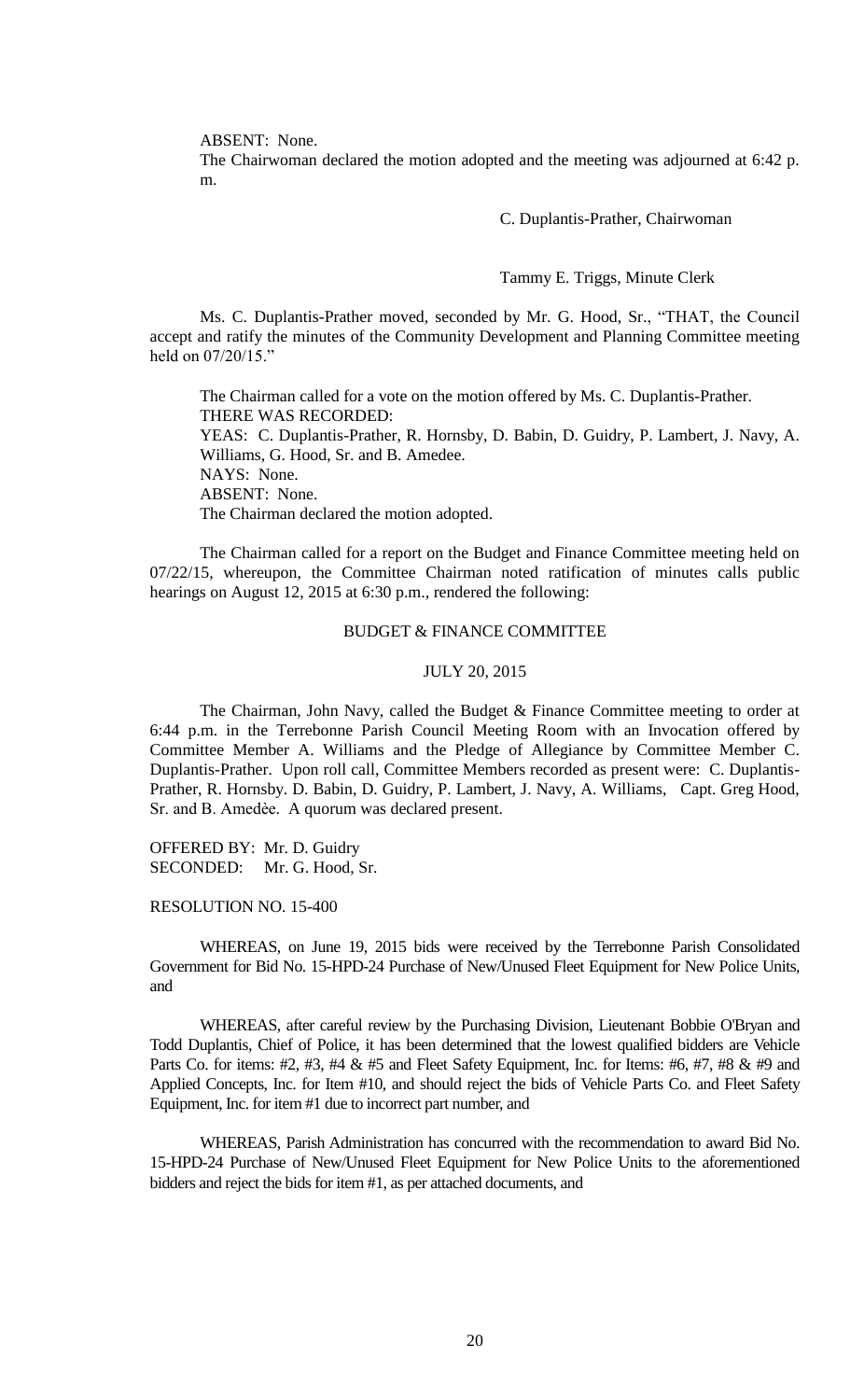NOW, THEREFORE BE IT RESOLVED by the Terrebonne Parish Council (Budget and Finance Committee), on behalf of the Terrebonne Parish Consolidated Government, that the recommendation of Parish Administration be approved for the purchase of fleet equipment for new police units, as per attached documents

THERE WAS RECORDED:

YEAS: C. Duplantis-Prather, R. Hornsby, D. Babin, D. Guidry, P. Lambert, J. Navy, A. Williams, G. Hood, and B. Amedée, NAYS: None. ABSTAINING: None. ABSENT: None. The Chairman declared the resolution adopted on this the 20th day of July 2015.

OFFERED BY: Mr. G. Hood, Sr. SECONDED: Mr. D. Guidry

# RESOLUTION NO. 15-401

WHEREAS, on July 1, 2015 bids were received by the Terrebonne Parish Consolidated Government for Bid 15-GAS-21 (Re-Bid) Purchase of One (1) New/Unused One (1) Ton Crew Cab Bi Fuel Cab and Chassis with Utility Body for the Gas Distribution Division of the Utilities Department, and

WHEREAS, after careful review by the Purchasing Division, Tom Bourg, Utilities Director and Siamak Mokhtarnejad, Associate Director of Utilities it has been determined that the bid of Lamarque Ford, Inc. is the lowest qualified bid in the amount of Forty-Nine Thousand, One Hundred Twenty-Two Dollars (\$49,122.00), and

WHEREAS, Parish Administration has concurred with the recommendation to award the bid for the Purchase of One (1) New/Unused One (1) Ton Crew Cab Bi Fuel Cab and Chassis with Utility Body to Lamarque Ford, Inc. for the aforementioned price, as per attached documents, and

NOW, THEREFORE BE IT RESOLVED by the Terrebonne Parish Council (Budget & Finance Committee), on behalf of the Terrebonne Parish Consolidated Government that the recommendation of Parish Administration for the purchase of the truck be accepted, as per attached documents

THERE WAS RECORDED:

YEAS: C. Duplantis-Prather, R. Hornsby, D. Babin, D. Guidry, P. Lambert, J. Navy, A. Williams, G. Hood, and B. Amedée, NAYS: None. ABSTAINING: None. ABSENT: None. The Chairman declared the resolution adopted on this the 20th day of July 2015.

OFFERED BY: Ms. A. Williams SECONDED: Ms. C. Duplantis-Prather

## RESOLUTION NO. 15-402

WHEREAS, Louisiana Statutory Law provides for the disposal of surplus movable property having a value of \$5,000.00 or less, in addition to other legally permissible means, at private sale which is, in the opinion of the governing authority, not needed for public purposes; and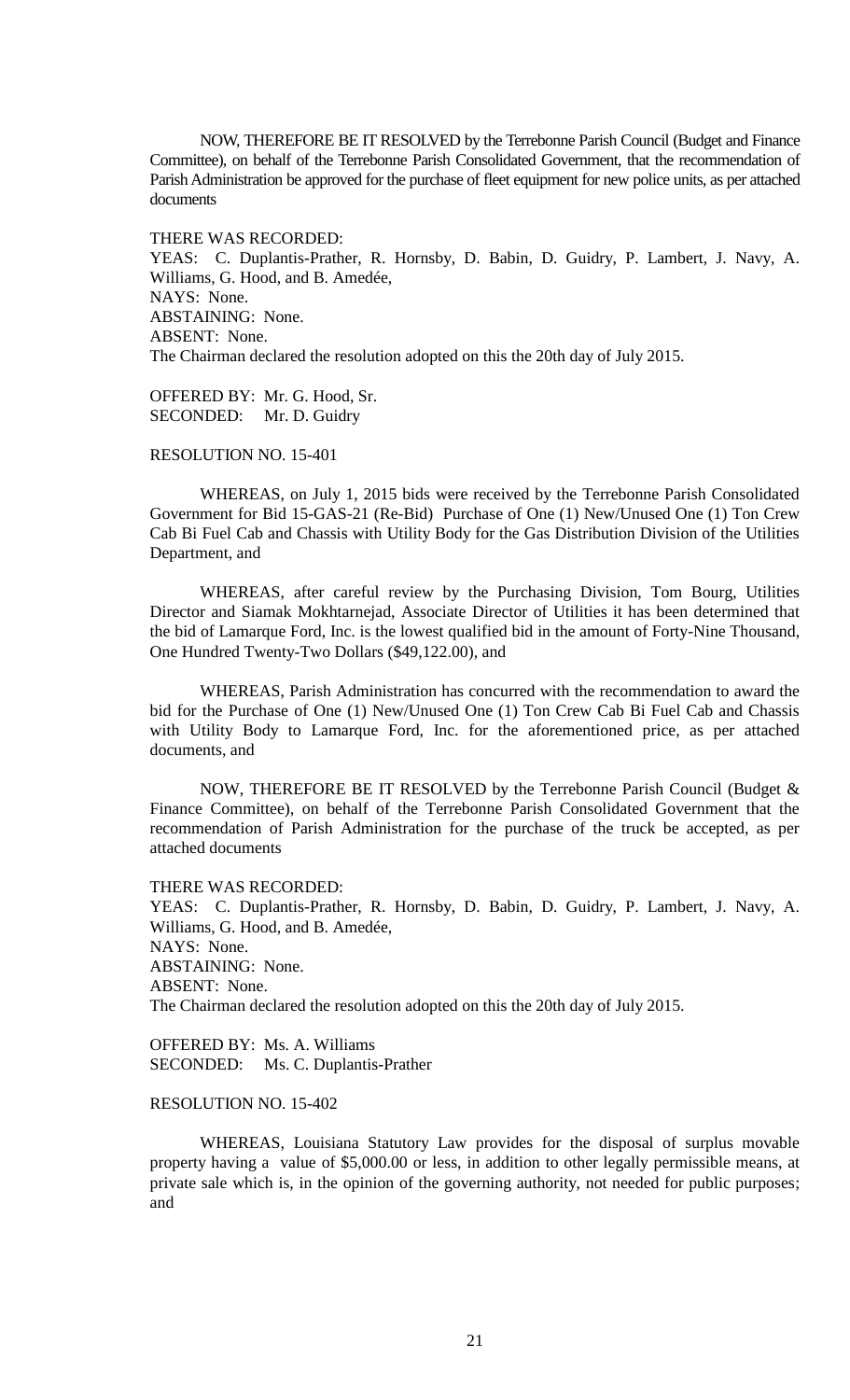WHEREAS, the movable property listed in the attached Exhibit A each have a valued of \$5,000.00;

WHEREAS, the parish administration has recommended that the movable property listed in the attached Exhibit A be declared surplus as the items are no longer useful, nor do they serve a public purpose and authorizes immediate award to the highest bidder for all items, including those where the highest bid exceeds \$5,000.00; and

NOW THEREFORE, BE IT RESOLOVED by the Terrebonne Parish Council that the movable property listed in the attached Exhibit A be declared surplus and grants authorization to dispose of said items by private sale or by any other legally approved method to the highest bidder pursuant to statutory law, including those where the highest bid exceeds \$5,000.00.

### THERE WAS RECORDED:

YEAS: C. Duplantis-Prather, R. Hornsby, D. Babin, D. Guidry, P. Lambert, J. Navy, A. Williams, G. Hood, and B. Amedée, NAYS: None. ABSTAINING: None. ABSENT: None. The Chairman declared the resolution adopted on this the 20th day of July 2015.

> **Exhibit "A" July 2015 Surplus List**

**Administration:**

16 - Business Phones / \$16.00

#### **City Marshal:**

1 - Dell Computer Tower / \$3.00

#### **Council Staff:**

- 1 Tape Player / \$1.00
- 1 Camera / \$3.00
- 2 Foot Pedals / \$2.00
- 1 Power Box / \$1.00
- 2 Tables / \$8.00
- 1 Adding Machine / \$1.00
- 1 Credenza / \$10.00

#### **Customer Service:**

2 - CPU / \$10.00

### **Fire:**

1 - Window AC Unit / \$25.00 64 - Polo Shirts / \$384.00

32 - TDU Pants / \$192.00

#### **Head Start:**

- 2 Printers / \$0.00
- 1 Monitor / \$1.00
- 1 Keyboard / \$0.00
- 1 Dell Computer Tower / \$3.00

#### **Human Resources:**

- 8 Phones / \$8.00
- 9 Phone Cords / \$2.00

### **Jail:**

- 3 Kitchen Knives / \$0.00
- 2 Steam Table Pan / \$3.00
- 3 Stainless Steel Wire Pan Grates / \$3.00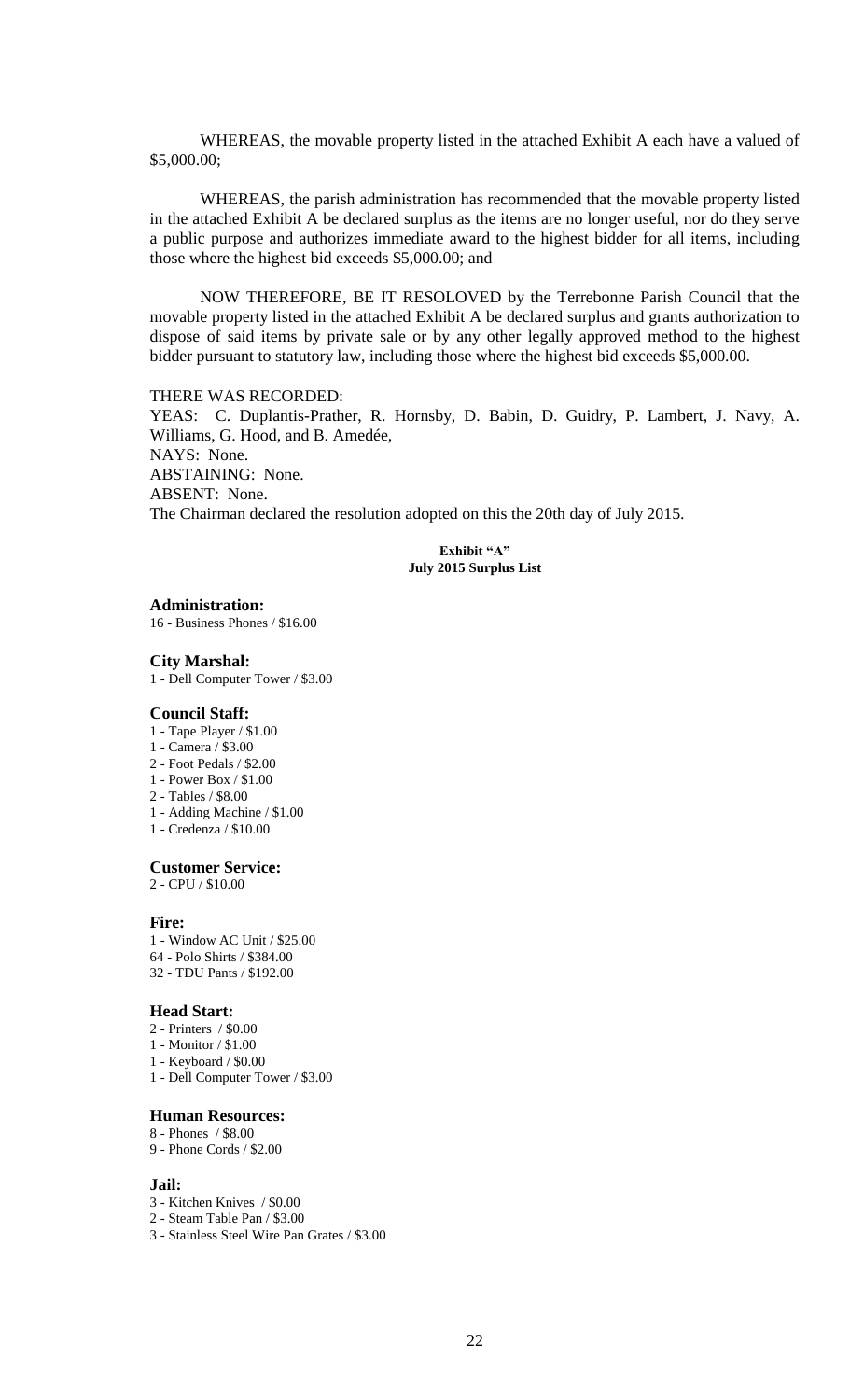- 7 Polyethylene Food Storage Boxes with Lids / \$0.00
- 2 Aluminum Stock Pots / \$5.00
- 5 Fry Baskets / \$10.00
- 1 Commercial Blender / \$5.00
- 1 Food Processor / \$5.00
- 1 Juice Extractor / \$0.00

#### **OEP:**

1 - Laptop / \$5.00

### **Sales & Use Tax:**

- 4 Printers / \$0.00
- 1 Scanner / \$0.00
- 1 Tabber / \$0.00
- 1 Typewriter / \$1.00

#### **Transit:**

- 7 Digital Video Recorders for Security System / \$21.00
- 47 Security Cameras / \$47.00
- 1 Radio with Power Supply / \$5.00
- 1 Star Brake Lathe / \$300.00

#### **Waterlife Museum:**

1 - Dell Computer Tower / \$3.00

OFFERED BY: Mr. D. Babin SECONDED: Mr. P. Lambert

## RESOLUTION NO. 15-403

WHEREAS, prices were obtained through the Louisiana State Commodity Catalog by the Terrebonne Parish Consolidated Government for the purpose of purchasing four (4) 20KW Trailer Mounted Generators (MAGNUM/Model MM35) for the Pollution Control Division of the Public Works Department under Louisiana State Contract #409913, and

WHEREAS, after careful review by Mike Ordogne, Pollution Control Administrator and Dwayne Deroche, Pollution Control Treatment Superintendent it has been determined that the price of Twenty-One Thousand, Three Hundred Three Dollars and Ninety Eight Cents (\$21,303.98) per unit from ARCCO Company Services, Inc. should be accepted as per the attached Louisiana Statewide Contract #409913, and

WHEREAS, Parish Administration recommends acceptance of the purchase of four (4) 20KW Trailer Mounted Generators at a total cost of Eighty-Five Thousand, Two Hundred Fifteen Dollars and Ninety-Two Cents (\$85,215.92) from ARCCO Company Services, Inc. as per the attached documents, and

NOW, THEREFORE BE IT RESOLVED by the Terrebonne Parish Council (Budget and Finance Committee), on behalf of the Terrebonne Parish Consolidated Government, that the recommendation of the Parish Administration be approved for the purchase of the trailer mounted generators as per the attached documents.

THERE WAS RECORDED: YEAS: C. Duplantis-Prather, R. Hornsby, D. Babin, D. Guidry, P. Lambert, J. Navy, A. Williams, G. Hood, and B. Amedée, NAYS: None. ABSTAINING: None. ABSENT: None. The Chairman declared the resolution adopted on this the 20th day of July 2015.

OFFERED BY: Ms. A. Williams SECONDED: Mr. D. Guidry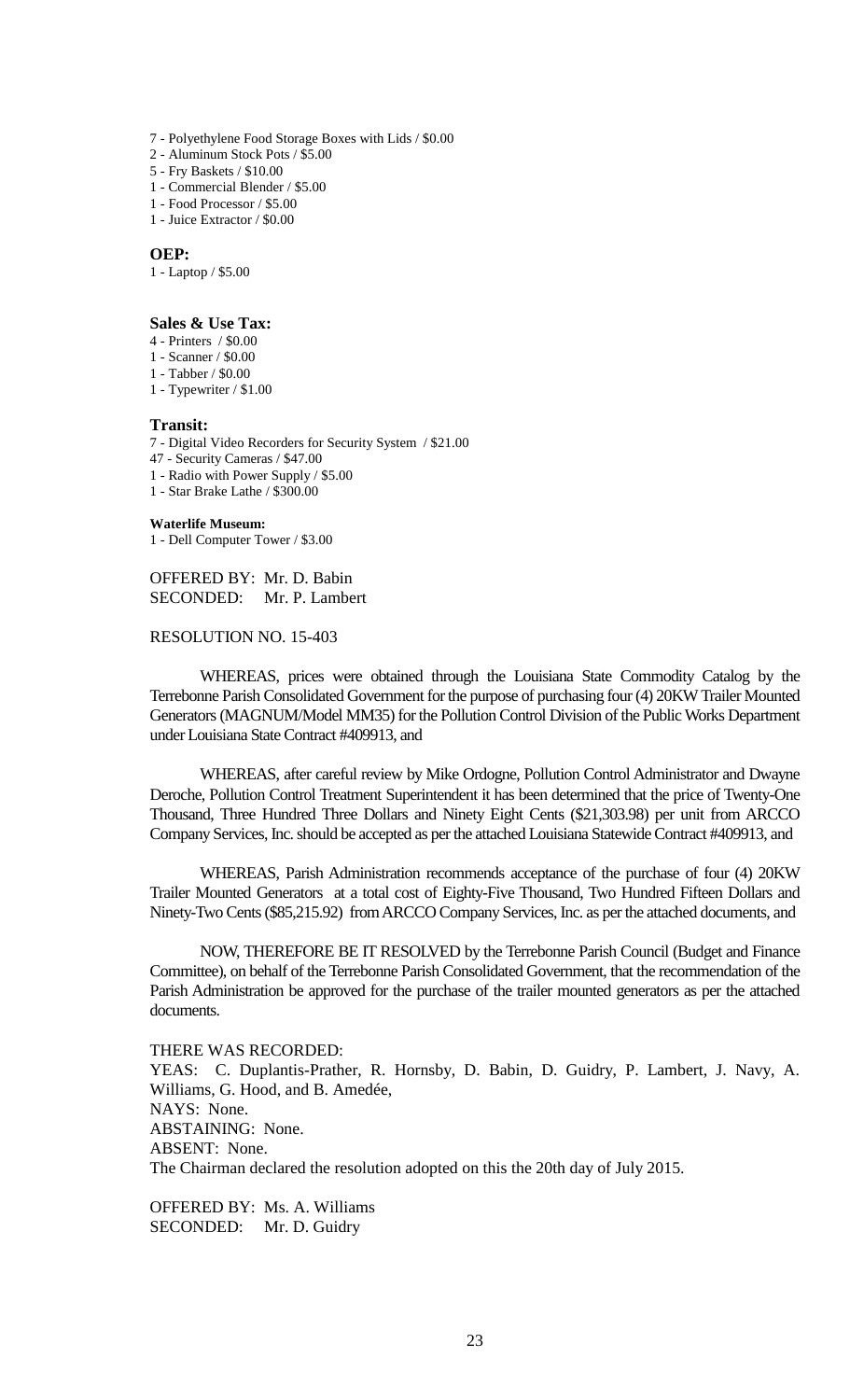# RESOLUTION NO. 15-404

WHEREAS, prices were obtained through the Louisiana State Commodity Catalog by the Terrebonne Parish Consolidated Government for the purpose of purchasing one (1) 150KW Generator (MAGNUM/Model MM2105) for the Pollution Control Division of the Public Works Department under Louisiana State Contract #409913, and

WHEREAS, after careful review by Mike Ordogne, Pollution Control Administrator and David Tyler, Pollution Control Collection Superintendent it has been determined that the price of Sixty-Three Thousand, Six Hundred Nineteen Dollars and Twenty-Nine Cents (\$63,619.29) from ARCCO Company Services, Inc. should be accepted as per the attached Louisiana Statewide Contract #409913, and

WHEREAS, Parish Administration recommends acceptance of the purchase of one (1) 150KW Generator from ARCCO Company Services, Inc. at the aforementioned price as per the attached documents, and

NOW, THEREFORE BE IT RESOLVED by the Terrebonne Parish Council (Budget and Finance Committee), on behalf of the Terrebonne Parish Consolidated Government, that the recommendation of the Parish Administration be approved for the purchase of the 150KW generator, as per the attached documents

#### THERE WAS RECORDED:

YEAS: C. Duplantis-Prather, R. Hornsby, D. Babin, D. Guidry, P. Lambert, J. Navy, A. Williams, G. Hood, and B. Amedée, NAYS: None. ABSTAINING: None. ABSENT: None. The Chairman declared the resolution adopted on this the 20th day of July 2015.

Mr. G. Hood, Sr. moved, seconded by Ms. C. Duplantis-Prather, "THAT, the Budget & Finance Committee introduce an ordinance to amend the 2015 Adopted Operating Budget and the 5-Year Capital Outlay of the Terrebonne Parish Consolidated Government for the following items:

- I. Ashland North Levee Gustav/Ike Project, \$189,902
- II. City Court Budgeted Position Only, \$0
- III. City Marshal Budgeted Position Only, \$0
- IV. GIS Manager Position, \$34,593
- V. Juvenile Detention Center, \$69,232
- VI. Folklife Center Donation, \$500
- VII. Recreation Department, Budgeted Position, \$13,231

and call a public hearing on said matter on August 12, 2015 at 6:30 p.m."

The Chairman called for the vote on the motion offered by Mr. G. Hood, Sr. THERE WAS RECORDED: YEAS: C. Duplantis-Prather, R. Hornsby, D. Babin, D. Guidry, P. Lambert, J. Navy, A. Williams, G. Hood, Sr., and B. Amedèe. NAYS: None. ABSENT: None. The Chairman declared the motion adopted.

Mr. G. Hood, Sr. moved, seconded by Ms. C. Duplantis-Prather, "THAT, there being no further business to come before the Budget & Finance Committee, the meeting be adjourned."

The Chairman called for the vote on the motion offered by Mr. G. Hood, Sr.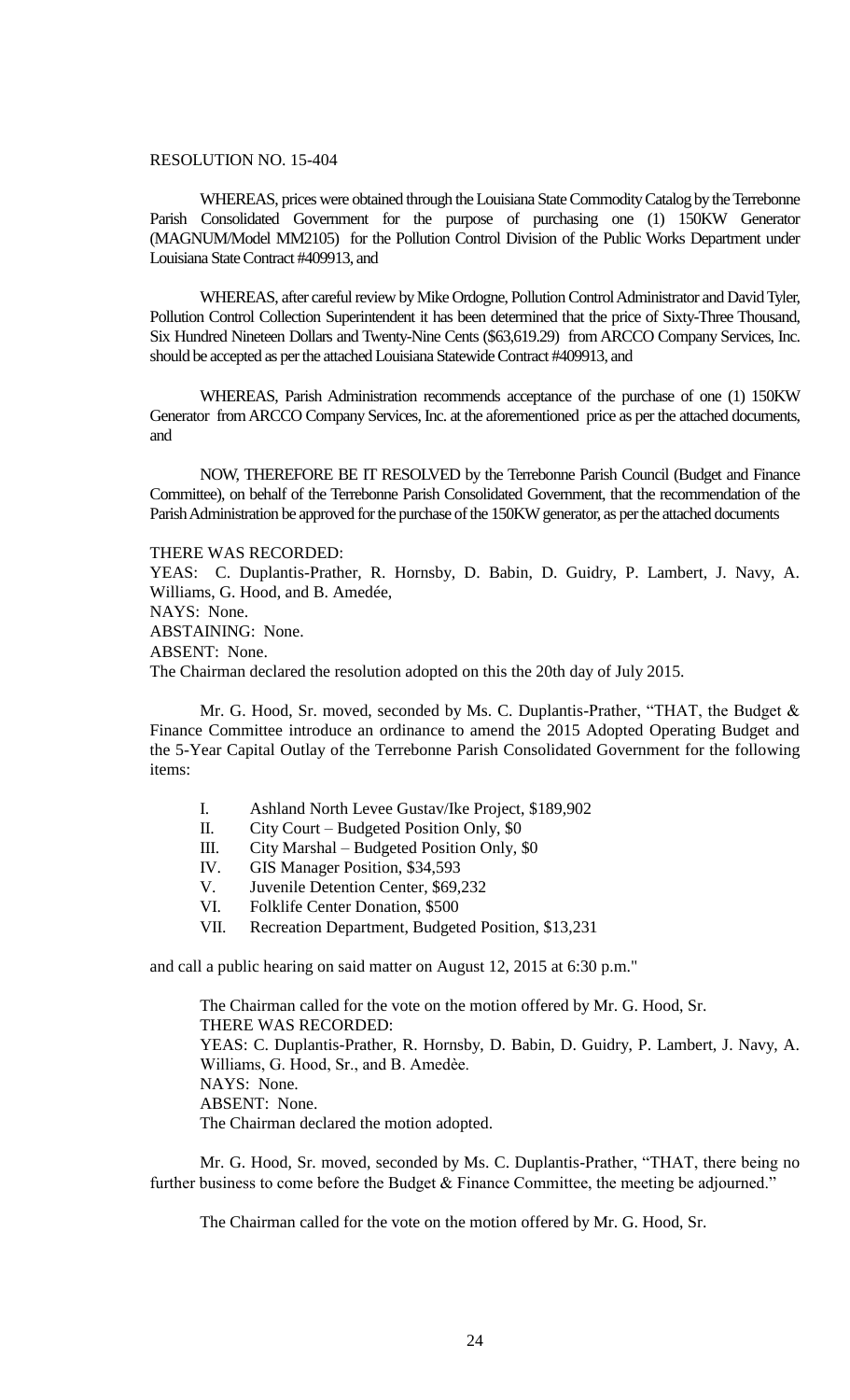THERE WAS RECORDED: YEAS: C. Duplantis-Prather, R. Hornsby, D. Babin, D. Guidry, P. Lambert, J. Navy, A. Williams, G. Hood, Sr., and B. Amedèe. NAYS: None. ABSENT: None. The Chairman declared the motion adopted and the meeting was adjourned at 6:48 p.m.

John Navy, Chairman

Tammy E. Triggs, Minute Clerk

Mr. J. Navy moved, seconded by Ms. B. Amedee, "THAT, the Council accept and ratify the minutes of the Budget and Finance Committee meeting held on 07/20/15."

The Chairman called for a vote on the motion offered by J. Navy. THERE WAS RECORDED: YEAS: C. Duplantis-Prather, R. Hornsby, D. Babin, D. Guidry, P. Lambert, J. Navy, A. Williams, G. Hood, Sr. and B. Amedee. NAYS: None. ABSENT: None. The Chairman declared the motion adopted.

The Chairman called for a report on the Policy, Procedure & Legal Committee meeting held on 07/20/2015, whereupon the Committee Chairman noted ratification of minutes calls public hearings on August 12, 2015 at 6:30 p.m., rendered the following:

## POLICY, PROCEDURE, & LEGAL COMMITTEE

### JULY 20, 2015

The Chairman, Greg Hood, Sr., called the Policy, Procedure, & Legal Committee meeting to order at 6:49 p.m. in the Terrebonne Parish Council Meeting Room with an Invocation offered by Committee Member C. Duplantis-Prather and the Pledge of Allegiance led by Committee Member R. Hornsby. Upon roll call, Committee Members recorded as present were: C. Duplantis-Prather, R. Hornsby, D. Babin, D. Guidry, P. Lambert, J. Navy, A. Williams, Capt. Greg Hood, Sr., HPD Ret., and B. Amedèe. A quorum was declared present.

OFFERED BY: Ms. A. Williams SECONDED: Mr. D. Guidry

RESOLUTION NO. 15-405

WHEREAS, the Terrebonne Parish Consolidated Government (TPCG) is authorized to provide Property Insurance coverage through its Department of Risk Management, and

WHEREAS, it is the recommendation of Administration and the Risk Management Department that the Property producer/broker contract be renewed for a one (1) year period for January 1, 2016 to December 31, 2016, with the option to renew for the next two (2) years for renewal dates of January 1, 2017 to December 31, 2017 and January 1, 2018 to December 31, 2018 with McGriff, Siebels & Williams for a flat fee of \$20,500 for 2016-2017; \$20,500 for 2017-2018; and \$20,500 for 2018-2019 per year (which totals \$61,500 for a period of 3 years). This producer/broker shall be required to sign a producer service agreement prior to commencement of this period.

NOW, THEREFORE BE IT RESOLVED by the Terrebonne Parish Council (Policy, Procedure, and Legal Committee), on behalf of Terrebonne Parish Consolidated Government,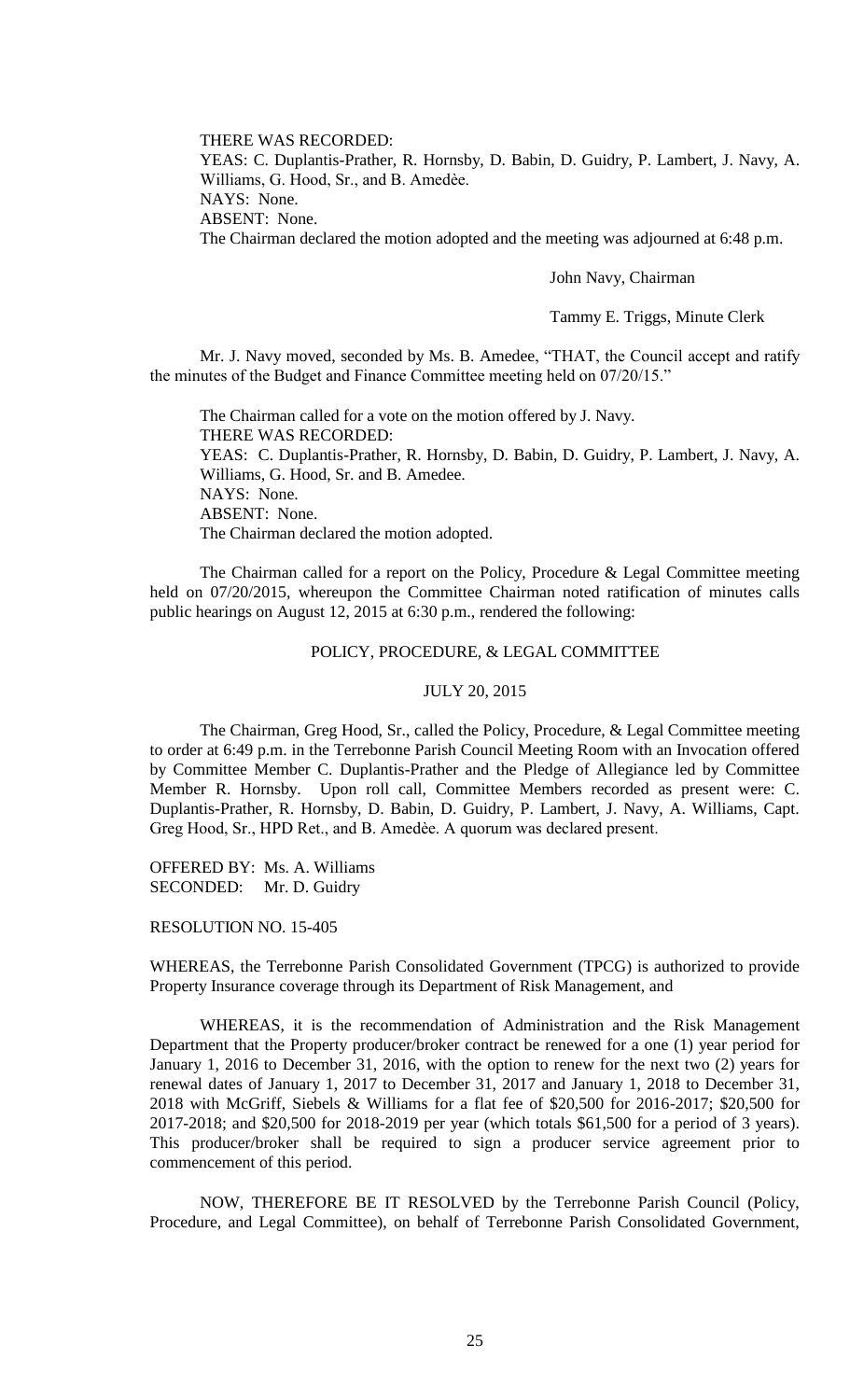that the recommendation of Administration and the Risk Management Department is to accept the renewal of the contract for the Property producer/broker for a one (1) year period for 2016 to 2017, with the option to renew the contract for the next two (2) years for 2017-2018, and 2018- 2019, with McGriff, Siebels, & Williams for a flat fee of \$20,500 for 2016-2017, \$20,500 for 2017-2018, and \$20,500 for 2018-2019 per year (which totals \$61,500 for a period of 3 years). This producer/broker shall be required to sign a producer service agreement prior to commencement of this period.

THERE WAS RECORDED:

YEAS: C. Duplantis-Prather, R. Hornsby, D. Babin, D. Guidry, P. Lambert, J. Navy, A. Williams, G. Hood, and B. Amedée, NAYS: None. ABSTAINING: None. ABSENT: None. The Chairman declared the resolution adopted on this the 20th day of July 2015.

OFFERED BY: Ms. A. Williams SECONDED: Mr. R. Hornsby

RESOLUTION NO. 15-406

WHEREAS, the Terrebonne Parish Consolidated Government (TPCG) is authorized to provide Casualty Insurance coverage through its Department of Risk Management, and

WHEREAS, it is the recommendation of Administration and the Risk Management Department that the Casualty producer/broker contract be renewed for a one (1) year period for January 1, 2016 to December 31, 2016, with the option to renew the contract for two (2) more one (1) year options for January 1, 2017 to December 31, 2017 and January 1, 2018 to December 31, 2018 with Willis of Louisiana, Incorporated for a flat fee of \$35,000 for 2016-2017; \$37,500 for 2017-2018; and \$40,000 for 2018-2019 per year (which totals \$112,500.00 for a period of 3 years). This producer/broker shall be required to sign a producer service agreement prior to commencement of this period.

NOW, THEREFORE BE IT RESOLVED by the Terrebonne Parish Council (Policy, Procedure, and Legal Committee), on behalf of Terrebonne Parish Consolidated Government, that the recommendation of Administration and the Risk Management Department is to accept the renewal of the Casualty producer/broker contract for a one (1) year period with the option to renew the contract for two (2) one (1) year options with Willis of Louisiana, Incorporated for a flat fee of \$35,000 for 2016-2017, \$37,500 for 2017-2018, and \$40,000 for 2018-2019 per year (which totals \$112,500 for a period of 3 years). This producer/broker shall be required to sign a producer service agreement prior to commencement of this period.

THERE WAS RECORDED:

YEAS: C. Duplantis-Prather, R. Hornsby, D. Babin, D. Guidry, P. Lambert, J. Navy, A. Williams, G. Hood, and B. Amedée, NAYS: None. ABSTAINING: None. ABSENT: None. The Chairman declared the resolution adopted on this the 20th day of July 2015.

OFFERED BY: Mr. R. Hornsby SECONDED: Mr. D. Guidry

RESOLUTION NO. 15-407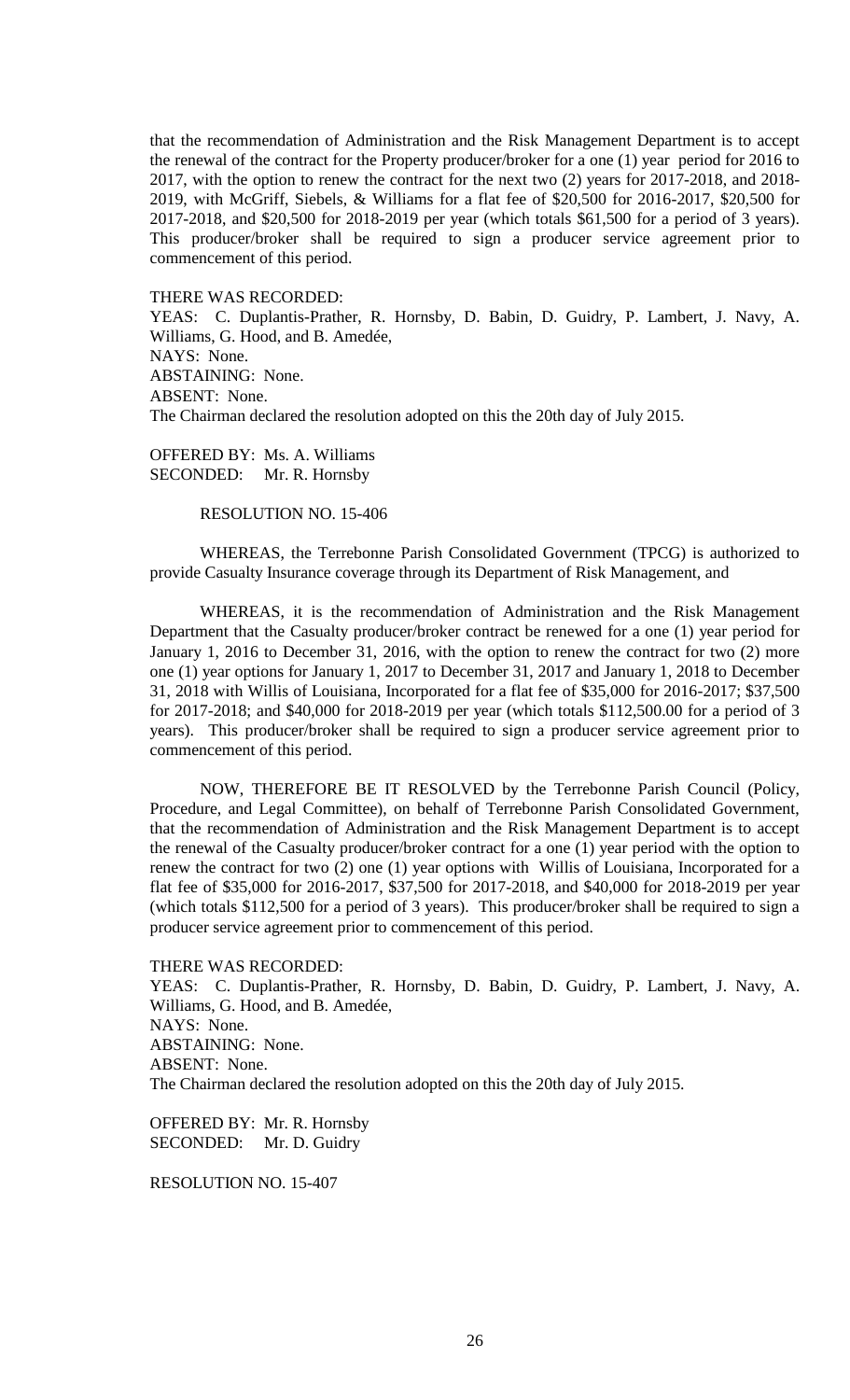WHEREAS, Terrebonne Parish Consolidated Government (TPCG) is authorized to provide Property and Casualty Insurance coverage through its Department of Risk Management; and

WHEREAS, Administration and the Risk Management Department would like to recommend the continuation for services of professional consultants Sigma Risk Management Consulting, LLC for a period of one year in the amount of \$2,750.00 per month for a total of \$33,000.00 for the first year for Property/Casualty lines of coverage as well as actuarial services for a period of one year in the amount of \$13,000.00 for a total of \$46,000.00 for 2016; with the option to renew for the next two years at \$2,750.00 per month for a total of \$33,000.00 each year as well as the actuarial services for \$14,000.00 for a total of \$47,000.00 for 2017; and \$2,750 per month for a total of \$33,000.00 for the next year as well as actuarial services of \$15,000.00 for a total of \$48,000.00 for 2018; the above actuarial fee schedule is contingent upon receipt of loss data in acceptable Excel usage format; if loss data is provided in paper format, an additional hourly rate of \$125.00 will be charged for loss data conversion/analysis; and

WHEREAS, such services would begin January 1, 2016, and end on December 31, 2016 with the option to renew for the next two years at which time services would begin on January 1, 2017 and end on December 31, 2017 and January 1, 2018 to December 31, 2018; and

WHEREAS, Terrebonne Parish Consolidated Government (TPCG) has determined that the terms of this service will serve a public purpose and have a public benefit commensurate with the cost.

NOW THEREFORE BE IT RESOLVED by the Terrebonne Parish Council (Policy, Procedure and Legal Committee), on behalf of Terrebonne Parish Consolidated Government the Parish President, Michel Claudet, is hereby authorized to negotiate and to execute all documents necessary to affect a viable contract for consulting services between TPCG and Sigma Risk Management Consulting, LLC for a one year period with the option to renew the contract for the next two years in the amount of \$2,750.00 per month for a total of \$33,000.00 each year for Property/Casualty lines of coverage as well as actuarial services in the amount of \$13,000.00 for 2016; \$14,000.00 for 2017; and \$15,000.00 for 2018. The above actuarial fee schedule is contingent upon receipt of loss data in acceptable Excel usage format; if loss data is provided in paper format, an additional hourly rate of \$125.00 will be charged for loss data conversion/analysis.

THERE WAS RECORDED:

YEAS: C. Duplantis-Prather, R. Hornsby, D. Babin, D. Guidry, P. Lambert, J. Navy, A. Williams, G. Hood, and B. Amedée, NAYS: None. ABSTAINING: None. ABSENT: None. The Chairman declared the resolution adopted on this the 20th day of July 2015.

Mr. P. Lambert moved, seconded by Mr. D. Guidry, "THAT, the Policy, Procedure, & Legal Committee introduce an ordinance to declare certain buildings and facilities with a value of \$5,000.00 or greater from the Parks and Recreation Department as surplus and authorize disposal and call a public hearing on August 12, 2015 at 6:30 p.m."

The Chairman called for the vote on the motion offered by Mr. P. Lambert. THERE WAS RECORDED: YEAS: C. Duplantis-Prather, R. Hornsby, D. Babin, D. Guidry, P. Lambert, J. Navy, A. Williams, G. Hood, Sr. and B. Amedèe. NAYS: None. ABSENT: None. The Chairman declared the motion adopted.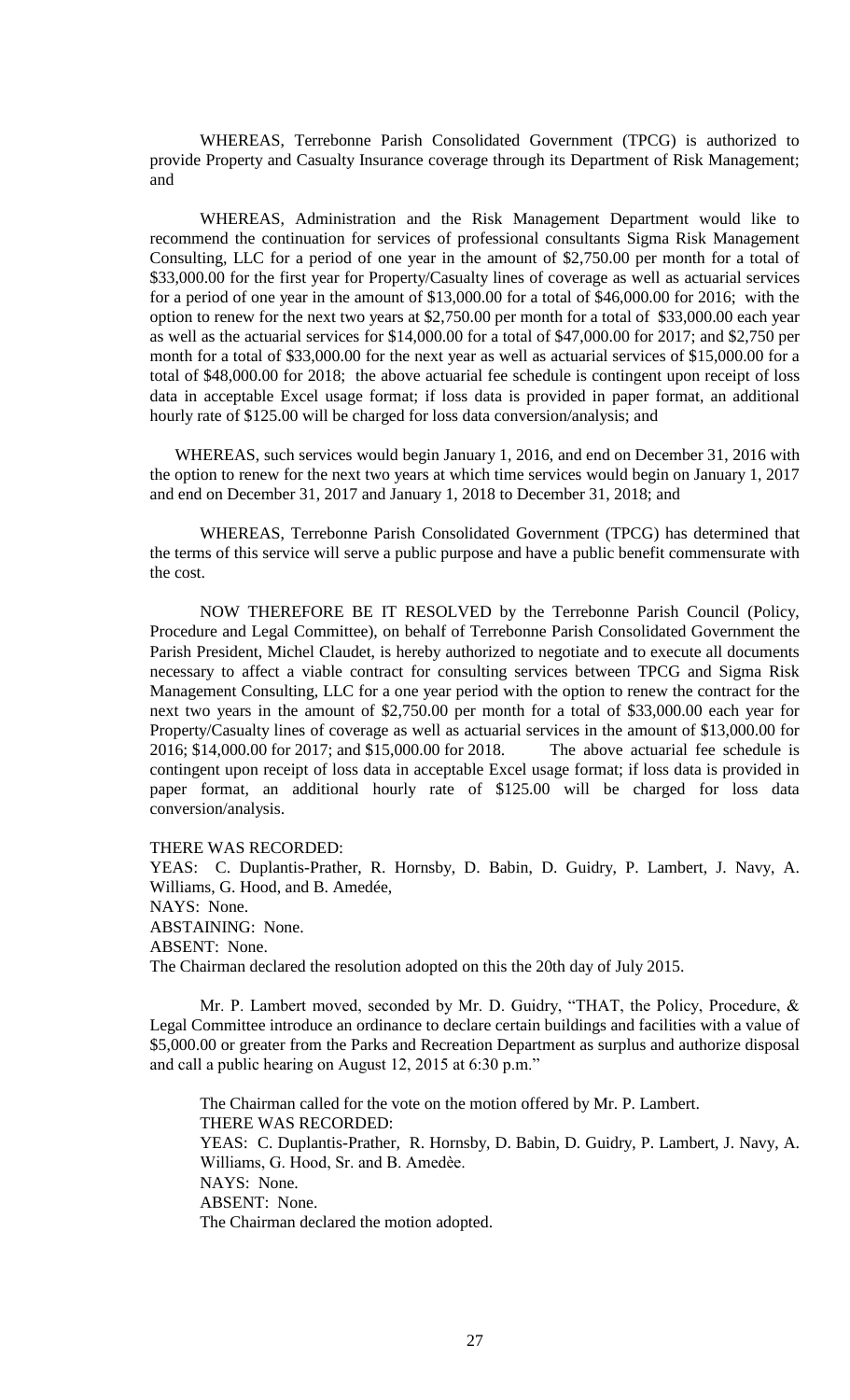OFFERED BY: Mr. P. Lambert SECONDED: Mr. D. Guidry

### RESOLUTION NO. 15-408

# A RESOLUTION AUTHORIZING THE PARISH PRESIDENT TO EXECUTE A COOPERATIVE ENDEAVOR AGREEMENT BETWEEN TERREBONNE PARISH CONSOLIDATED GOVERNMENT,

# AND ERNEST DARDAR AND ANZELIE DARDAR

WHEREAS, Louisiana Revised Statute 33:1324 provides that any parish or political subdivision of the state may make agreements between or among themselves to engage jointly in the construction, acquisition or improvement of any public project or improvement provided that at least one of the participants to the agreement is authorized under a provision of law to perform such activity for completion of the undertaking; and

WHERES, TPCG is in the process of terminating its lease of the Grand Bois Park and removing public property from the park;

WHEREAS, Dardars have resided at 470 Bourg Larose Highway, Bourg LA 70343 on the premises of the Grand Bois Park and have served as the Park Rangers for said park for over 20 years; and

WHEREAS, Louisiana Revised Statute 33:4553 grants TPCG broad authority in administering recreation for the parish; and

WHEREAS, the Terrebonne Parish Council, by way of Ordinance No. \_\_\_\_\_\_\_ has determined that the Ranger Housing Unit and support utilities located at Grand Bois Park, 470 Bourg Larose Hwy, Bourg LA 70343, are no longer needed for any public purpose and are surplus (hereinafter referred to as "Surplus Property");

WHEREAS, the estimated market value of the Surplus Property is less than the estimated cost of removing the Surplus Property from the premises of the park; and

WHEREAS, Dardars have requested that TPCG transfer ownership of the Surplus Property to them in consideration for their removal of the same from the park on or before September 15, 2015; and

WHEREAS, TPCG finds that the transfer of Surplus Property in exchange for Dardars' consideration as stated herein, according to the terms of the proposed cooperative endeavor, taken as a whole, is not gratuitous, and that TPCG has a demonstrable, objective, and reasonable expectation of receiving at least equivalent value in exchange for the expenditure or transfer of its public funds; and

NOW THEREFORE, BE IT RESOLVED by the Terrebonne Parish Council on behalf of Terrebonne Parish Consolidated Government that the Parish President, Michel Claudet, is hereby authorized to execute a cooperative endeavor agreement between the Terrebonne Parish Consolidated Government and Ernest Dardar and Anzelie Dardar, containing substantially the same terms as those set out in the attached agreement, subject to approval by legal counsel for TPCG; and

#### THERE WAS RECORDED:

YEAS: C. Duplantis-Prather, R. Hornsby, D. Babin, D. Guidry, P. Lambert, J. Navy, A. Williams, G. Hood, and B. Amedée,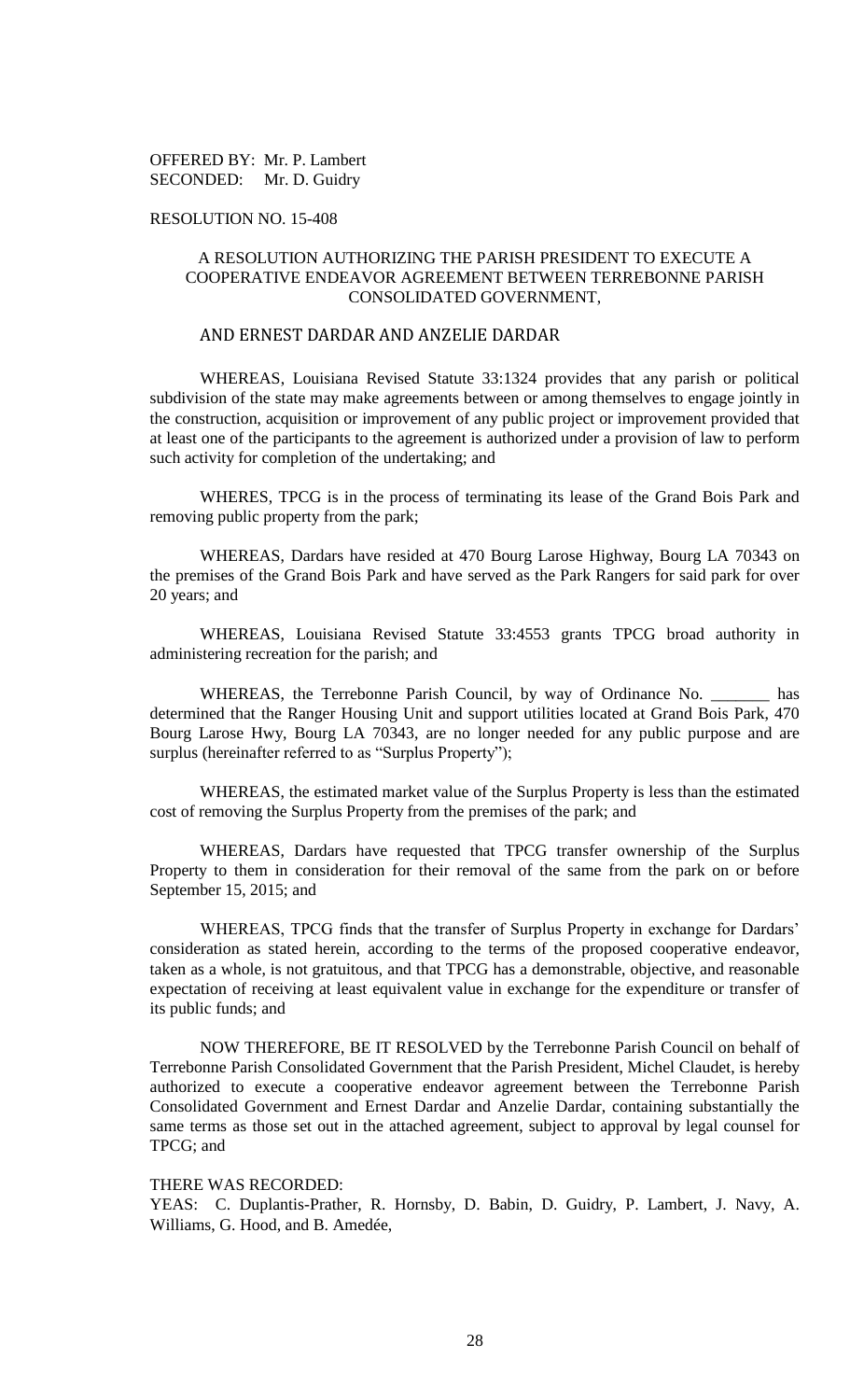NAYS: None. ABSTAINING: None. ABSENT: None. The Chairman declared the resolution adopted on this the 20th day of July 2015.

Mr. and Mrs. Dardar thanked the Council and Administration for the donation.

OFFERED BY: Mr. D. Guidry SECONDED: Mr. P. Lambert

# RESOLUTION NO. 15-409

# A RESOLUTION AUTHORIZING THE PARISH PRESIDENT TO EXECUTE A COOPERATIVE ENDEAVOR AGREEMENT BETWEEN TERREBONNE PARISH CONSOLIDATED GOVERNMENT,

# AND TERREBONNE PARISH RECREATION DISTRICT NO. 7

WHEREAS, Louisiana Revised Statute 33:1324 provides that any parish or political subdivision of the state may make agreements between or among themselves to engage jointly in the construction, acquisition or improvement of any public project or improvement provided that at least one of the participants to the agreement is authorized under a provision of law to perform such activity for completion of the undertaking; and

WHERES, La. R.S. 33:4562 provides that District's purposes include owning and operating playgrounds and other facilities; or generally engaging in activities which would promote recreation and any related activity designed to encourage recreation and promote the general health and well being of youths; and

WHEREAS, Louisiana Revised Statute 33:4553 grants TPCG broad authority in administering recreation for the parish; and

WHEREAS, the Terrebonne Parish Council, by way of Ordinance No. \_\_\_\_\_\_\_ has determined that the following property, located at Grand Bois Park, 470 Bourg Larose Hwy, Bourg LA 70343, are no longer needed for any public purpose and are surplus:

- A. Pavilion, and associated electrical and lighting facilities
- B. Tractor Shed
- C. Sewer treatment plant

hereinafter collectively referred to as "Surplus Property";

WHEREAS, for the purposes of contributing to the advancement of recreational opportunities within the Parish, TPCG and District wish to enter into a cooperative endeavor agreement in which TPCG transfers title and ownership of the Surplus Property to District; and

WHEREAS, in consideration for the transfer, District has agreed to remove the Surplus Property from the Grand Bois Park premises on or before September 15, 2015; and

WHEREAS, in further consideration for the transfer, District has agreed to continue to provide recreation services in the parish of Terrebonne; and

WHEREAS, TPCG and District find that the transfer of Surplus Property in exchange for District's consideration as stated herein, in furtherance of the shared duties of promoting recreation, according to the terms of the proposed cooperative endeavor, taken as a whole, is not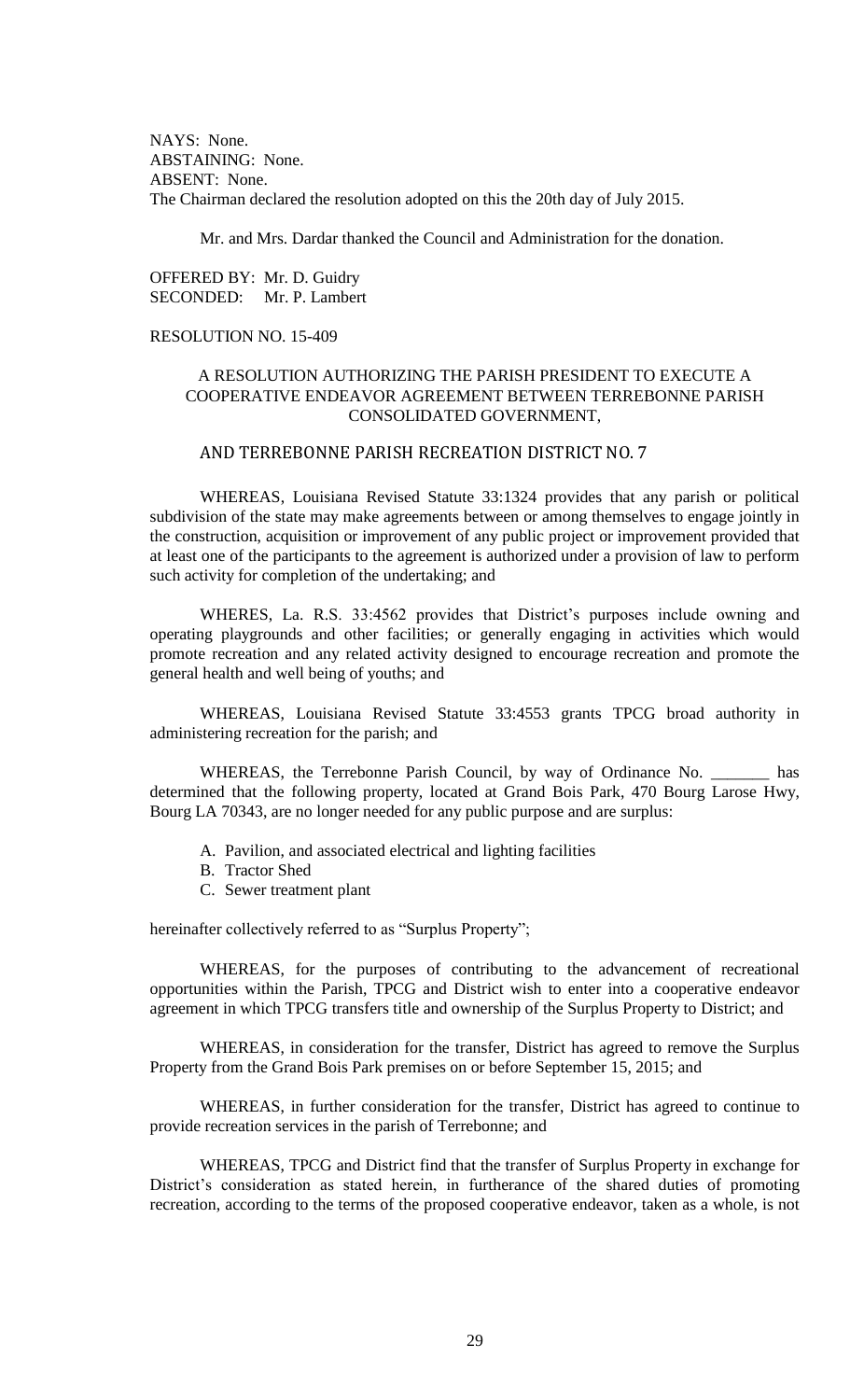gratuitous, and that each party has a demonstrable, objective, and reasonable expectation of receiving at least equivalent value in exchange for the expenditure or transfer; and

NOW THEREFORE, BE IT RESOLVED by the Terrebonne Parish Council on behalf of Terrebonne Parish Consolidated Government that the Parish President, Michel Claudet, is hereby authorized to execute a cooperative endeavor agreement between the Terrebonne Parish Consolidated Government and Terrebonne Parish Recreation District No.7, containing substantially the same terms as those set out in the attached agreement, subject to approval by legal counsel for TPCG; and

THERE WAS RECORDED:

YEAS: C. Duplantis-Prather, R. Hornsby, D. Babin, D. Guidry, P. Lambert, J. Navy, A. Williams, G. Hood, and B. Amedée, NAYS: None. ABSTAINING: None. ABSENT: None.

The Chairman declared the resolution adopted on this the 20th day of July 2015.

Ms. C. Duplantis-Prather moved, seconded by Mr. R. Hornsby, "THAT, there being no further business to come before the Policy, Procedure, & Legal Committee, the meeting be adjourned."

The Chairman called for the vote on the motion offered by Ms. C. Duplantis-Prather. THERE WAS RECORDED:

YEAS: C. Duplantis-Prather, R. Hornsby.D. Babin, D. Guidry, P. Lambert, J. Navy, A. Williams, G. Hood, Sr., and B. Amedèe.

NAYS: None.

ABSENT: None.

The Chairman declared the motion adopted and the meeting was adjourned at 6:56 p. m.

Greg Hood, Sr., Chairman

Tammy E. Triggs, Minute Clerk

Mr. G. Hood, Sr. moved, seconded by Mr. D. Babin, "THAT, the Council accept and ratify the minutes of the Policy, Procedure & Legal Committee meeting held on 07/20/15."

The Chairman called for a vote on the motion offered by Mr. G. Hood, Sr. THERE WAS RECORDED: YEAS: C. Duplantis-Prather, R. Hornsby, D. Babin, D. Guidry, P. Lambert, J. Navy, A. Williams, G. Hood, Sr. and B. Amedee. NAYS: None. ABSENT: None. The Chairman declared the motion adopted.

Mr. D. Guidry moved, seconded by Ms. A. Williams, "THAT, the Council approve the following street light list:

INSTALL ONE (1) 400-WATT FLOOD DIRECTIONAL LIGHT ON EXISTING POLE AT THE CORNER OF LEE AVENUE AND DEWEY STREET FACING THE LEE AVENUE PARK; USD; TPCG UTILITIES; DISTRICT 1; JOHN NAVY

INSTALL ONE 100-WATT HPS STREET LIGHT AT 5017 BAYOUSIDE DRIVE, CHAUVIN, RLD #7; ENTERGY; DISTRICT 8, DIRK GUIDRY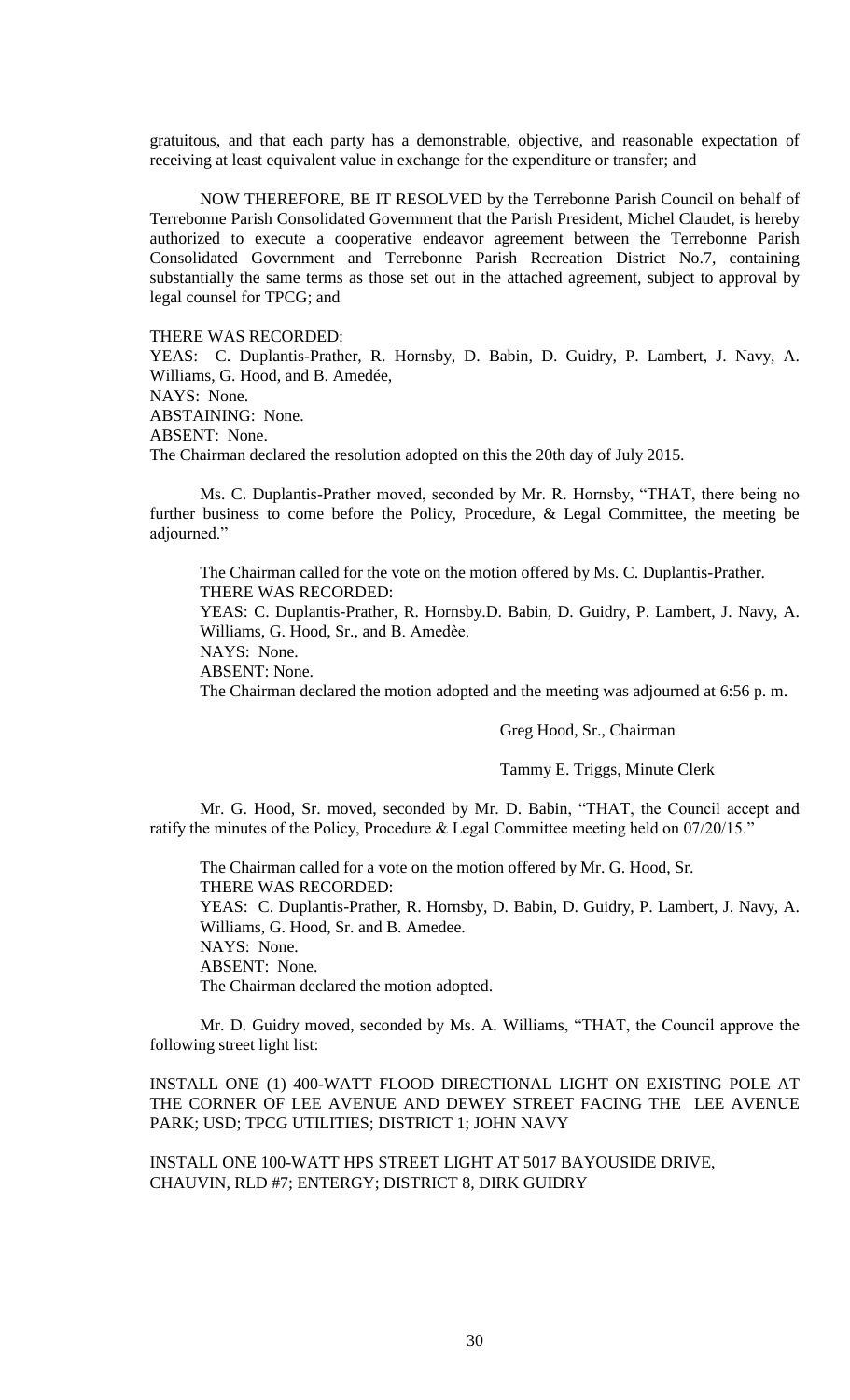# INSTALL ONE 100-WATT HPS STREET LIGHT AT 4106 HIGHWAY 56, HOUMA, RLD #7; ENTERGY; DISTRICT 8; DIRK GUIDRY."

The Chairman called for a vote on the motion offered by Mr. D. Guidry. THERE WAS RECORDED: YEAS: C. Duplantis-Prather, R. Hornsby, D. Babin, D. Guidry, P. Lambert, J. Navy, A. Williams, G. Hood, Sr. and B. Amedee. NAYS: None. ABSENT: None. The Chairman declared the motion adopted.

Ms. A. Williams moved, seconded by Ms. B. Amedee, "THAT, the Council hold nominations open for the one long-standing vacancy on the Bayou Blue Fire Protection District Board until the next Council meeting."

The Chairman called for a vote on the motion offered by Ms. A. Williams . THERE WAS RECORDED: YEAS: C. Duplantis-Prather, R. Hornsby, D. Babin, D. Guidry, P. Lambert, J. Navy, A. Williams, G. Hood, Sr. and B. Amedee. NAYS: None. ABSENT: None. The Chairman declared the motion adopted.

Mr. D Babin moved, seconded by Ms. B Amedee, "THAT, the Council open nominations on the Recreation District No. 11 Board for the one expired term on 7/1/15, that Mr. Randy Galliano, Ms. Shannon Eaton and Ms. Lindsay Ducote-Guidry be nominated for said position; close nominations and that a voice vote of the Council be taken to determine who will fill said vacancy."

The Chairman called for a vote on the motion offered by Mr. D. Babin. THERE WAS RECORDED: YEAS: C. Duplantis-Prather, R. Hornsby, D. Babin, D. Guidry, P. Lambert, J. Navy, A.

Williams, G. Hood, Sr. and B. Amedee.

NAYS: None. ABSENT: None.

The Chairman declared the motion adopted.

Voting to appoint Mr. Randy Galliano:

R. Hornsby D. Babin D. Guidry P. Lambert J. Navy A. Williams G. Hood, Sr. B. Amedee

Voting to appoint Ms. Shannon Eaton: C. Duplantis-Prather

Voting to appoint Ms. Lindsay Ducote-Guidry: None

Council Minute Clerk K. Cologne announced the votes tallied for the expired term on the Recreation District No. 11 Board and they were recorded as follows: eight (8) votes for Mr.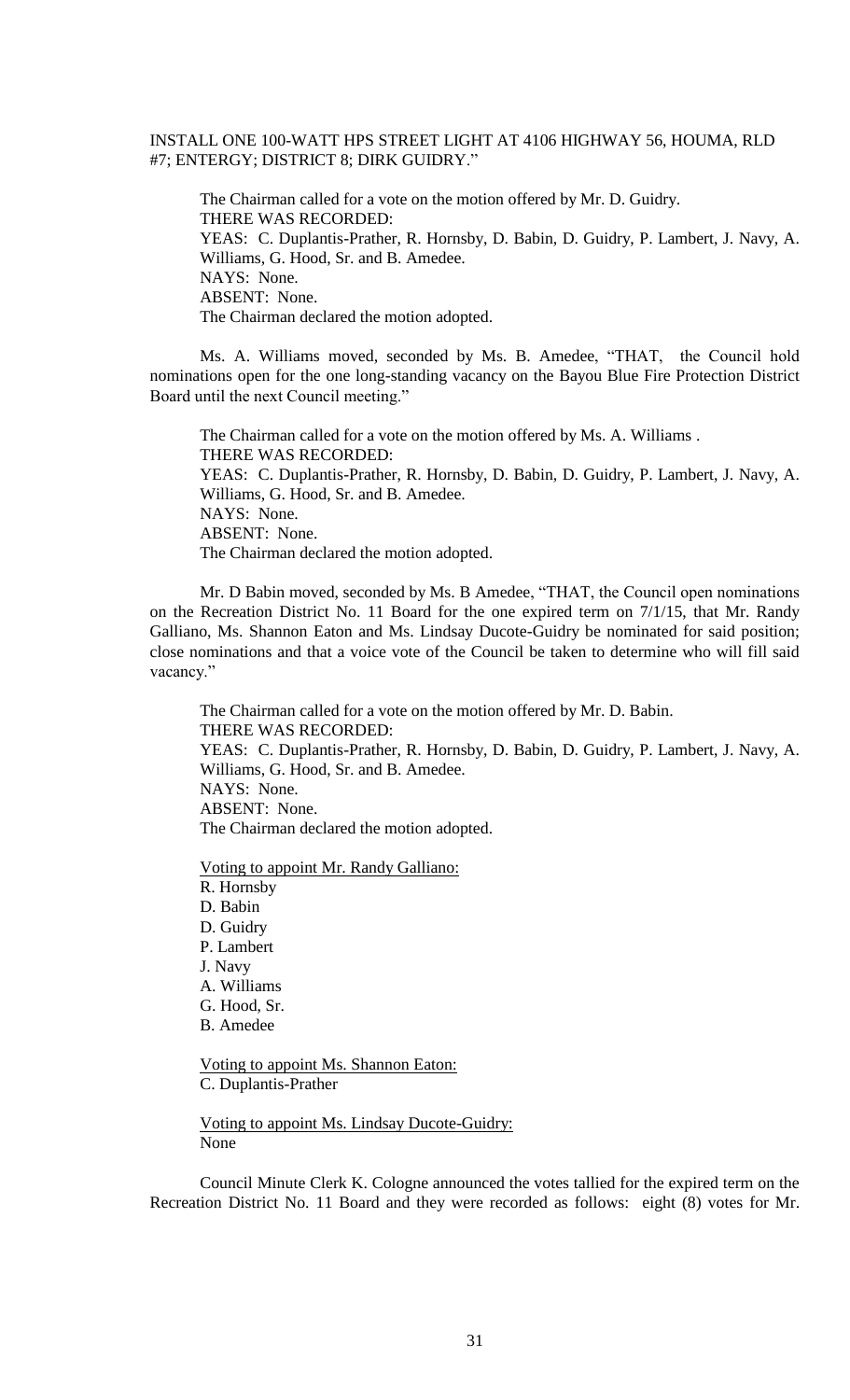Randy Galliano, one (1) votes for Ms. Shannon Eaton and zero (0) votes for Ms. Lindsay Ducote-Guidry.

The Chairman stated that, as per the above voice vote, Mr. Randy Galliano is reappointed to serve a term on the Recreation District No. 11 Board.

The Chairman recognized Mr. Randy Galliano who thanked the Council for their support and expressed that he will continue to work hard to support the Recreation District.

Councilwoman C. Duplantis-Prather congratulated Mr. Galliano on his appointment and thanked the other applicants for their interest in the aforementioned vacancy.

Mr. D. Guidry moved, seconded by Mr. G. Hood, Sr., "THAT, the Council open nominations for the two expiring terms on the Recreation District No. 6 Board, nominate Mr. Steve Ledet and Mr. Edward Welch; close nominations and reappoint Mr. Steve Ledet and Mr. Edward Welch to serve another term on the Recreation District No. 6 Board."

The Chairman called for a vote on the motion offered by Mr. D. Guidry. THERE WAS RECORDED: YEAS: C. Duplantis-Prather, R. Hornsby, D. Babin, D. Guidry, P. Lambert, J. Navy, A. Williams, G. Hood, Sr. and B. Amedee. NAYS: None. ABSENT: None. The Chairman declared the motion adopted.

Mr. D. Babin moved, seconded by Mr. G. Hood, Sr., "THAT, the Council open nominations for the one vacancy on the Recreation District No. 10 Board due to a resignation, that Mr. Wayne Boudreaux, Jr. and Mr. Lee Molaison be nominated for said position; close nominations and that a voice vote of the Council be taken to determine who will fill said vacancy."

The Chairman called for a vote on the motion offered by Mr. D. Babin. THERE WAS RECORDED: YEAS: C. Duplantis-Prather, R. Hornsby, D. Babin, D. Guidry, P. Lambert, J. Navy, A. Williams, G. Hood, Sr. and B. Amedee. NAYS: None. ABSENT: None. The Chairman declared the motion adopted.

Voting to appoint Mr. Wayne Boudreaux, Jr.: C. Duplantis-Prather R. Hornsby J. Navy B. Amedee

Voting to appoint Mr. Lee Molaison: D. Babin D. Guidry P. Lambert A. Williams G. Hood, Sr.

Council Minute Clerk K. Cologne announced the votes tallied for the vacant position on the Recreation District No. 10 Board and they were recorded as follows: four (4) votes for Mr. Wayne Boudreaux, Jr. and five (5) votes for Mr. Lee Molaison.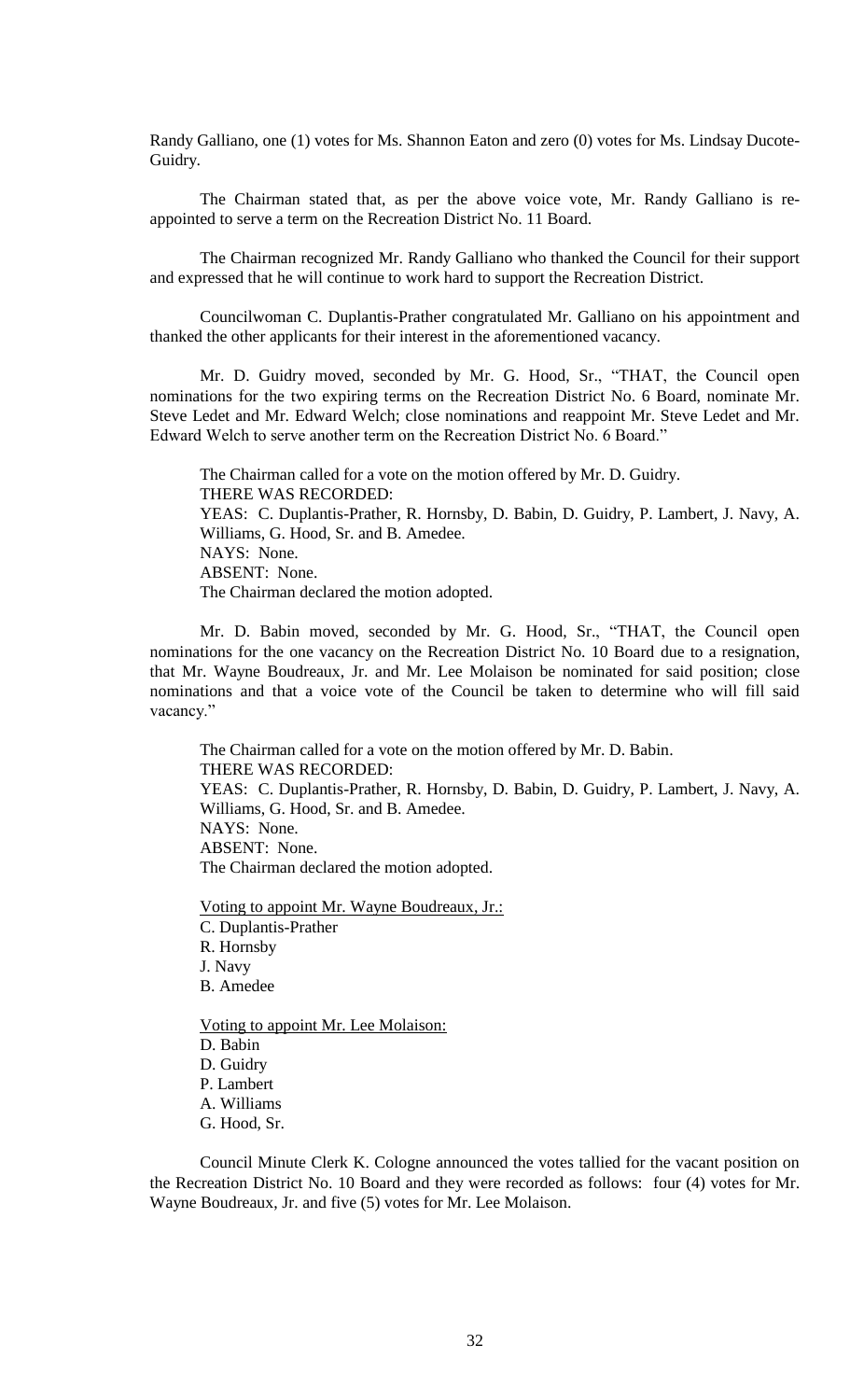The Chairman stated that, as per the above voice vote, Mr. Lee Molaison is appointed to serve a term on the Recreation District No. 10 Board.

Councilman D. Babin stated that he will abstain from voting on the TGMC Hospital Service District No. 1 Board vacancy representing the Bar Association, due to one of the attorneys being involved in litigation which he may be a witness in.

Mr. G. Hood, Sr. moved, seconded by Mr. D. Guidry, "THAT, the Council re-appoint Mr. Daniel Henry to the TGMC Hospital Service District No. 1 Board, representing a Civic Organization."

The Chairman called for a vote on the motion offered by Mr. G. Hood, Sr. THERE WAS RECORDED: YEAS: C. Duplantis-Prather, R. Hornsby, D. Babin, D. Guidry, P. Lambert, J. Navy, A. Williams, G. Hood, Sr. and B. Amedee. NAYS: None. ABSENT: None. The Chairman declared the motion adopted.

Mr. G. Hood, Sr. moved, seconded by Ms. A. Williams, "THAT, the Council open nominations for the one vacancy on the TGMC Hospital Service District No. 1 Board, representing the Medical Society, that Dr. Robert Alexander, Dr. Robert Gamble and Dr. Nicole McKee be nominated for said position; close nominations and that a voice vote of the Council be taken to determine who will fill said vacancy."

The Chairman called for a vote on the motion offered by G. Hood, Sr. THERE WAS RECORDED: YEAS: C. Duplantis-Prather, R. Hornsby, D. Babin, D. Guidry, P. Lambert, J. Navy, A. Williams, G. Hood, Sr. and B. Amedee. NAYS: None. ABSENT: None. The Chairman declared the motion adopted.

Voting to appoint Dr. Robert Alexander: C. Duplantis-Prather R. Hornsby D. Babin D. Guidry P. Lambert J. Navy A. Williams G. Hood, Sr. B. Amedee

Voting to appoint Dr. Robert Gamble: None

Voting to appoint Dr. Nicole McKee: None

Council Minute Clerk K. Cologne announced the votes tallied for the vacant position representing the Terrebonne General Medical Society on the TGMC Hospital Service District No. 1 Board which were recorded as follows: nine (9) votes for Dr. Robert Alexander, zero(0) votes for Dr. Robert Gamble and zero (0) votes for Dr. Nicole McKee.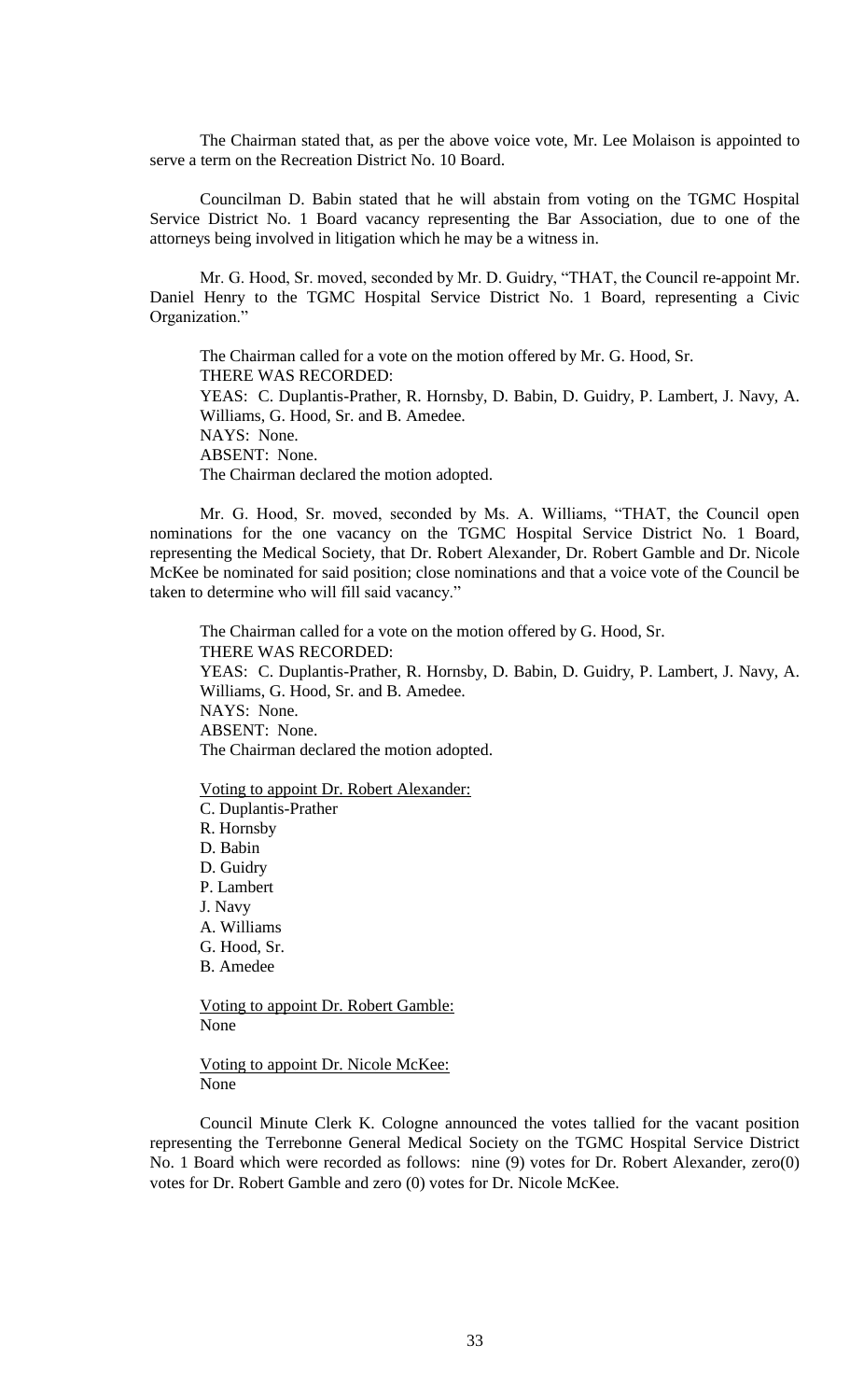The Chairman stated that, as per the above voice vote, Dr. Robert Alexander is appointed to serve a term representing the Terrebonne General Medical Society on the TGMC Hospital Service District No. 1 Board.

Mr. G. Hood, Sr. moved, seconded by Mr. D. Guidry, "THAT, the Council open nominations for the one vacancy on the TGMC Hospital Service District No. 1 Board, representing the Terrebonne Bar Association, that Mr. Brad Doyle, Ms. Bernadette Pickett, and Mr. Eddie Pullaro be nominated for said position; close nominations and that a voice vote of the Council be taken to determine who will fill said vacancy."

The Chairman called for a vote on the motion offered by G. Hood, Sr. THERE WAS RECORDED: YEAS: C. Duplantis-Prather, R. Hornsby, D. Guidry, P. Lambert, J. Navy, A. Williams, G. Hood, Sr. and B. Amedee. NAYS: None. ABSENT: None. ABSTAINING: D. Babin The Chairman declared the motion adopted.

Voting to appoint Mr. Brad Doyle: None

Voting to appoint Ms. Bernadette Pickett: C. Duplantis-Prather R. Hornsby D. Guidry P. Lambert J. Navy A. Williams G. Hood, Sr. B. Amedee

Voting to appoint Mr. Eddie Pullaro: None

Council Minute Clerk K. Cologne announced the votes tallied for the vacant position representing the Terrebonne Bar Association on the TGMC Hospital Service District No. 1 Board which were recorded as follows: zero (0) votes for Mr. Brad Doyle, eight (8) votes for Ms. Bernadette Pickett, and zero (0) votes for Mr. Eddie Pullaro.

The Chairman stated that, as per the above voice vote, Ms. Bernadette Pickett is appointed to serve a term representing the Terrebonne Bar Association on the TGMC Hospital Service District No. 1 Board.

The Chairman recognized Ms. Bernadette Pickett who thanked the Council for the appointment and stated that she will work hard for the aforementioned board.

Ms. C. Duplantis-Prather moved, seconded by Mr. G. Hood, Sr., "THAT, the Council accept Sheriff Larpenter's recommendation to appoint Captain Terrell 'Terry' Daigre to replace the current representative Lieutenant Aaron Hebert as the Terrebonne Parish Communications District Board representing the Sheriff's Office."

The Chairman called for a vote on the motion offered by Ms. C. Duplantis-Prather. THERE WAS RECORDED: YEAS: C. Duplantis-Prather, R. Hornsby, D. Babin, D. Guidry, P. Lambert, J. Navy, A. Williams, G. Hood, Sr. and B. Amedee.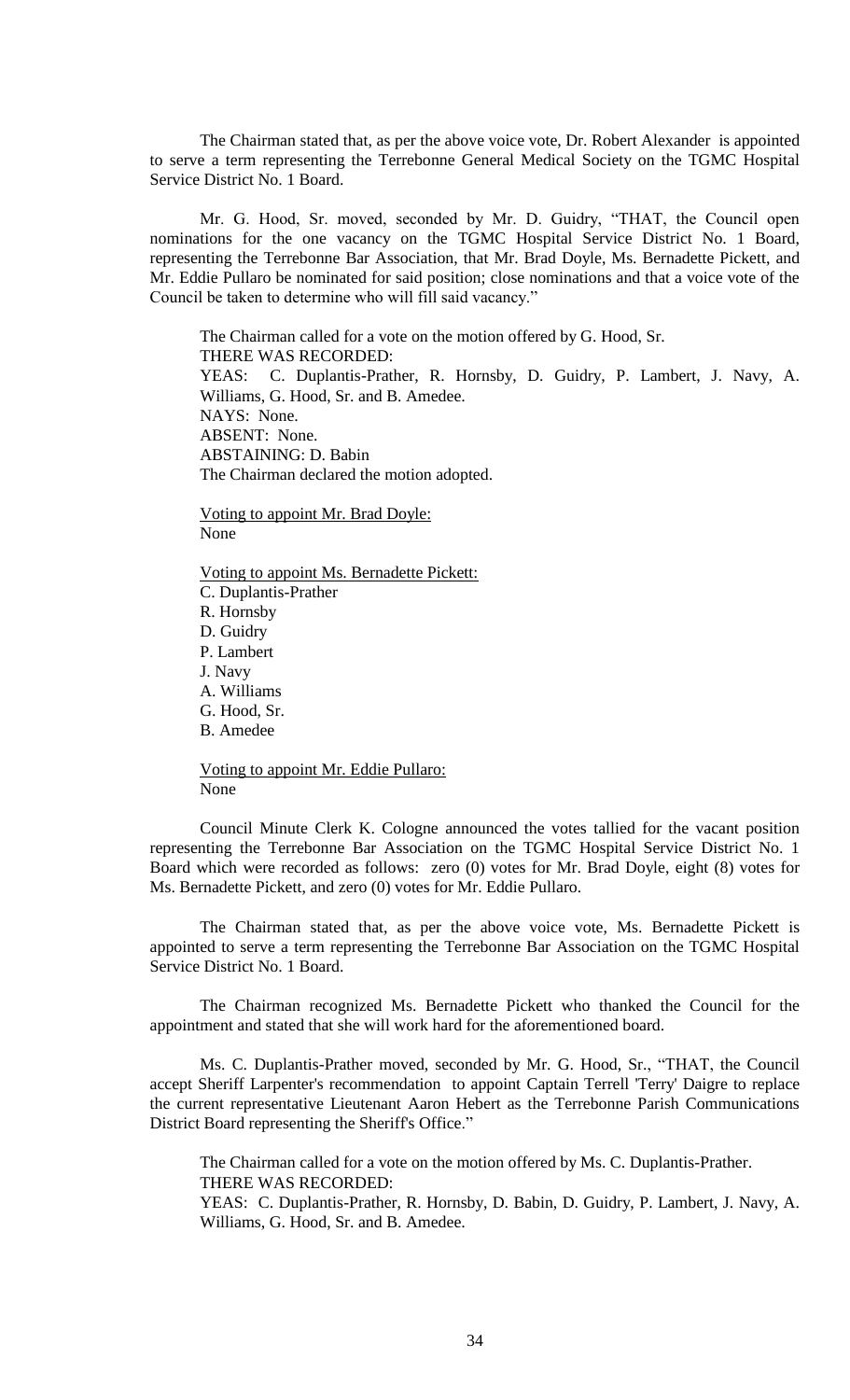NAYS: None. ABSENT: None. The Chairman declared the motion adopted.

The Chairman announced that following vacancies will be handled as per usual procedure:

> Nine vacancies on the Terrebonne Economic Development Authority (TEDA newly reseated Board as of 8/1/15, Act. 191)

Council Clerk V. Chauvin announced that the aforementioned appointments will take place at the next Council meeting and that she has received nominees from the SCIA, the Chamber and President Claudet. She noted that the Council has two appointments and added that interested individuals should contact the Council office.

Pat Gordon explained that the TEDA Board has been set up with staggering terms; noted that the persons appointed by the Council will have to be African American, one of whom will serve a two year term and the other will serve a three year term; and that President Claudet's appointment will serve a one year term.

Councilman D. Babin explained that the nominees from the SCIA and the Chamber will not be voted upon; however, the Council will affirm the recommendations from said organizations.

Under Agenda Item 7A - Announcements, Council Members

- Councilman D. Babin announced that there is trash everywhere around the Parish; asked that the news reporters and HTV to report this problem; and urged police to start issuing tickets.
- Councilwoman C. Duplantis-Prather requested that every pet owner to have their pets spayed or neutered to help control the pet population and asked that if a stray animal is found, please contact the Animal Shelter at (985) 873-6709.
- Councilwoman C. Duplantis-Prather announced that she has a male Tabby cat, named Peanut, who is need of a adoption.
- Councilman G. Hood, Sr. read aloud a letter from Verelee Pontiff, a Ziegler Avenue resident, indicating that she has several medical conditions in which she cannot be near smoke, fire pits, perfume, etc; and requesting the Council to pass an ordinance that would ban her neighbors from having a fire pit or burning anything within close proximity of her residence. Councilman Hood, Sr. asked his fellow Council members for suggestions that may resolve Ms. Pontiff's concerns.

Councilwoman B. Amedee suggested that Ms. Pontiff purchase a device that circulates air within her house which also is said to diminish allergens; and noted that she doesn't believe anything can be done to restrict Ms. Pontiff's neighbors.

Assistant Parish Attorney Michelle Neil stated that she agrees with Ms. Amedee and that she believes there aren't any regulations that could be passed to restrict Ms. Pontiff's neighbors use and enjoyment of their property; however, the Legal Department will research the issue.

 Councilman J. Navy announced that roads are now open on Grand Caillou Road and then thanked the State and Parish for coordinating efforts in order to helpwith the traffic congestion.